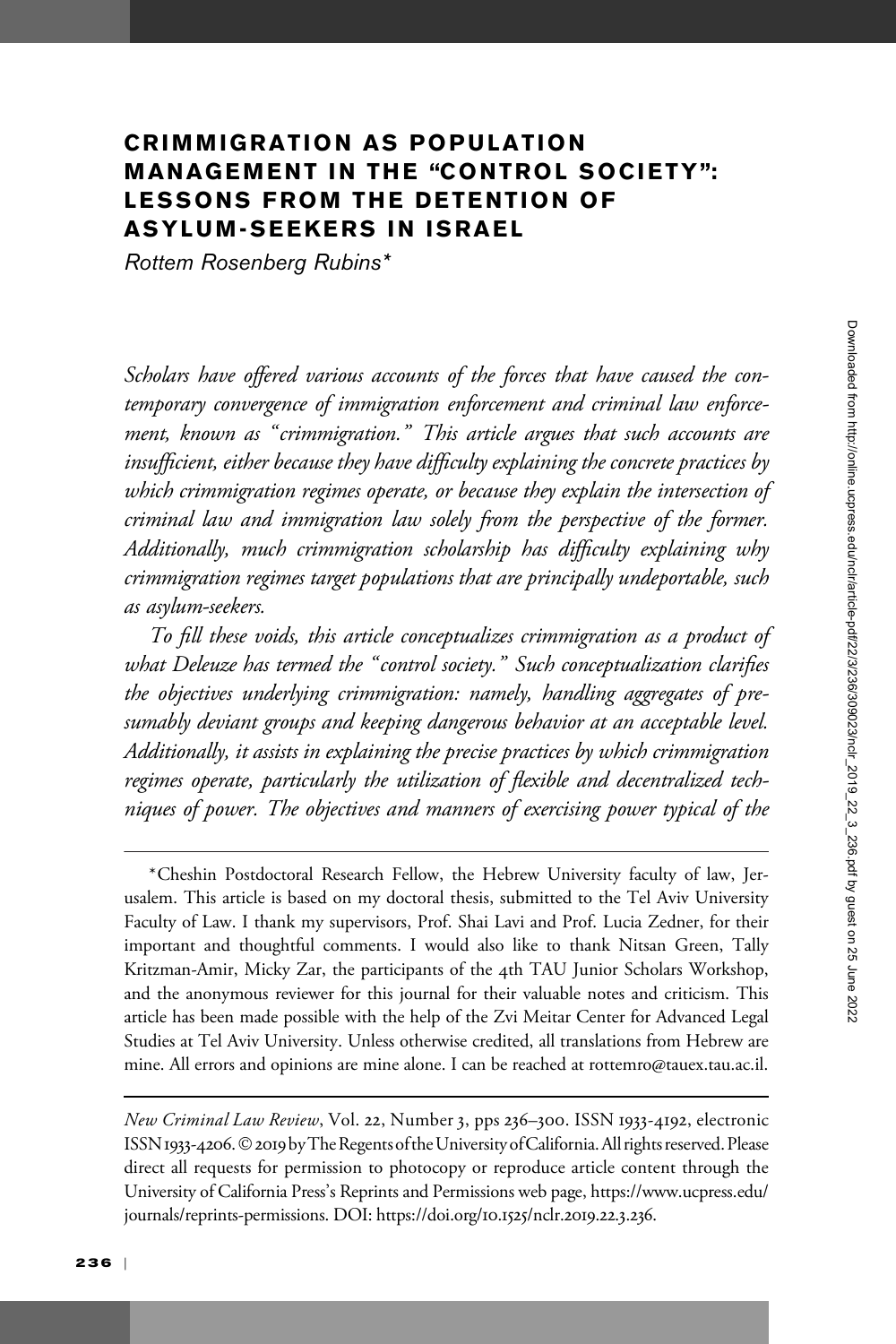control society currently govern both criminal and immigration law, causing the unprecedented cooperation of these two fields. Furthermore, as a product of the control society, crimmigration is primarily a regime of domestic policing and population management, as opposed to a system dedicated to the deportation of undesirable migrants.

By applying a methodology of textual analysis to the case study of detention of asylum-seekers in Israel, the article demonstrates the vast impact that the underlying principles of the control society have on the making of crimmigration regimes.

Keywords: crimmigration, detention, asylum-seekers, population management, control society

## INTRODUCTION

Over the past decade, tens of thousands of undocumented asylum-seekers have entered the territory of the state of Israel.<sup>1</sup> Israel has respondesd with a new "Anti-Infiltration Law,"<sup>2</sup> establishing an elaborate system of detention and detention alternatives thereof designed to cope with migrants who have illegally infiltrated the state borders. This law was conceived with the asylum-seeking population in mind, despite the fact that under international law, asylum-seekers are not considered to have illegally entered the state of asylum.<sup>3</sup> It targets asylum-seekers regardless of the Israeli government's acknowledgement that the principle of non-refoulement, which prohibits the deportation or return of refugees to any country in which their lives or

<sup>1.</sup> POPULATION, IMMIGRATION AND BORDER AUTHORITY—THE DEPARTMENT OF POLICY PLANNING, DATA REGARDING FOREIGNERS IN ISRAEL: 2017 SUMMARY 4 (Feb. 2017 ed.), available at [https://www.gov.il/BlobFolder/generalpage/foreign\\_workers\\_stats/](https://www.gov.il/BlobFolder/generalpage/foreign_workers_stats/he/foreign_workers_stats_q2_2017_1.pdf) [he/foreign\\_workers\\_stats\\_q](https://www.gov.il/BlobFolder/generalpage/foreign_workers_stats/he/foreign_workers_stats_q2_2017_1.pdf)2\_2017\_1.pdf.

<sup>2.</sup> Anti-Infiltration Law (Offences and Judgment) (Amendment no. 3 and temporary order), 5772–2012, SH No. 2332, 119 (Isr.) [hereinafter "2012 Amendment"]. This law, which defines the infiltration of Israel as a criminal offense, was amended to allow the long-term detention of those who illegally crossed the border. This was the first of four amendments to the law establishing the Israeli detention system. See discussion below in Part III, Section A.

<sup>3.</sup> United Nations Convention Relating to the Status of Refugees, art. 31, July 28, 1951, 189 U.N.T.S 137 [hereinafter "Refugee Convention"]. The Refugee Convention determines the responsibilities of nations that grant asylum, and provides the most comprehensive codification of the rights of refugees at the international level.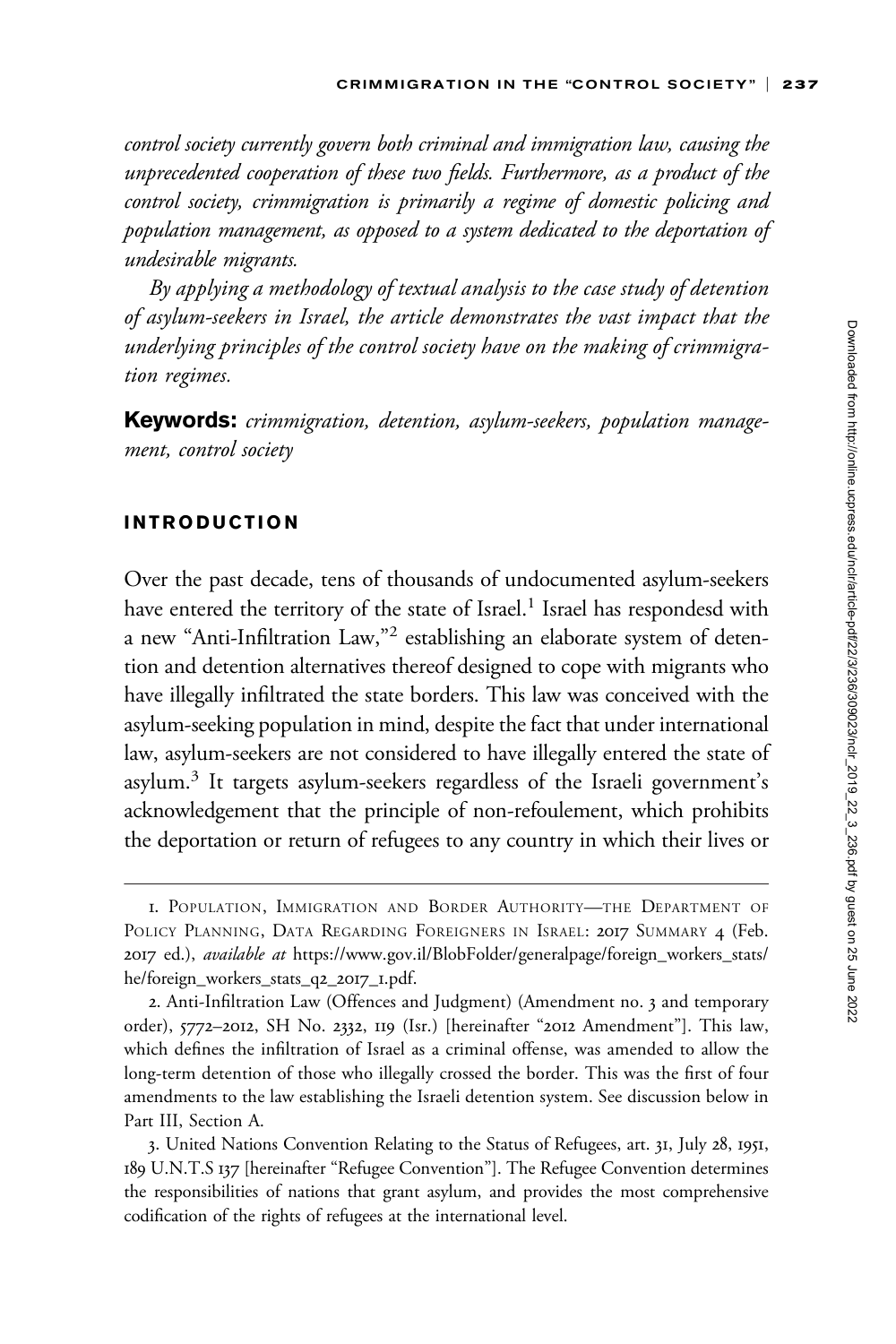freedom would be threatened, $4$  applies to this population. The detention system stipulated by the Anti-Infiltration Law relies heavily on apparatuses of criminal law and depends on various forms of cooperation with law enforcement officials, in a manner that utilizes the criminal justice system for the purpose of regulating immigration. Furthermore, it uses the immigration system to control conventional crime, as it allows for immigration detention to substitute criminal arrest and imprisonment in cases whereby asylum-seekers have been suspected or convicted of criminal offenses.5

The Israeli detention policy is thus consistent with the growing integration of immigration enforcement and criminal law enforcement, known in the literature as "crimmigration."6 Crimmigration—that is, the intersection between the fields of criminal law and immigration law—signifies a dramatic change in both fields, a process by which they assume mutual goals and incorporate one another's standards and methods.7 Several crimmigration scholars have offered competing accounts of the forces that have affected this change, linking crimmigration to nativism, namely, the unwelcoming and racist treatment of newcomers;<sup>8</sup> the rise of "ad hoc instrumentalism" in thinking about law and legal institutions, that is, the tendency to attribute little importance to formal legal categories, considering instead legal rules and procedures as a set of interchangeable tools;<sup>9</sup> over-criminalization, that is, the tendency of criminal law to expand into areas for which it seems illsuited;<sup>10</sup> and the rise of the "culture of control," a type of cultural obsession

8. See, e.g., César Cuauhtémoc García Hernández, Creating Crimmigration, 2013 BYU LAW REVIEW 1457 (2014); César Cuauhtémoc García Hernández, The Perverse Logic of Immigration Detention: Unraveling the Rationality of Imprisoning Immigrants Based on Markers of Race and Class Otherness, I COLUM. J. RACE & L. 353 (2012); RACIAL CRIMI-NALIZATION OF MIGRANTS IN THE 21ST CENTURY (Salvatore Palidda ed., 2011).

<sup>4.</sup> Id. at art. 33.

<sup>5.</sup> See discussion below in Part III, Section B.

<sup>6.</sup> Juliet P. Stumpf, The Crimmigration Crisis: Immigrants, crime, and sovereign power, 56(2) AM. U. L. REV. 367 (2006).

<sup>7.</sup> See, e.g., Ingrid V. Eagly, Criminal Justice for Noncitizens: an Analysis of Variation in Local Enforcement, 88(4) NYU L. REV. 1126 (2013); Stephen H. Legomsky, The New Path of Immigration Law: Asymmetric Incorporation of Criminal Justice Norms, 64 WASH. & LEE L. REV. 469 (2007); Leanne Weber, The Detention of Asylum-seekers: 20 Reasons Why Criminologists Should Care, 14(1) CURRENT ISSUES CRIM. JUST. 9 (2002).

<sup>9.</sup> David Alan Sklansky, Crime, immigration, and ad hoc instrumentalism, 15(2) N. CRIM. L. REV. 157 (2012).

<sup>10.</sup> See, e.g., Jenifer Chacón, Overcriminalizing Immigration, 102(3) J. CRIM. L. & CRIMINOLOGY, 613 (2012); Maria Isabel Medina, The Criminalization of Immigration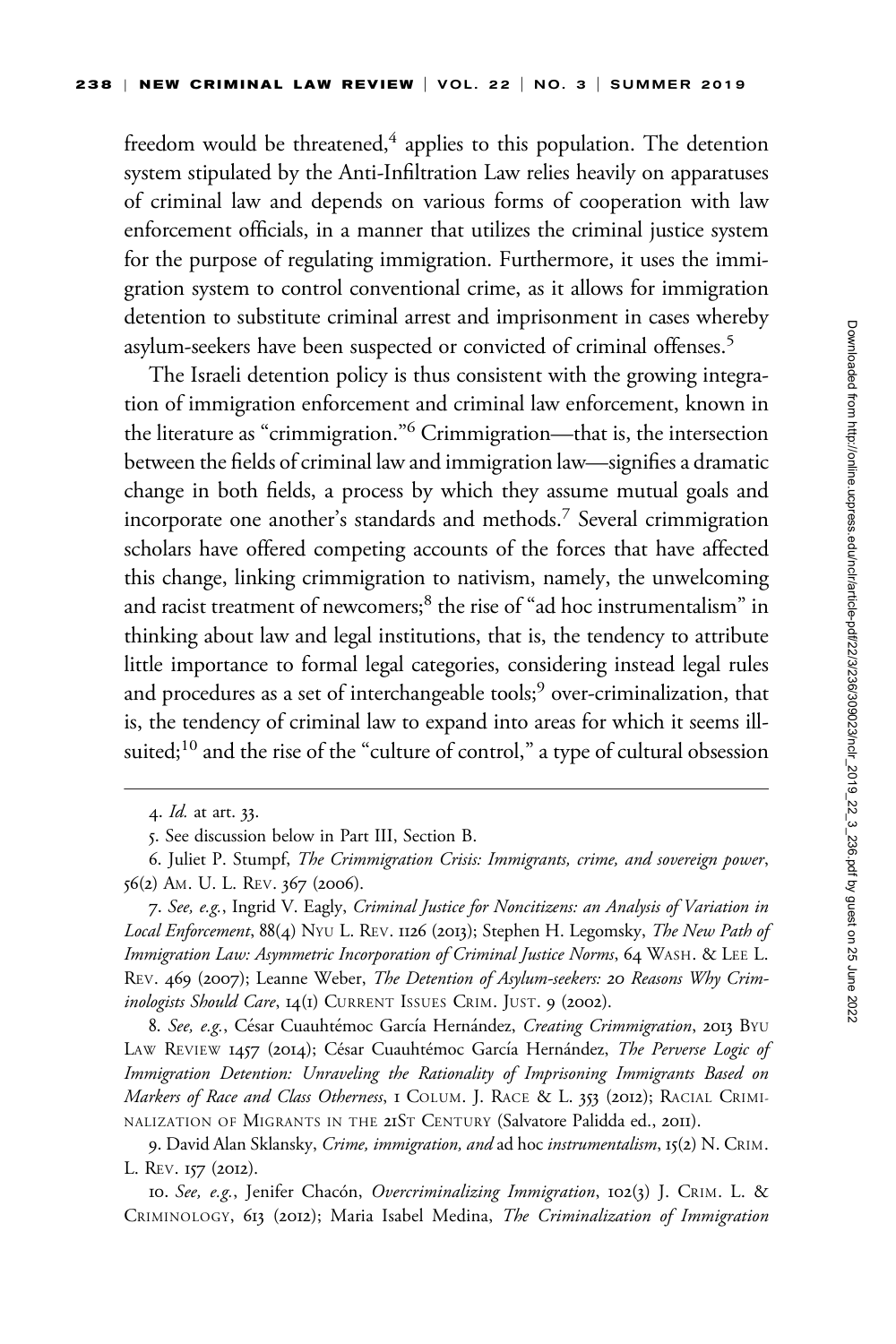with security that causes all social problems to be viewed through the lens of crime and victimization.<sup>11</sup>

This article has two main objectives. First, it offers a close analysis of a current example of crimmigraton law's young life. It describes the evolution of the new Israeli crimmigration regime and attempts to identify the views and perceptions that have affected its development. In so doing, the article illuminates the forces that contribute to the integration of criminal and immigration law in the Israeli case. Second, based on the lessons from the Israeli case, the article aims to contribute to the literature currently attempting to explain crimmigration. Although the Israeli case study—like any case study—has its unique features, it also has much in common with the main practices that have been underscored in the works of crimmigration scholars worldwide. Therefore, I believe that the evolution of the Israeli detention policy may serve to illuminate some important roles of crimmigration in general, particularly its role as a system of social control and population management. The article attempts to gain a better understanding of this role, by linking it to what Gilles Deleuze has described as the rise of the "control society" in the second half of the twentieth century.<sup>12</sup>

The control society framework has been previously used to explain certain practices of crimmigration, $13$  but has remained underdeveloped

12. Gilles Deleuze, Postscript on the Societies of Control, 59 OCTOBER 3 (Winter 1992).

13. The most notable examples are found in the works of Robert Koulish, who has concentrated on alternatives to detention, claiming they comply with the logic of Deleuze's "control society" and Ulrich Beck's "risk society." However, such accounts do not apply the control society frame to crimmigration in general and have remained undeveloped by the literature. See Robert Koulish, Entering the risk society: A contested terrain for immigration enforcement, in SOCIAL CONTROL AND JUSTICE: CRIMMIGRATION IN THE AGE OF FEAR 61

Law: Employer Sanctions and Marriage Fraud, 5 GEO. MASON L. REV. 669, 674–76 (1997).

<sup>11.</sup> See, e.g., Jonathan Xavier Inda & Julie A. Dowling, Introduction: Governing Migrant Illegality, in GOVERNING IMMIGRATION THROUGH CRIME: A READER 1-29 (Julie A. Dowling & Jonathan Xavier Inda eds., 2013); Jennifer Chacón, Managing Migration Through Crime, 109 COLUM. L. REV. 135 (2009); James Banks, The Criminalization of Asylum-seekers and Asylum Policy, 175 PRISON SERVICE J. 43 (2008); Teresa Miller, Citizenship & Severity: Recent Immigration Reforms and the New Penology, 17 GEO. IMMIGR. L.J. 611, 617 (2003). For the culture of control, see, generally, DAVID GARLAND, THE CULTURE OF CONTROL: CRIME AND SOCIAL ORDER IN A CONTEMPORARY SOCIETY (2001); see also JONATHAN SIMON, GOVERNING THROUGH CRIME: HOW THE WAR ON CRIME TRANSFORMED AMERICAN DEMOCRACY AND CREATED A CULTURE OF FEAR (2007).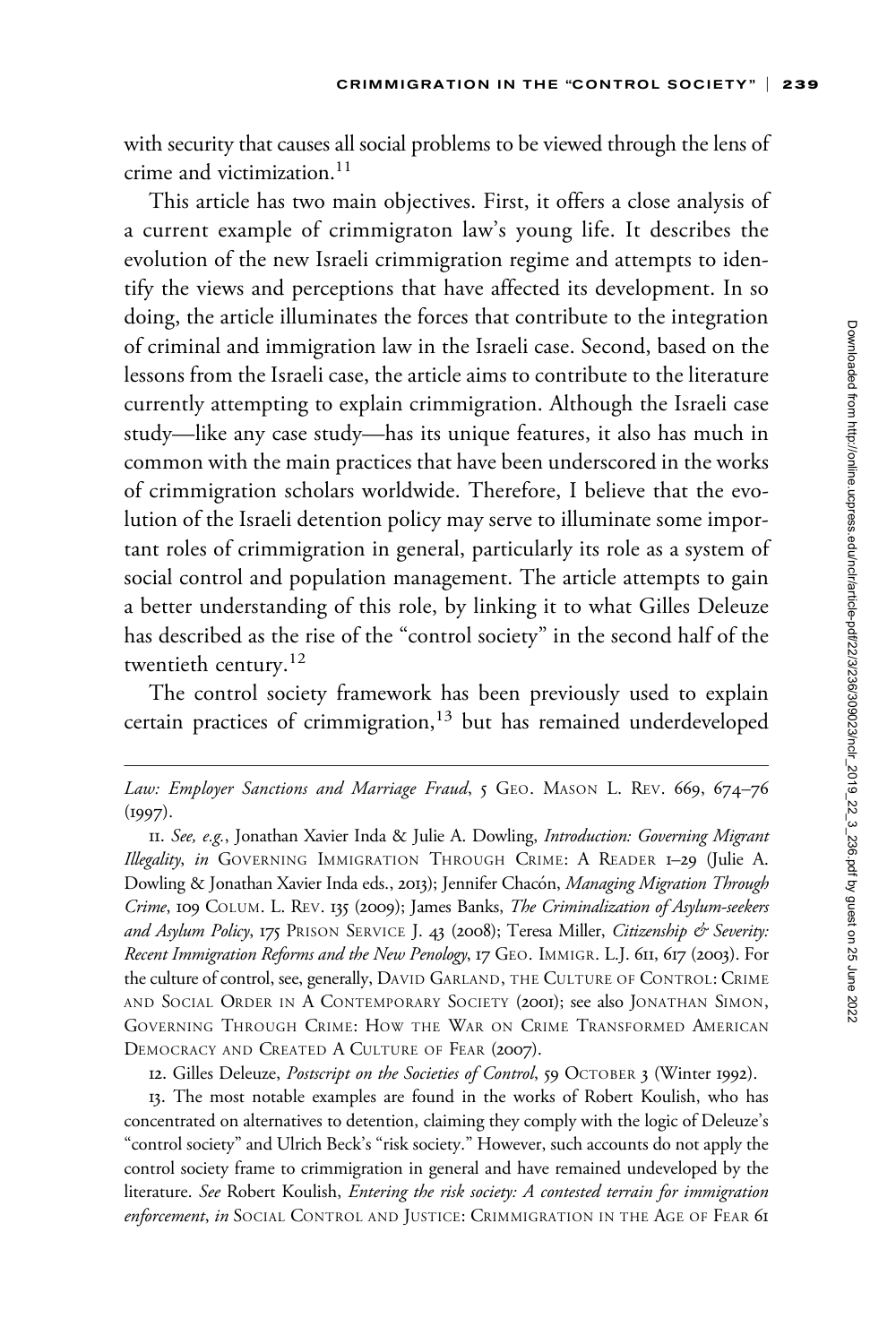as a comprehensive account of crimmigration as a whole. By developing this framework, the article aims to make two main contributions to the existing literature. First, it aspires to gain a better understanding of the concrete practices through which crimmigration regimes operate, by offering a broader definition of "control" than the one currently presented in the literature linking crimmigration to the culture of control. Although the culture of control facilitates explanation of some aspects of the intersection between criminal law and immigration law, it does so primarily from the perspective of the former.<sup>14</sup> Consequently, it has been argued that the culture of control cannot fully explain the particular manner in which crimmigration functions.<sup>15</sup> I therefore suggest we look to the control society, which goes further in explaining the growing collaboration of criminal and immigration law from the standpoint of both fields. The control society, I argue, puts crimmigration in a broader perspective, as it illuminates the new methods through which the nation-state exercises its power in general, rather than only for the purpose of governing criminality. Such manners of exercising power have deeply affected both crime control and immigration enforcement, and are accordingly manifested in crimmigration.

During the past few decades, both criminal law and immigration law have been governed by the prime objectives distinctive of the control society: namely, the goals of handling aggregates of presumably deviant groups and, consequently, keeping dangerous behavior as a whole at an acceptable level. Both fields are characterized by the construction of "dangerous classes" and the abandonment of goals such as correcting and integrating individuals, in favor of managing populations that allegedly threaten state security and sovereignty. Similarly, both have abandoned the goal of eliminating undesirable behavior (criminal activity, unwelcome migration), in favor of bringing it within what Michel Foucault has termed the "bandwidth of the acceptable."<sup>16</sup> It is this shared logic, the article

<sup>(</sup>Maria João Guia, Maartje van der Woude, & Joanne van der Leun eds., 2012); Robert Koulish, Spiderman's Web and the Governmentality of Electronic Immigrant Detention, LAW, CULTURE AND THE HUMANITIES (published online, Feb. 13, 2012).

<sup>14.</sup> See discussion in Part II, Section B(1).

<sup>15.</sup> See mainly Sklansky, supra note 9, at 196.

<sup>16.</sup> MICHEL FOUCAULT, SECURITY, TERRITORY, POPULATION: LECTURES AT THE COLLÈGE DE FRANCE 1977-1978, 20-21 (2009).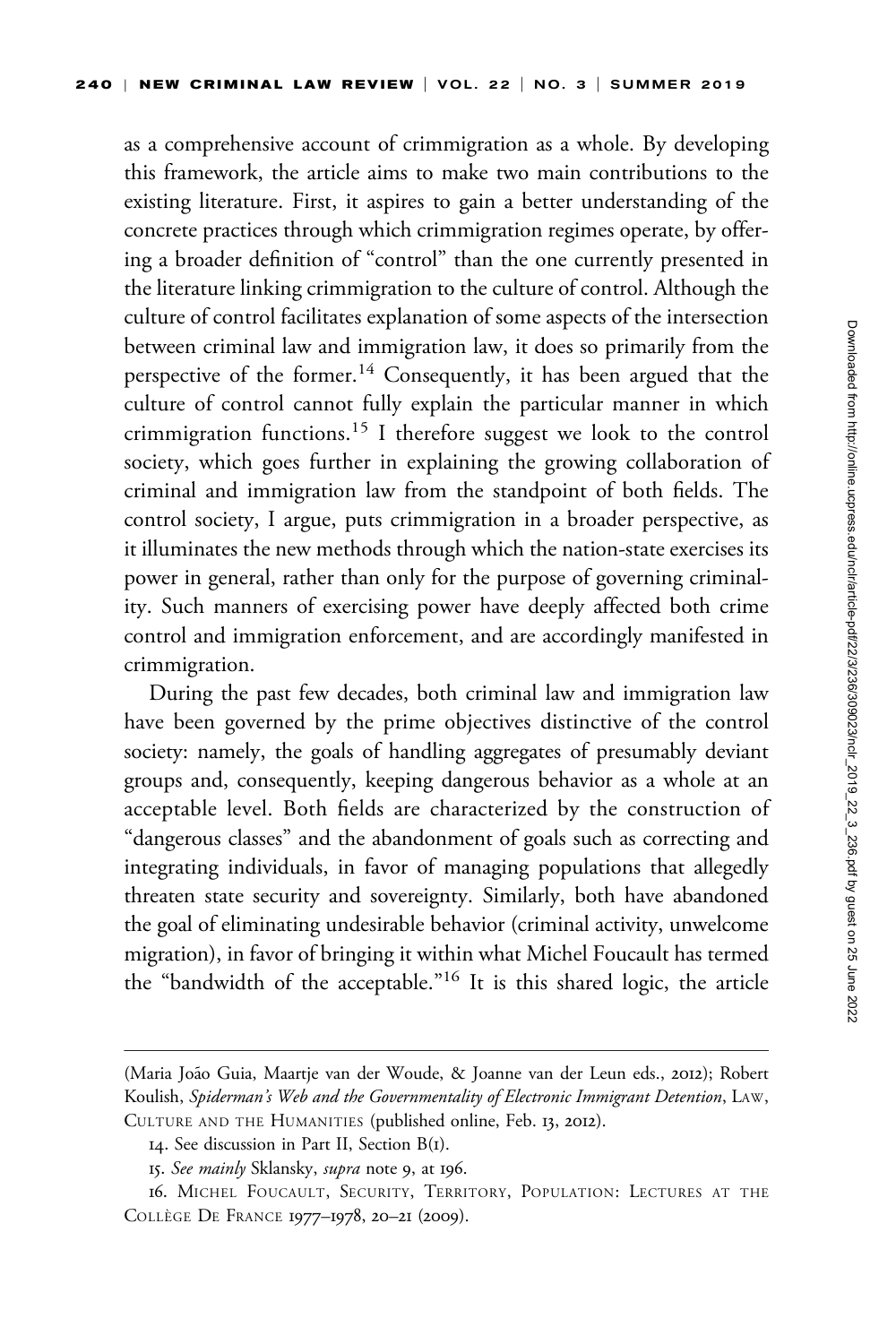proposes, that has caused the rise of crimmigration as a hybrid of crime control and migration control.

Moreover, crimmigration strategies are highly affected by the shift in the spatiality of power, which characterizes the shift from the disciplinary society to the control society.17 Whereas disciplinary power is mostly located in panoptic sites and works by spatio-temporal practices, power in control societies has become decentralized and fluid. Such a shift has occurred in the field of criminal law: while we live in an era of mass incarceration,  $18$  we also witness the adoption of flexible alternatives to detention and imprisonment, such as community service, electronic monitoring systems that impose a form of custody without walls, probation, and parole.<sup>19</sup> This shift has similarly occurred in the field of immigration law, as mechanisms designed to screen and monitor migrants already residing in the territory have caused a "delocalization" of the border.<sup>20</sup> Crimmigration, I argue, ties these two developments together, as it utilizes flexible criminal justice apparatuses to routinely police immigrants within the territory, and hence serve as alternatives to the traditional border. Understanding crimmigration as a product of the control society thus assists in explaining the particular methods by which it operates in order to carry out its underlying objectives.

The second contribution this article makes to the literature resides in its emphasis on crimmigration as a regime of *domestic* policing and population management. Some scholars have underlined the roles that crimmigration plays on a domestic level, such as its contribution to racial profiling and subordination<sup>21</sup> and its effect on securing local communities.<sup>22</sup> However, much crimmigration scholarship focuses on practices that affect migrants primarily at the margins of the state, such as the criminalization of

18. GARLAND, *supra* note II, at 19, 61.

<sup>17.</sup> For a discussion of this shift, which is central to Deleuze's argument, see Part II, Section B; for a discussion of this shift in the context of immigration enforcement, particularly alternatives to immigration detention, see Koulish, Entering the risk society, supra note 13.

<sup>19.</sup> Malcolm M. Feeley & Jonathan Simon, The new penology: Notes on the emerging strategy of corrections and its implications, 30(4) CRIMINOLOGY 449, 457 (1992).

<sup>20.</sup> See, e.g., William Walters, Border/Control, 9(2) EUR. J. SOC. THEORY 187 (2006).

<sup>21.</sup> See Yolanda Vázquez, Constructing Crimmigration: Latino Subordination in a "Post-Racial" World, 76 OHIO ST. L.J. 599 (2015); Yolanda Vázquez, Perpetuating the Marginalization of Latinos: A Collateral Consequence of the Incorporation of Immigration Law into the Criminal Justice System, 54 HOW. L.J. 639 (2011).

<sup>22.</sup> See, e.g., Adam B. Cox & Thomas J. Miles, Policing Immigration, 80U. CHI. L. REV. 87 (2013).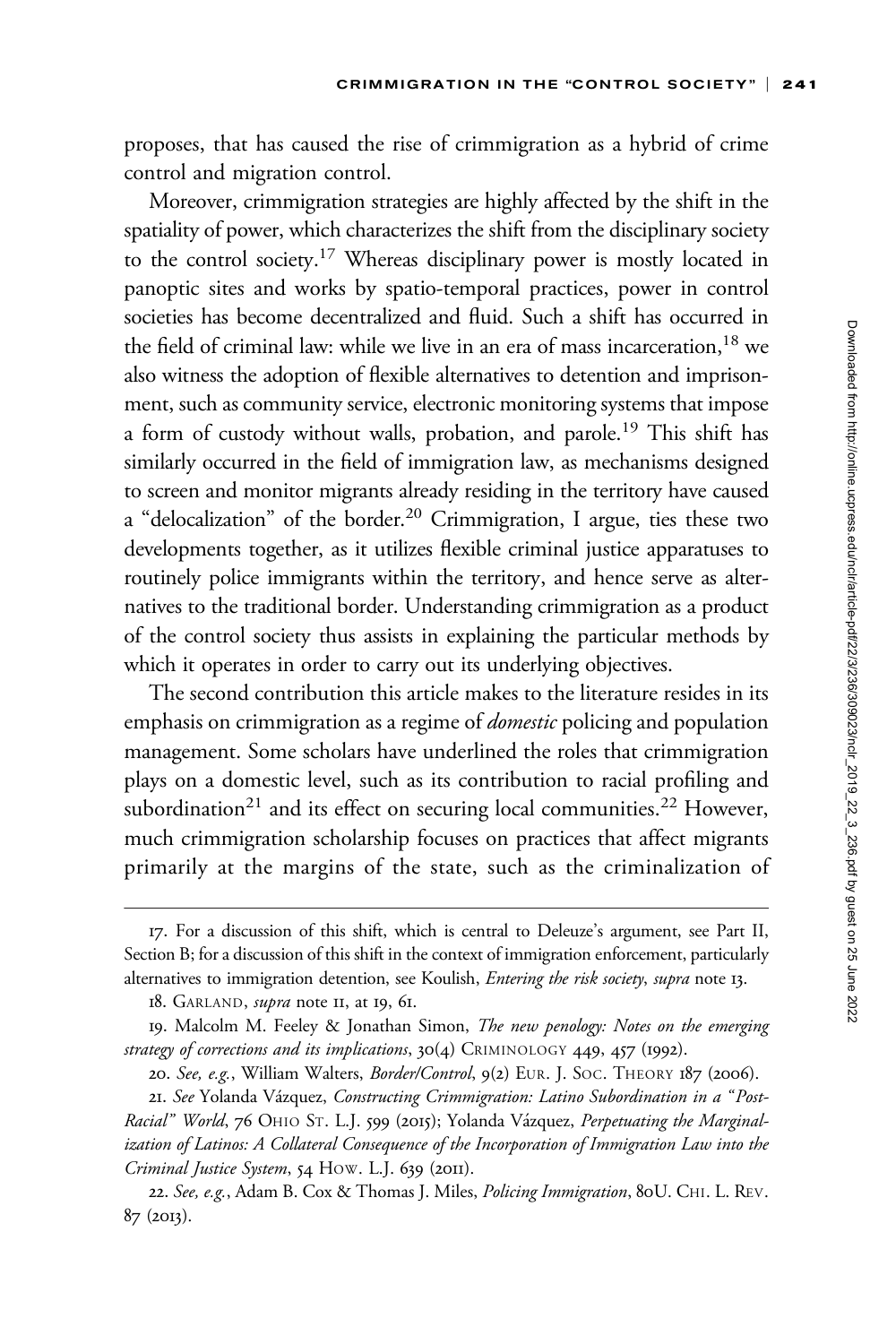violations of immigration laws<sup>23</sup> and the growing tendency to deport noncitizens convicted of crimes,  $24$  leading to mass deportation.<sup>25</sup> The objectives of preventing illegal entry and expelling undesirable migrants are unquestionably central to many crimmigration systems. However, once conceptualized as a product of the control society, it becomes clear that crimmigration is not necessarily concerned with these objectives. Many crimmigration strategies in fact reflect an understanding that, in the age of globalization, undesirable migration cannot be eliminated (or even seriously restricted), and may, at most, be brought to a tolerable level through the day-to-day management of migrants who remain in the territory. This may help to explain why certain practices of crimmigration, particularly immigration detention and its alternatives, are directed at populations that the state has no intention or ability to deport, such as refugees and asylum-seekers.

The Israeli detention policy toward asylum-seekers provides us with a unique opportunity to observe these features of crimmigration. First, the very fact that asylum-seekers, whose deportation is prohibited by international law, are the main population subjected to immigration detention in Israel, enables us to see crimmigration in a new light. Detention of asylumseekers is, of course, not an occurrence unique to Israel, nor is the subjection of asylum-seekers to detention alternatives that likewise rely on crime control apparatuses. However, most countries subject asylumseekers to a pre-existing crimmigration system, directed primarily at other types of undocumented migrants. Moreover, while asylum-seekers in such countries are not exempt from the crimmigration regime, they are typically immune to some of its ramifications, and are usually detained only while their asylum claims are being processed or upon their rejection.<sup>26</sup> In Israel,

<sup>23.</sup> See, e.g., Michael T. Light, Michael Massoglia, & Ryan D. King, Citizenship and Punishment: The Salience of National Membership in U.S. Criminal Courts, AM. SOCIOL. REV. 79 (2014); Chacón, Overcriminalizing Immigration, supra note 10; Ingrid V. Eagly, Prosecuting Immigration, 104 NW. U. L. REV. 1281 (2010); Chacón, Managing Migration, supra note II; Miller, supra note II, at 617.

<sup>24.</sup> See, e.g., Mary Bosworth, Deportation, detention and foreign-national prisoners in England and Wales, 15 CITIZENSHIP STUDIES 583 (2011); Juliet Stumpf, Fitting Punishment, 66WASH. & LEE L. REV., 1683 (2009); Jennifer M. Chacón, Whose Community Shield?: Examining the Removal of the "Criminal Street Gang Member", U. CHI. LEGAL F. 317, 321–24 (2007).

<sup>25.</sup> See, e.g., Ingrid V. Eagly, Criminal Justice in the Era of Mass Deportation, 20(1) NEW CRIM. L. REV. 12 (2017).

<sup>26.</sup> See discussion below in Part II, Section A(1).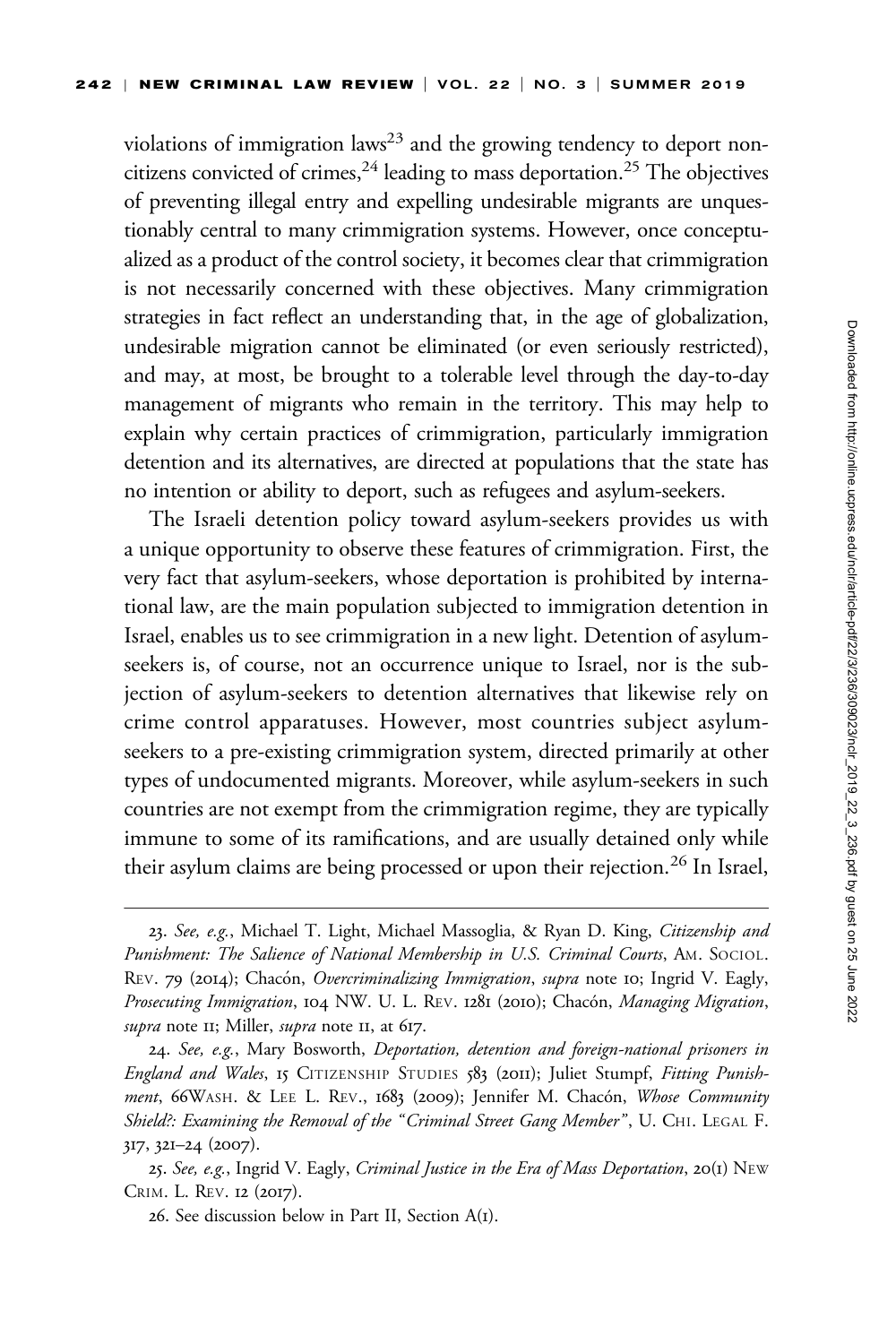conversely, asylum-seekers constitute the population that has inspired the enactment of the crimmigration regime and are this regime's prime target. Prior to the arrival of African asylum-seekers over the past decade, immigration detention was quite uncommon in Israel, and it was only in 2012 that Israel began to view detention and detention alternatives as a sustainable solution to the problem of undocumented migration. Asylum-seekers in Israel are subjected to these measures despite the government's acknowledgement that they cannot be deported and regardless of the status of their individual asylum claims. This demonstrates that the expulsion of undesirable migrants is not necessarily a defining feature of crimmigration.

Second, the Israeli crimmigration regime entails techniques of power that are particularly compatible with those of the control society. Asylumseekers in Israel are constantly categorized into groups of risk, in order to prioritize the level of state supervision needed to keep their perceived dangerousness within the bandwidth of the acceptable. The practices used to manage the asylum-seeking community are highly flexible, both in the sense that they function primarily via open sites, and in terms of the wide discretion they grant to state officials. Furthermore, the use that Israeli state officials make of criminal law as a standard for differentiating between those asylum-seekers who are to be detained and those who are to remain free, exceeds that of most crimmigration regimes. Whereas many countries detain and deport migrants who have been *convicted* of criminal offenses, in Israel it is enough for asylum-seekers to be suspected of an offense for their status to be revoked.<sup>27</sup> This policy, which prioritizes the incapacitation of those who have risen "above the radar" and have "burdened" the authorities, is also highly consistent with the characteristics of the control society.

The third sense in which the Israeli case is particularly illuminating has to do with the level of the judiciary's involvement in the making of the crimmigration regime. The crimmigration policies of most countries have gradually emerged over several decades. Conversely, Israeli crimmigration is the product of a rushed and condensed process, triggered in response to what was considered a mass influx of asylum-seekers and consisting of an intensive four-year "ping-pong" between the legislator and the High Court of Justice.<sup>28</sup> This was a circular process: Parliament amending the Anti-

<sup>27.</sup> See discussion below in Part III, Section B.

<sup>28.</sup> At the urging of the executive branch, which drafted the law.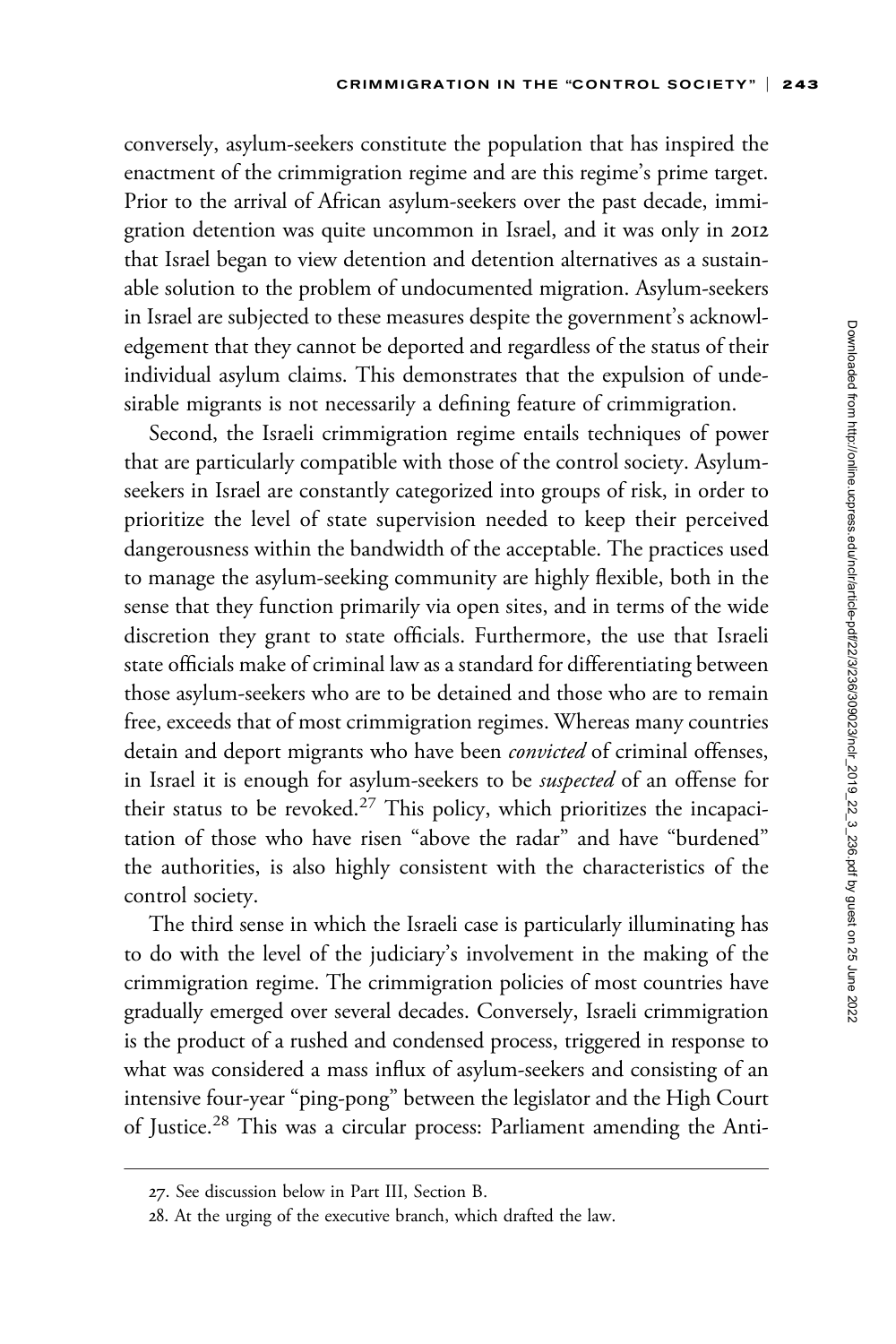Infiltration Law to include long periods of immigration detention, the court striking down the amendment and referring the legislation back to Parliament, and so forth. It took three petitions to the court and four amendments to the law, as well as some pertinent Supreme Court litigation,<sup>29</sup> to reach a detention policy considered constitutional by the court. When the court finally did settle for this policy, however, it did so based on justifications that strongly echoed the objectives underlying the control society. The court's arguments, as well as the very fact that the logic of control had prevailed as the narrative agreed upon by all three branches of government, demonstrate just how powerful this logic has become. Observing the "negotiation process" between the branches of government thus enables us to view crimmigration in the making and examine the manner in which this process may potentially transform it into an apparatus of the control society.

The layout of this article is as follows. Part I introduces the detention mechanisms instigated in Israel to govern the population of asylum-seekers. Part II reviews the literature that informs my case study analysis. Section A begins with a brief description of the norms governing detention and deportation of asylum-seekers under international law, specifying that principally asylum-seekers should be largely immune to the ramifications of the crimmigration regime. Nevertheless, as I demonstrate, many countries subject asylum-seekers to measures associated with crimmigration. I then move on to discuss the various explanations offered in the literature for the causes of crimmigration. I argue that none of these previous accounts fully clarifies the particular methods adopted by crimmigration regimes or the precise objectives that criminal and immigration law have joined to accomplish, suggesting the need for a theory that explains these issues from the perspectives of both fields of law. Section B proposes such a theory. It begins by presenting the notion of the control society, and proceeds to demonstrate that its underlying principles have deeply affected both criminal and immigration law. My argument is that under the control society, the two fields of law have undergone parallel transitions. In the field of criminal

<sup>29.</sup> The Israeli Supreme Court functions both as the High Court of Justice and as the high appellate court. See Basic Law: The Judiciary, 5744-1984, § 15, SH No. 1110, 78 (Isr.). Although the constitutional petitions challenging the Anti-Infiltration Law were filed to the High Court of Justice, there were also several administrative appeals challenging the policy to detain asylum-seekers suspected or convicted of criminal activity, which were submitted to the appellate court. See discussion below in Part III, Section B.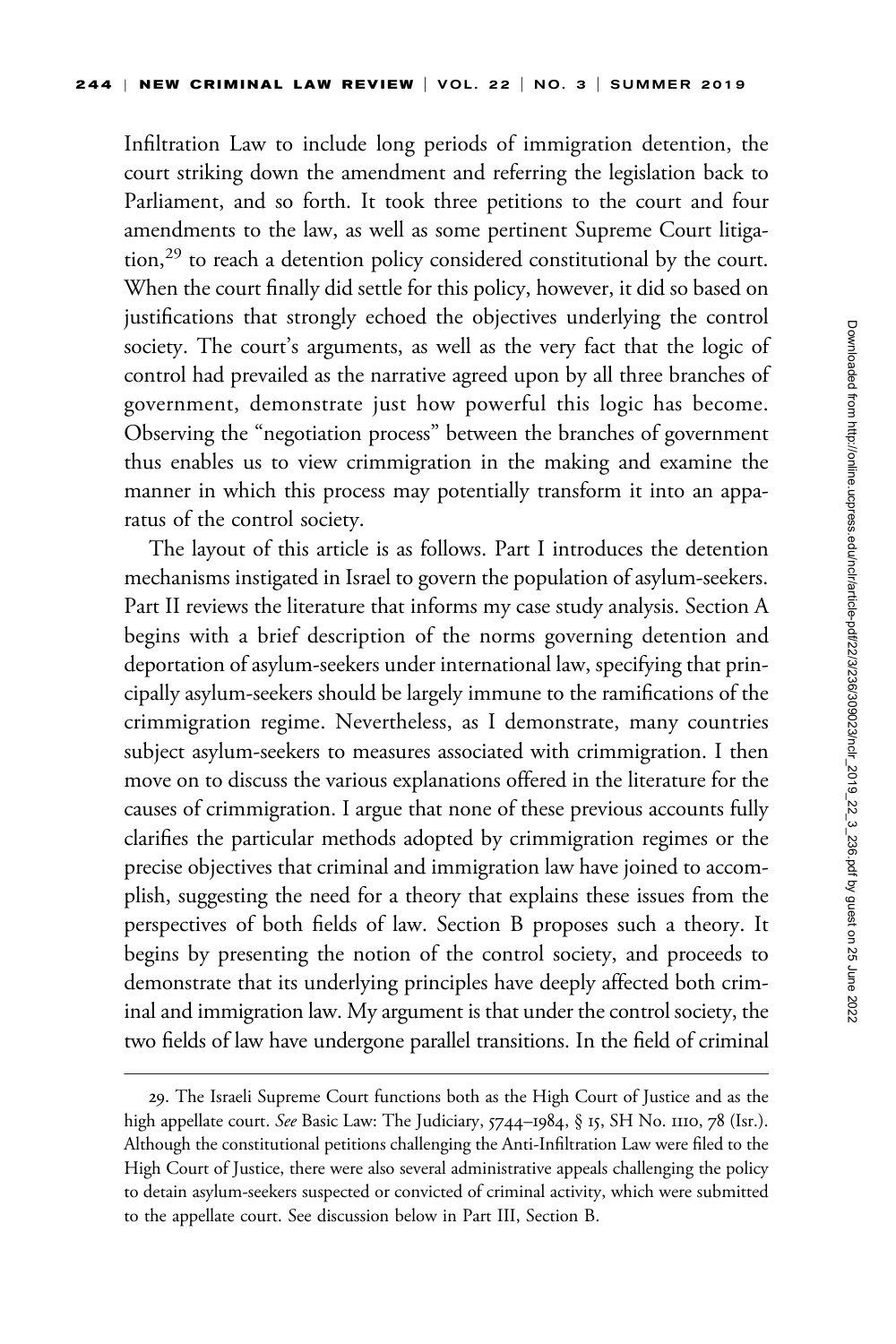law, this transition may be entitled a shift from an "individual offender model" to a "population management model." Similarly, in the field of immigration law, it may be entitled a shift from a "management of territory model" to a "population management model."<sup>30</sup> As clarified later on, both transitions are representative of similar objectives and, consequently, of similar techniques mobilized to achieve these objectives—all of which encourage criminal and immigration law to cooperate on an unprecedented level.

Part III presents the case study analysis of Israel's detention policy toward asylum-seekers. Given the centrality of Supreme Court litigation to the making of this policy, I focus my enquiry on this litigation. The enquiry is based on the legislation (including the draft bills) and executive orders that were contested at court, as well as the legal documents comprising the litigation, that is, the court verdicts and the documents handed in by the litigating parties. These documents are examined through a methodology of textual analysis,<sup>31</sup> aiming to identify the perceptions and objectives guiding both the government and the court in "negotiating" the character of the Israeli crimmigration regime. Through this methodology I attempt to illuminate the process by which the young Israeli crimmigration regime has been constructed in the image of the control society.

Parts IV and V, devoted to discussion and conclusions, argues that the Israeli crimmigration policy is highly focused on the tasks of population management, risk management, and policing. This policy explicitly deploys detention powers for dispersing the asylum-seeking population and controlling conventional crime that is unrelated to any breach of immigration laws. It allocates resources (the exercise of detention powers) primarily via the classification of asylum-seekers according to the perceived risk that they pose to Israeli society. Although generally viewing all asylum-seekers as a dangerous class, so far the Israeli policy has never been designed to eliminate the perceived threats posed by this population, but rather, to manage and reduce them. The flexibility underlying this policy causes it to function by fluid techniques of power, such as an open detention center,

<sup>30.</sup> See Mathew Coleman & Austin Kocher, Detention, deportation, devolution and immigrant incapacitation in the US, post  $9/11$ ,  $177(3)$  THE GEOGRAPHICAL JOURNAL 228, 229 (2011).

<sup>31.</sup> Textual analysis is a methodology adopted for gathering information about how other human beings make sense of the world and offering a glimpse into the set of beliefs through which people from different cultures and subcultures operate. See, e.g., ALAN MCKEE, TEXTUAL ANALYSIS: A BEGINNER'S GUIDE (2003).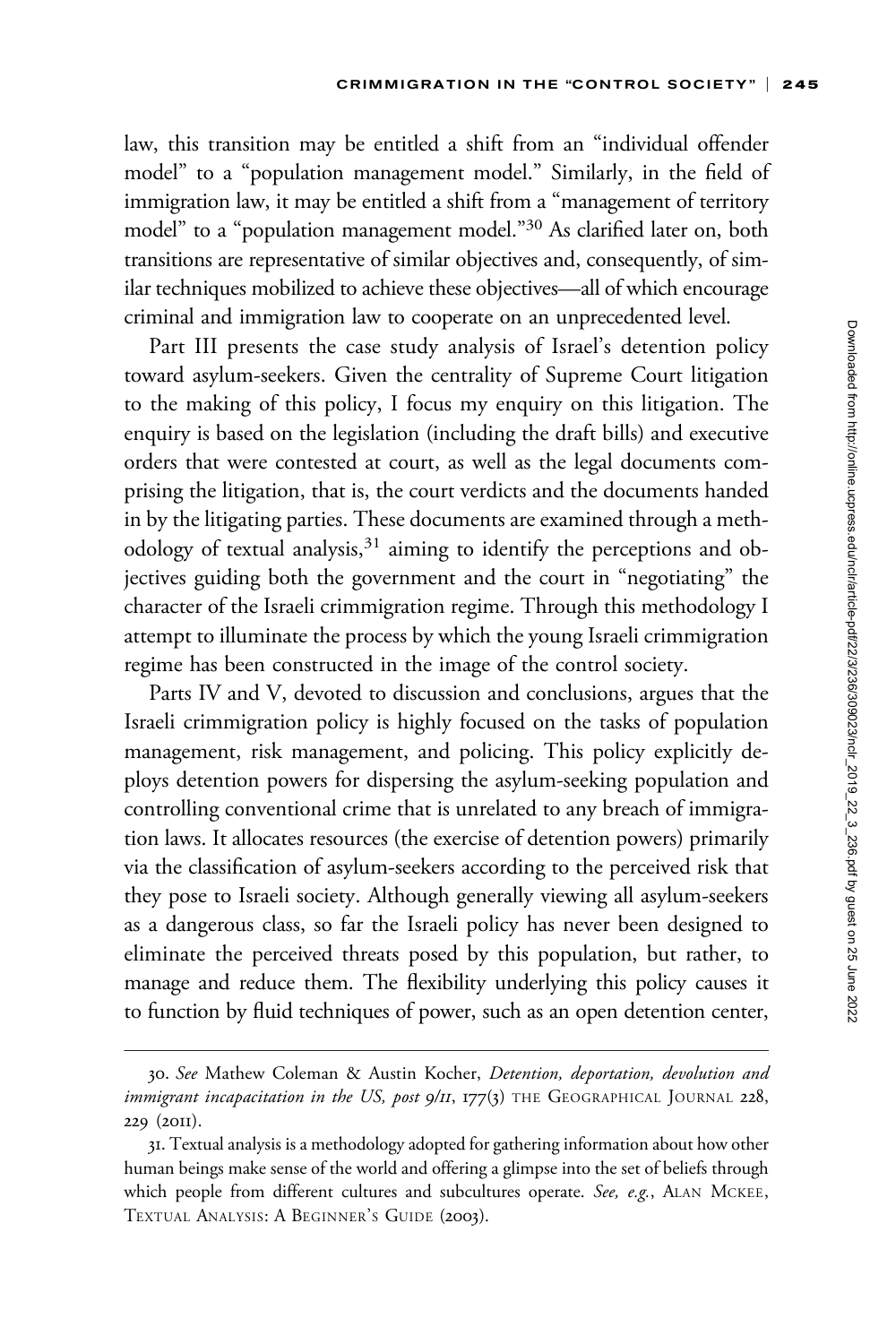periodical reporting requirements, and particularly flexible standards for re-detaining released asylum-seekers. These objectives and techniques represent the type of decentralized power exercised by control societies.

Based on these characteristics, I conclude that as a product of the control society, the true role that crimmigration plays in Israel is one of domestic policing. It has little to do with border control and deportation, and much to do with dispersing, supervising, penalizing, and keeping asylum-seekers in a state of constant uncertainty concerning their status. This means that at least some of the crimmigration strategies that we have come to know and identify with the objective of expelling undesirable migrants, may just as easily be identified with the task of regulating the lives of territorially present migrants. Consequently, I emphasize the need to pay special attention to the effects that crimmigration has on the day-to-day lives of migrants residing in the state long-term.

## I. NEW MECHANISMS DESIGNED TO GOVERN THE ASYLUM-SEEKING POPULATION

Over the past decade, tens of thousands of asylum-seekers from African countries entered the state of Israel via the borders of the Sinai Peninsula. Israel's attitude toward this population—currently consisting of approximately 40,000 people $32$ —is complex. On the one hand, the Israeli government regards them as illegal "infiltrators," claiming they are not refugees but rather migrant workers. On the other, the government acknowledges that their deportation to their home countries is currently forbidden under the principle of non-refoulement, which is a cornerstone of international refugee law.<sup>33</sup> At the request of the United Nations, Israel has adopted a policy known as "temporary non-refoulement," under which it refrains generally from deporting asylum-seekers based on their country of origin.<sup>34</sup>

<sup>32.</sup> DATA REGARDING FOREIGNERS IN ISRAEL, *supra* note I.

<sup>33.</sup> Refugee Convention, *supra* note 3, at art. 33; U.N. High Commissioner for Refugees (UNHCR), UNHCR Note on the Principle of Non-Refoulement, Nov. 1997, [http://www](http://www.refworld.org/docid/438c6d972.html) [.refworld.org/docid/](http://www.refworld.org/docid/438c6d972.html)438c6d972.html.

<sup>34.</sup> Sharon Harel, *The Development of the State of Israel's Asylum System: The Process of* Transferring the Authority of Treatment of Applications for Asylum from the UNHCR to the State of Israel, in WHERE LEVINSKY MEETS ASMARA: SOCIAL AND LEGAL ASPECTS OF ISRAELI ASYLUM POLICY 43, 61 (Tally Kritzman-Amir ed., 2015) (Isr.). This policy is similar,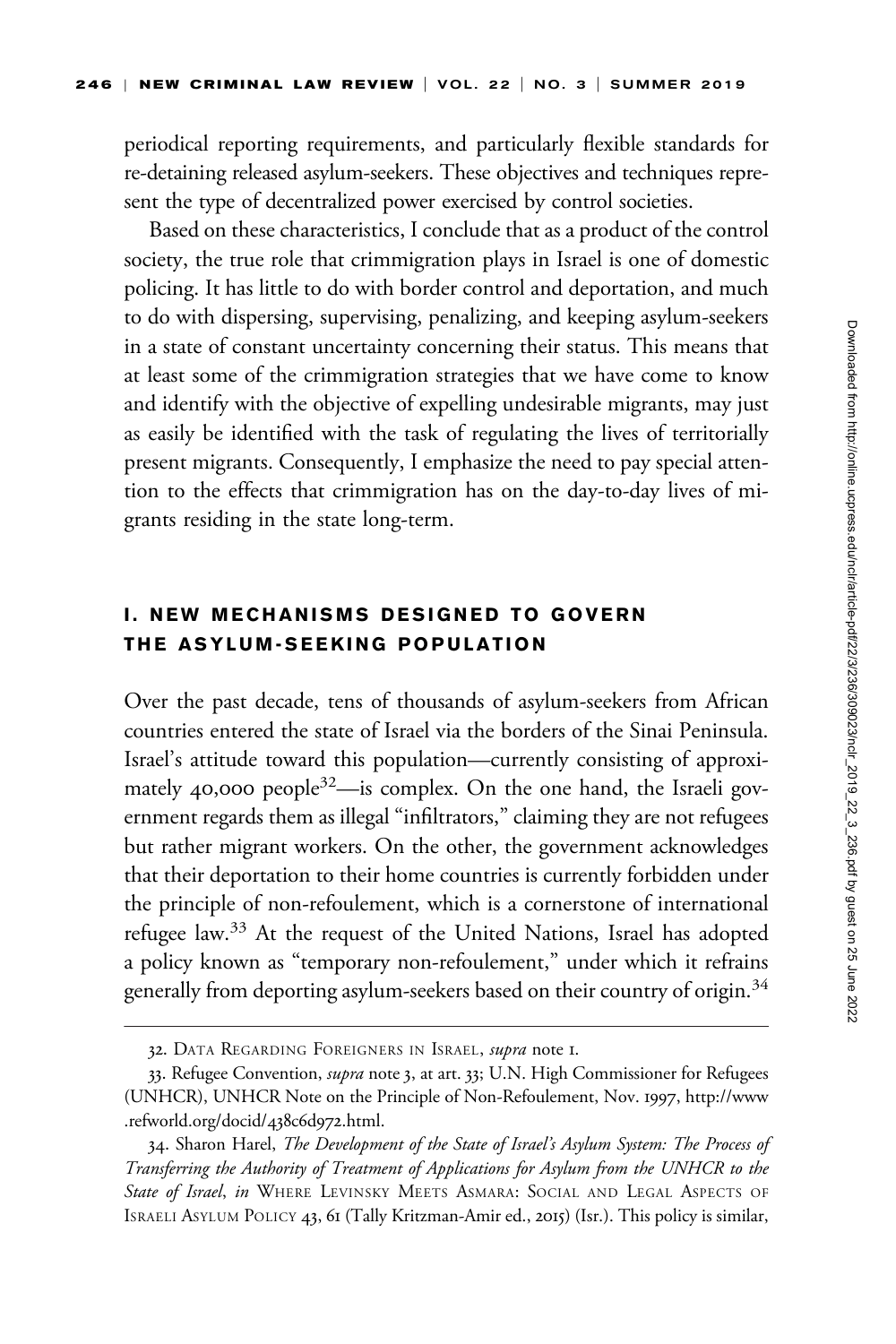Asylum-seekers residing in Israel are granted a "conditional release visa" that entitles them to remain in the country temporarily, with no additional rights.<sup>35</sup> They are excluded from all aspects of the welfare state, with the exception of emergency medical treatment<sup>36</sup> and the right to public education.<sup>37</sup> They are also formally excluded from the labor force, as their visas do not entitle them to a work permit. However, the government's formal policy is to refrain from indicting those who illegally employ asylumseekers.<sup>38</sup> Additionally, individual asylum claims filed with the Ministry of Interior are examined at a slow pace and almost categorically denied, with the current approval rate of less than I percent.<sup>39</sup>

A main means of carrying out this bipolar policy has been the establishment of an extensive system of administrative detention for governing

but not identical, to the "temporary protection" regime recognized under international law. International law defines "temporary protection" as a measure to be taken in situations of exceptional humanitarian crisis, in which a country must deal with a mass influx of displaced persons and lacks the ability to process such a large amount of individual asylum claims. In such cases, the country may provide the entire group of displaced persons with immediate and temporary protection that does not entail full refugee status. However, international norms prohibit the use of temporary protection as a permanent substitute for granting refugee status to those eligible for such status. Additionally, while exercised, temporary protection entails a minimum set of rights, parallel to those granted to refugees. See, e.g., UNHCR, Guidelines on Temporary Protection or Stay Arrangements (Feb. 2014), [http://www.refworld.org/docid/](http://www.refworld.org/docid/52fba2404.html)52fba2404.html. For a general discussion of temporary protection regimes, see, e.g., Joan Fitzpatrick, Temporary Protection of Refugees: Elements of a Formalized Regime, 94 AM. J. INT'L L. 279 (2000). In Israel, conversely, asylum-seekers do not enjoy most of the rights granted under the temporary protection regime, and temporary non-refoulement is envisioned as a permanent substitute to granting refugee status.

35. Entry into Israel Law, 5712–1952, § 2(a)(5), 6 LSI 159 (1951–1952) (Isr.) [hereinafter "Entry Law"].

36. In the sense that hospitals are forbidden by law to deny uninsured patients treatment in life-threatening situations. See Patients' Rights Law, 5756–1996, § 3(b), SH No. 1591, 327 (Isr.).

37. In the sense that they are able to enroll their children in schools, as the law obligating parents to school their children applies to all children residing in Israel, regardless of their status. See Compulsory Education Law, 5709–1949, § 2(a), SH No. 26, 287 (Isr.).

38. See HCJ 6312/10 Kav La'Oved v. the Government (Jan. 16, 2011), Nevo Legal Database (by subscription, in Hebrew) (Isr.).

39. ASAF (AID ORGANIZATION FOR REFUGEES AND ASYLUM SEEKERS IN ISRAEL), ASYLUM-SEEKERS IN ISRAEL: BACKGROUND AND FIGURES 1 (Nov. 2016), available at [http://](http://assaf.org.il/en/node/46) [assaf.org.il/en/node/](http://assaf.org.il/en/node/46)46; Ilan Lior, Nearly 15,000 asylum requests still pending—Israel yet to approve single one in 2016, HAARETZ (July 21, 2016), available at [https://www.haaretz.com/](https://www.haaretz.com/israel-news/.premium-over-14-000-asylum-seekers-awaiting-answer-1.5413050) israel-news/.premium-over-14-000[-asylum-seekers-awaiting-answer-](https://www.haaretz.com/israel-news/.premium-over-14-000-asylum-seekers-awaiting-answer-1.5413050)1.5413050 (Isr.).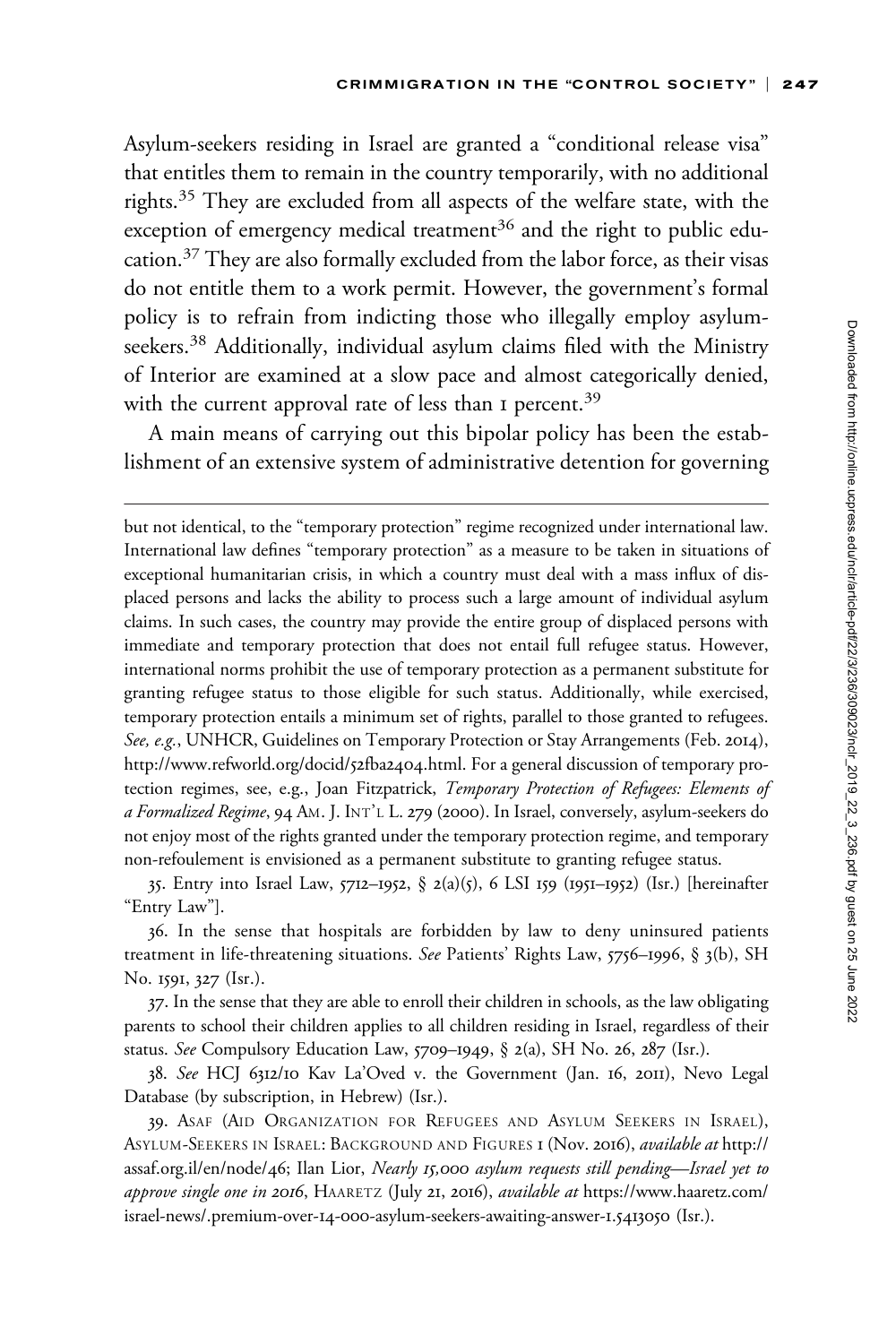the asylum-seeking population. This system has been created via an amendment to the Israeli Anti-Infiltration Law,<sup>40</sup> which stipulates that any person who has infiltrated the Israeli border must be detained for a period of three months. The law considers any person who has entered the state by any means other than a designated border check-post an illegal "infiltrator," and does not exempt persons filing for asylum in accordance with the Refugee Convention.<sup>41</sup> Asylum-seekers who have arrived in Israel are immediately taken to a special detention facility, which is by nature very similar to a conventional prison and is managed by the State Correctional Authority. After this three-month detention period, the Border Authority may release the asylum-seekers into the community, provided they do not pose a threat to national security, public safety, or public health.<sup>42</sup> The amendment stipulates that an "infiltrator's" country of origin may serve as an indication of such a threat<sup>43</sup>—a criterion that applies mainly to Sudanese asylum-seekers, as Sudan is formally considered an enemy of Israel.<sup>44</sup>

After three months, some asylum-seekers receive the "conditional release visa," which obligates them to report periodically to the Border Authority and renew their permit. However, the amendment to the Anti-Infiltration Law has also instituted a second type of detention, which takes place in an open residence center. This center, known by the name Holot, is located in

42. Additionally, that their deportation has not been prevented by their own fault. See the 2016 Amendment, *supra* note 40, at § 30A(D).

43. *Id.* at § 30A(d)(2).

44. An enemy state need not have formally declared war on Israel to have earned such a designation. Israeli legislation defines this term broadly to include any entity with whom Israel is in a de facto state of conflict, regardless of whether hostile military action has been taken. See Michael Kagan, Destructive Ambiguity: Enemy Nationals and the Legal Enabling of Ethnic Conflict in the Middle East, 38 COLUM. HUM. RTS. L. REV. 263, 308-15 (2006-2007). In the case of the Sudanese asylum-seekers, the presumption of dangerousness stems from the classification of Sudan as a state sponsor of terrorism by the United States Department of State, as well as from reliable representations by Israel that arms and explosives originating in Sudan are smuggled via Egypt to Israel or to the Gaza Strip. See Avi Perry, Solving Israel's African Refugee Crisis, 51(1) VA. J. INT'L L. 157, 163-64 (2010).

<sup>40.</sup> Anti-Infiltration Law (Offences and Judgment) (Amendment no. 5 and temporary order), 5776–2016, SH No. 2530, 544 (Isr.) [hereinafter "2016 Amendment"].

<sup>41.</sup> The law therefore does not mention the term "asylum-seeker" but only the term "infiltrator." Consequently, this article likewise uses the term "infiltrator" when referring to the language of the law. In all other instances referring to the population of asylum-seekers in Israel, however, I use the term "asylum-seeker."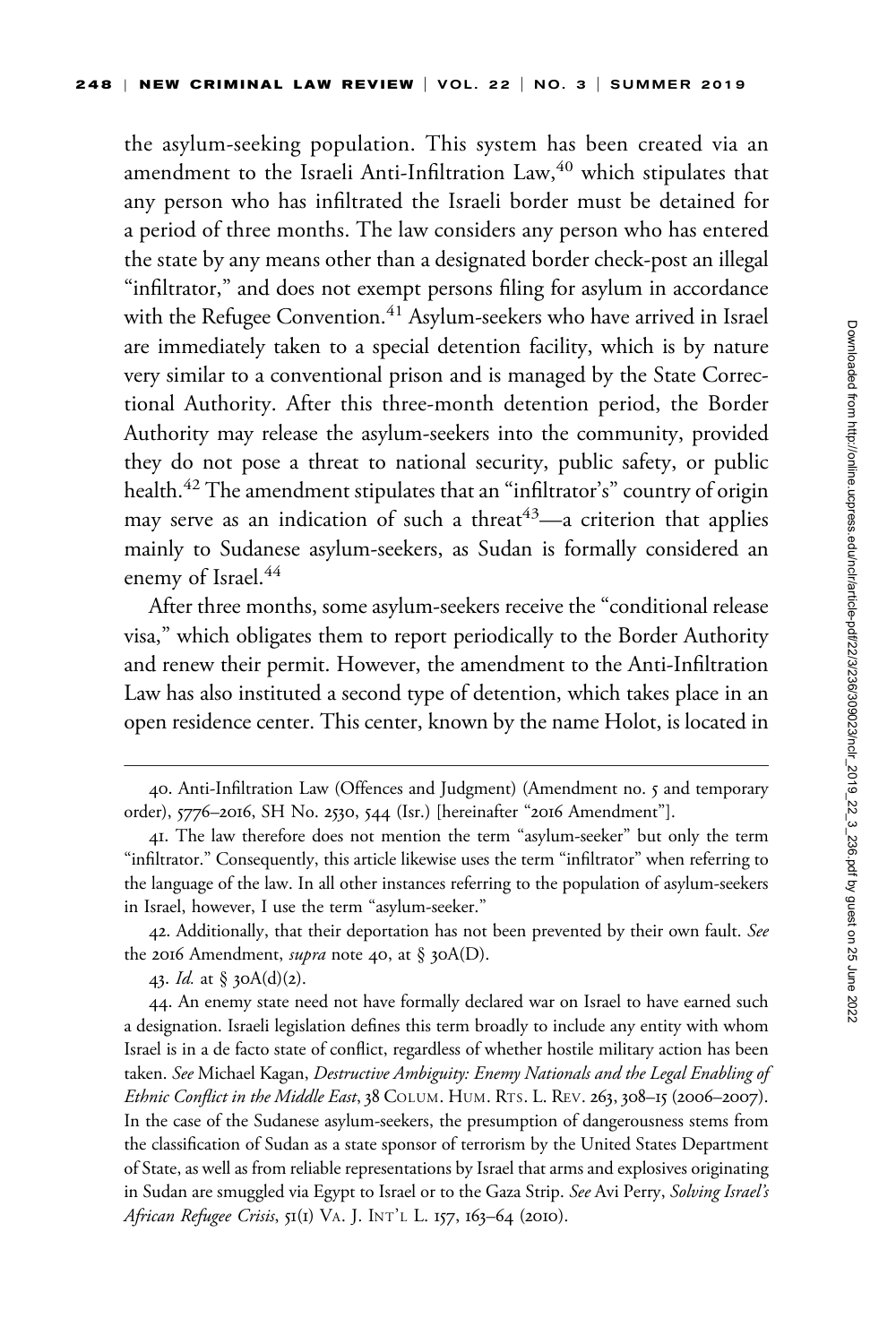the middle of the desert and is likewise managed by the State Correctional Authority. Pursuant to the amendment, the Border Authority may force "infiltrators," whose deportation is currently prevented, to reside at Holot for a one-year period, after which they are released into the community. Residents of Holot are allowed to leave the center during the day but are required to report back every evening, sleep at the center, and receive permission to leave the center for longer periods or to accept visitors.<sup>45</sup> Several populations (minors, women, persons over age 60, persons suffering from health problems, victims of crimes) are exempt from residence at Holot,<sup>46</sup> and the rest of the asylum-seeking population is still too large to reside at the center simultaneously as it has the capacity to house only 3,360 people.<sup>47</sup> The decision to send an asylum-seeker to Holot thus depends on criteria formulated by the Border Authority, which are updated from time to time.<sup>48</sup>

Another group subjected to the detention powers consists of asylumseekers suspected or convicted of criminal offenses during their residence in Israel. Using immigration detention to confine such asylum-seekers is implemented in accordance with an administrative directive, initiated by Israel's Attorney General.<sup>49</sup> The Attorney General Directive states that an "infiltrator" convicted or suspected of criminal conduct may automatically and indefinitely be detained, pending a hearing. In the hearing, conducted by the Border Authority, asylum-seekers give their version of the event in question. Convicted asylum-seekers sentenced to imprisonment are transferred to the Border Authority by the State Correctional Authority upon completion of their prison terms and are further

<sup>45.</sup> Anti-Infiltration and Guaranteed Exit of Infiltrators Law (Amendments and temporary order), 5775–2014, SH No. 2483, 95 (Isr.), at § 32H, § 32J(A)(5) [hereinafter" 2014 Amendment"].

<sup>46.</sup> Id. at § 32D(b).

<sup>47.</sup> HCJ 7385/13 Eitan et al. v. the Israeli government et al. (Sept. 22, 2014), Nevo Legal Database (by subscription, in Hebrew) (Isr.); see  $\P$  3 on the verdict of Justice Amit.

<sup>48.</sup> See POPULATION, IMMIGRATION AND BORDER AUTHORITY, UPDATED CRITERIA FOR TRANSFER OF INFILTRATORS TO THE HOLOT CENTER, available at [https://www.gov.il/](https://www.gov.il/he/departments/news/criteria_for_relocating_infilitrators_to_holot_facility) [he/departments/news/criteria\\_for\\_relocating\\_infilitrators\\_to\\_holot\\_facility](https://www.gov.il/he/departments/news/criteria_for_relocating_infilitrators_to_holot_facility) (Isr.) (last visited Aug. 10, 2017).

<sup>49.</sup> GUIDELINE FOR COORDINATING THE TREATMENT OF INFILTRATORS INVOLVED IN CRIMINAL ACTIVITY BETWEEN THE POLICE AND THE "POPULATION, IMMIGRATION AND BORDER AUTHORITY" (2014) (on file with author) [hereinafter ATTORNEY GENERAL DIRECTIVE].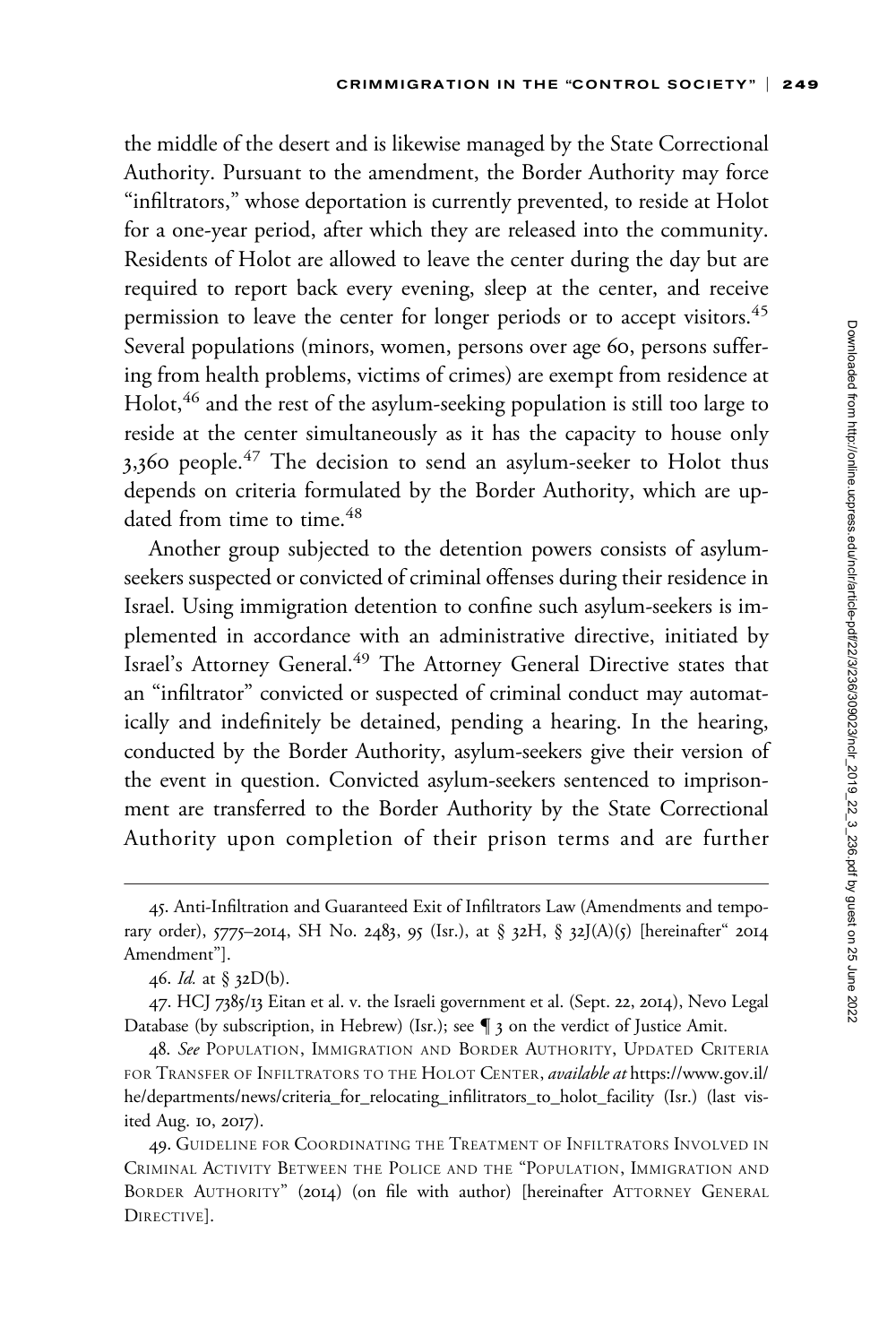incarcerated in a detention facility. Asylum-seekers suspected of criminal conduct, conversely, may be subjected to this procedure rather than being indicted. This means that their criminal case is formally closed and the police transfer them to the Border Authority, where they are subjected to the alternative sanction of immigration detention. Asylum-seekers who are incarcerated in accordance with this Directive are normally sent to a closed detention center rather than to Holot. However, this decision is left to the discretion of the Border Authority, and depends on the severity of the offense. Additionally, the current criteria for sending asylum-seekers to Holot focus on involvement in criminal activity, stating that asylumseekers suspected or convicted of offenses that do not invoke the Attorney General Directive should alternatively be sent to Holot.<sup>50</sup>

Furthermore, these means for controlling crime have become a device for implementing the powers established by the amendment to the Anti-Infiltration Law.<sup>51</sup> The reason is that the law assists the executive in differentiating between those asylum-seekers who should be detained and those who may remain free, as well as between those who should be detained at the closed detention center and those who should be sent to Holot. The latter bureaucratic decision is further affected by another penal mechanism, which allows the transfer of asylum-seekers, who have committed various offenses during their residence at Holot, to a closed detention center. Following a disciplinary hearing held by the manager of Holot, such asylum-seekers may be subjected to various sanctions, the most severe being a four-month period at a closed center. Some of the

<sup>50.</sup> UPDATED CRITERIA FOR TRANSFER OF INFILTRATORS TO THE HOLOT CENTER, supra note 48; see also AdminA 5296/15 Tspzion Tspbraham v. the Ministry of Interior (Feb. 21, 2016), Nevo Legal Database (by subscription, in Hebrew) (Isr.).

<sup>51.</sup> Formally, the Attorney General Directive the guideline does not reference the Anti-Infiltration Law, but rather the Entry Law, which authorizes the head of the Border Authority to re-detain undocumented migrants who have been released from immigration detention but have later been proven a risk to national security, public safety, or public health. See Entry Law, supra note 35, at § 13G(a) and § 13F. The Attorney General Directive draws on this authority to re-detain asylum-seekers suspected or convicted of criminal offenses, who have been detained upon their arrival in accordance with the Anti-Infiltration Law and later released into the community. Given the fact that such decisions to re-detain asylum-seekers result in their incarceration in the detention centers established by the Anti-Infiltration Law, I view the Attorney General Directive as a de facto device for implementing the powers of this Law. For a short discussion of the difference between the Anti-Infiltration Law and the Entry Law, see Part III.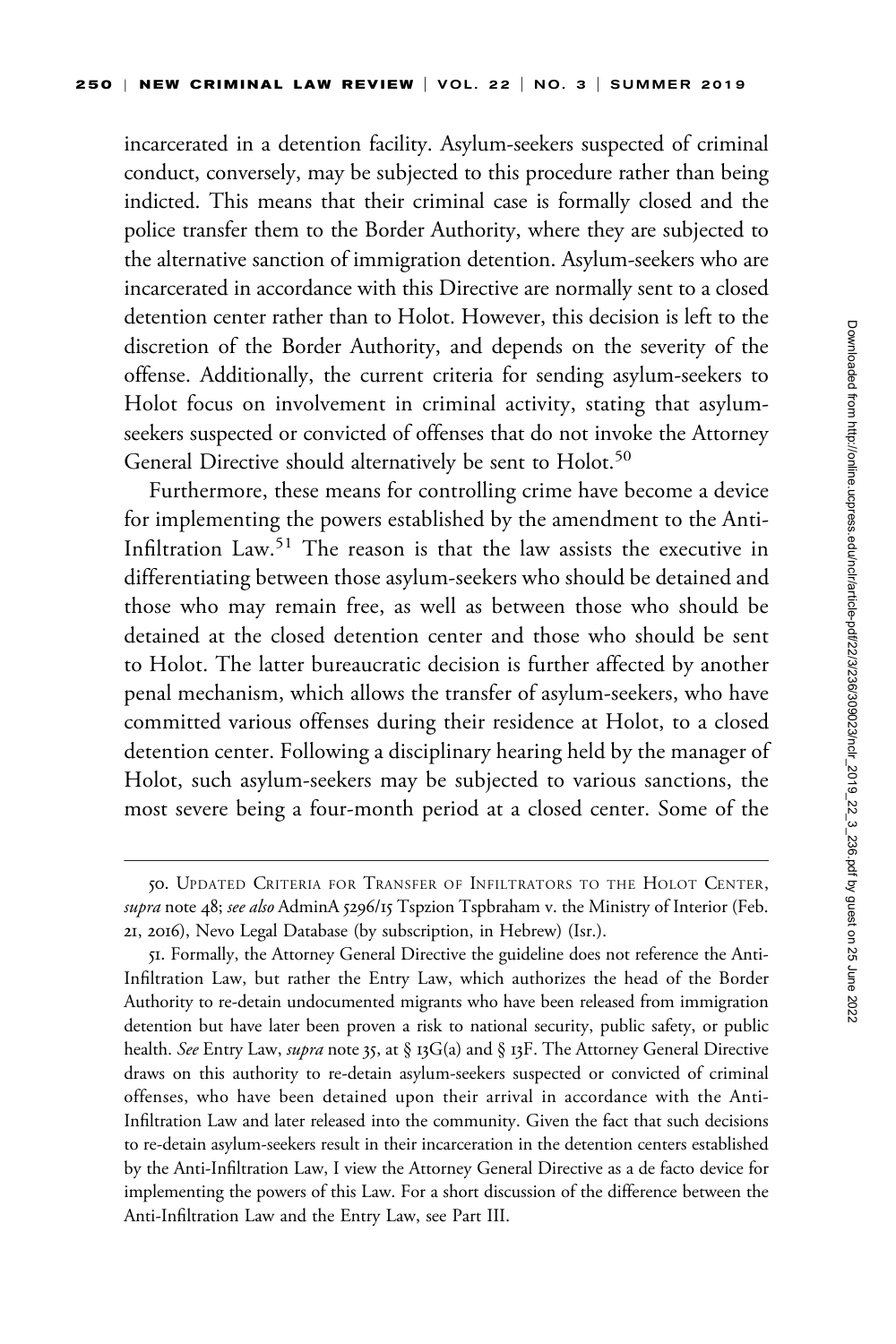offenses that invoke these sanctions are breaches of the specific rules of conduct of Holot, and others, such as assault and battery, are clearly criminal by nature.<sup>52</sup>

## II. LITERATURE REVIEW: BETWEEN CRIMMIGRATION AND THE CONTROL SOCIETY

## A. The Rise of Crimmigration

#### 1. Crimmigration and asylum-seekers

Over the past years, much attention has been drawn to the growing intersection between criminal and immigration law, which Juliet Stumpf has labeled "crimmigration."<sup>53</sup> The literature emphasizes several main occurrences of which crimmigration is comprised. First, there is an increasing criminalization of immigration lawsviolations, which in the past would result only in the administrative sanction of deportation.<sup>54</sup> Second, deportation is now an adjunct to criminal punishment in most criminal cases involving noncitizens,<sup>55</sup> turning it into a de facto tool of crime control.<sup>56</sup> Third, there is an increasing reliance on administrative detention and detention alternatives for enforcing decisions to deport noncitizens.<sup>57</sup> Fourth, there is a general dependence on officials and mechanisms of criminal law in civil immigration proceedings, which has produced

55. See, e.g., Bosworth, *supra* note 24; DANIEL KANSTROOM, DEPORTATION NATION: OUTSIDERS IN AMERICAN HISTORY 653 (2010); Stumpf, supra note 24; Chacón, supra note 24, at 321–24.

56. Sklansky, *supra* note 9, at 175–81.

57. See, e.g., Cesar Cuauhtemoc Garcia Hernandez, Immigration Detention as Punishment, 61(5) UCLA L. REV. 1346 (2013-2014); Anil Kalhan, Rethinking Immigration Detention (sidebar), 110 COLUM. L. REV. 42 (2010).

<sup>52.</sup> The 2014 Amendment, *supra* note 45, at § 32 $T(a)$ ; *compare* the Penal Law, 5737–1977, §§ 333–34, SH No. 864, 226 (Isr.).

<sup>53.</sup> Stumpf, supra note 6.

<sup>54.</sup> See, e.g., Light et al., *supra* note 23; Chacón, *Overcriminalizing Immigration*, supra note 10; Eagly, supra note 23; Chacón, Managing Migration, supra note 11; Miller, supra note II, at 617. However, for a contrary view regarding the U.K., see ANA ALIVERTI, CRIMES OF MOBILITY: CRIMINAL LAW AND THE REGULATION OF IMMIGRATION 137 (2013). Aliverti demonstrates that the increase in immigration offenses is not matched by their actual prosecution in practice.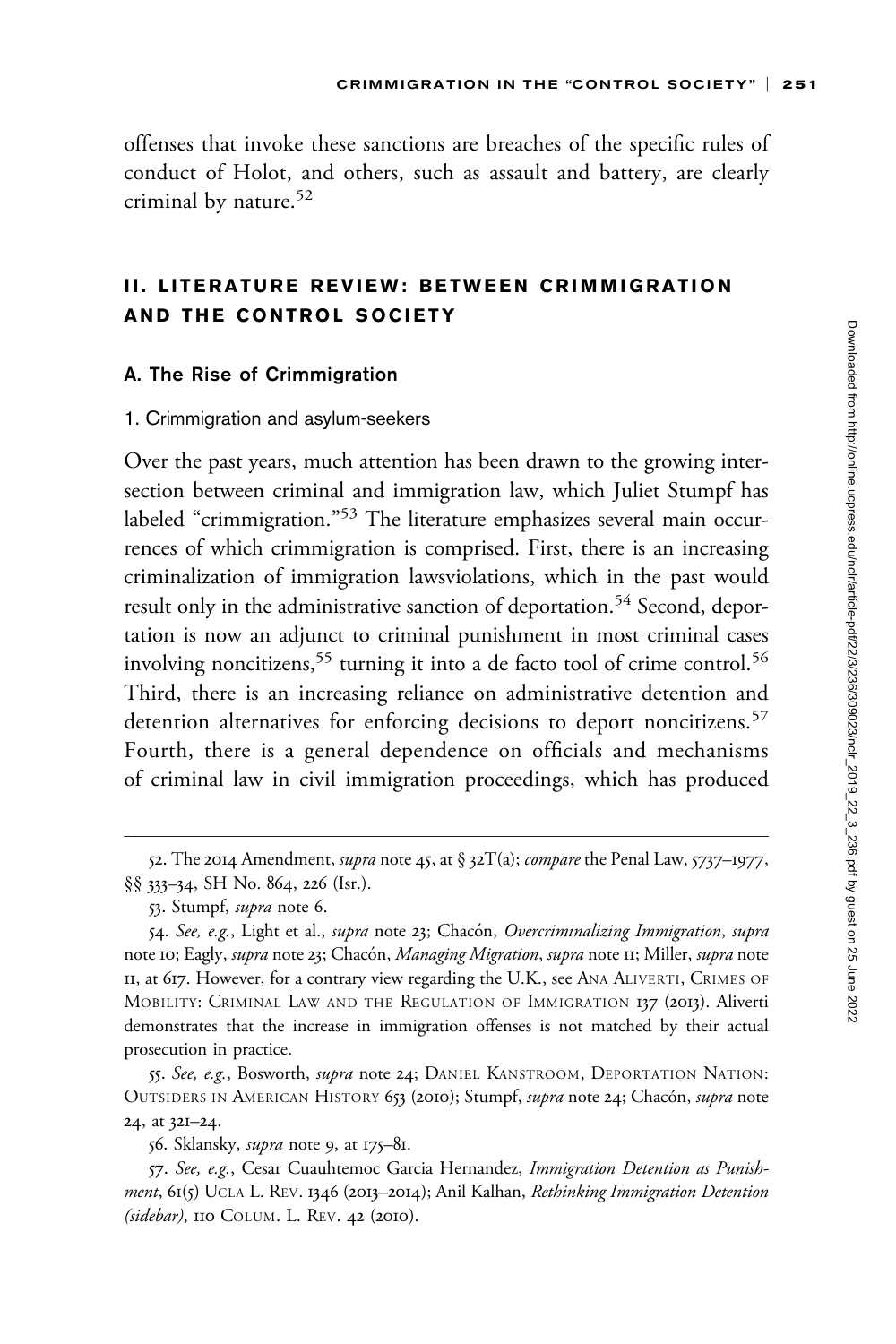unprecedented cooperation between criminal and immigration law enforcement.<sup>58</sup> For example, the police in many countries are increasingly called upon to enforce border controls inland and at the border, while prison officers are routinely required to single out and monitor foreigners who will be deported at the end of their prison term.<sup>59</sup> Such practices have caused a reciprocal process, in which the criminal justice system and the immigration system have begun to influence one another and incorporate one another's standards and norms.<sup>60</sup>

Given this characterization of crimmigration, it would seem that asylum-seekers should generally be immune from its ramifications. Most of the occurrences described in the literature pertain to the criminalization of illegal entry and, even more so, to the deportation of undesirable migrants.<sup>61</sup> Refugees and asylum-seekers, conversely, are generally immune from both deportation and criminalization of illegal entry under international law. The Refugee Convention<sup>62</sup> allows for the principle of non-refoulement to be violated only in cases of refugees who are considered a danger to the security of the country in which they are residing, or who constitute a danger to the community upon having been convicted of a particularly serious crime.<sup>63</sup> The United Nations High Commissioner for Refugees (UNHCR) has interpreted the "particularly serious crime" exception to apply only in "extreme cases" of capital crimes or very grave punishable acts, and has clarified that minor offenses punishable by moderate sentences are not grounds for violating the non-refoulement principle.<sup>64</sup>

60. Eagly, *supra* note 7; Legomsky, *supra* note 7; Weber, *supra* note 7.

63. Id. at art. 33(2).

<sup>58.</sup> See, e.g., Anil Kalhan, The Fourth Amendment and Privacy Implications of Interior Immigration Enforcement, 41 U.C. DAVIS L. REV. 1137, 1161-63 (2008); Legomsky, supra note 7, at 489–500.

<sup>59.</sup> Ana Aliverti & Mary Bosworth, Introduction: Criminal Justice Adjudication in an Age of Migration, 20(1) NEW CRIM. L. REV. 1 (2017); Ana Aliverti, Enlisting the public in the policing of immigration, 55 BRIT. J. CRIMINOLOGY, 215 (2015); EMMA KAUFMAN, PUNISH AND EXPEL: BORDER CONTROL, NATIONALISM, AND THE NEW PURPOSE OF THE PRISON (2015).

<sup>61.</sup> Although, as aforementioned, some literature has focused on roles that crimmigration plays domestically; see notes 20–21.

<sup>62.</sup> Refugee Convention, supra note 3.

<sup>64.</sup> UNHCR, Handbook on Procedures and Criteria for Determining Refugee Status: Under the 1951 Convention and the 1967 Protocol Relating to the Status of Refugees, Reissued Dec. 2011, available at [http://www.unhcr.org/publications/legal/](http://www.unhcr.org/publications/legal/3d58e13b4/handbook-procedures-criteria-determining-refugee-status-under-1951-convention.html?query=handbook%20refugee%20status)3d58e13b4/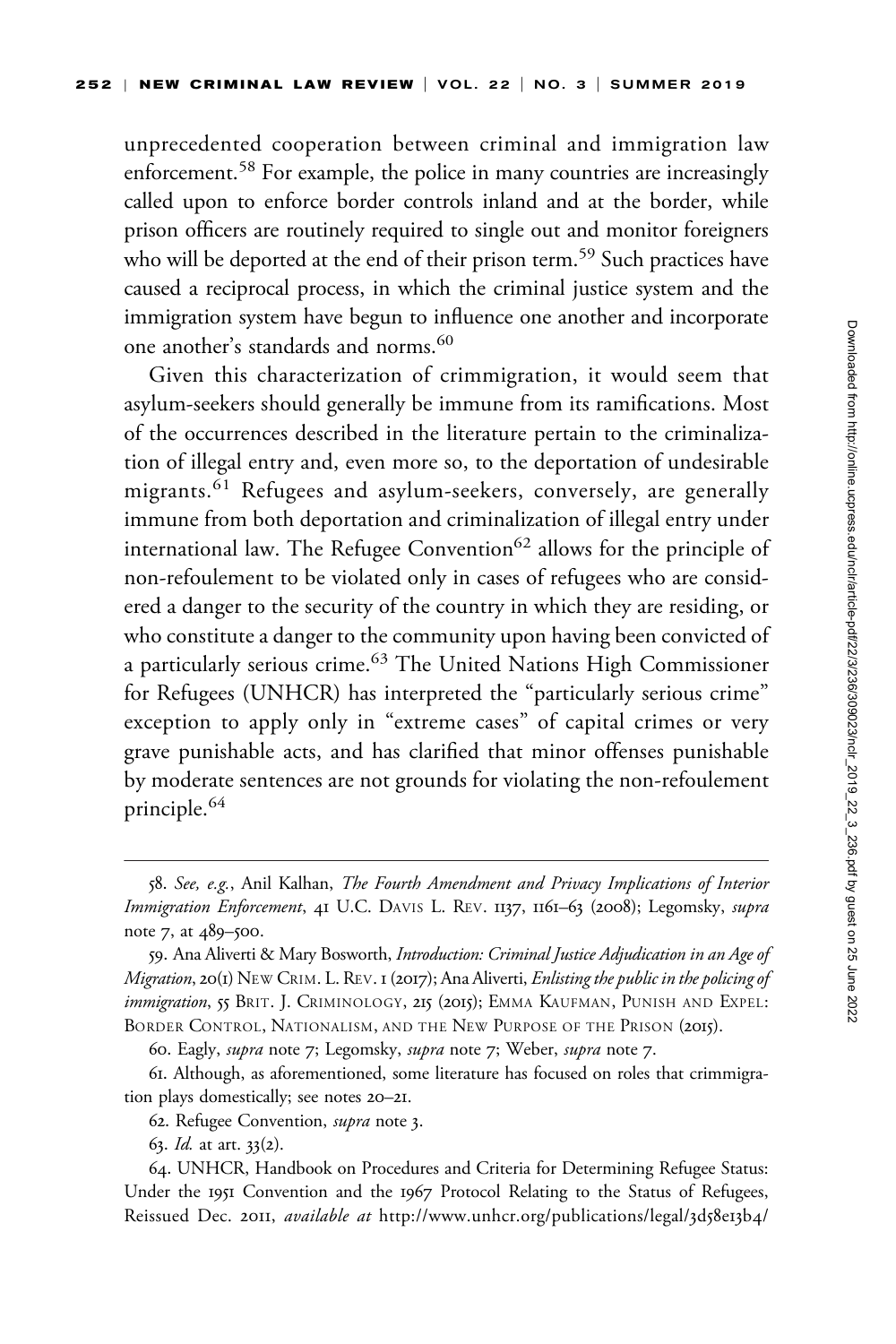The Refugee Convention also acknowledges that seeking asylum may cause refugees to breach immigration rules. Hence, it requires that, subject to specific exceptions, refugees should not be penalized for their illegal entry or stay in the state of asylum.65 Depriving asylum-seekers of their liberty via detention, for the mere reason of having entered or stayed illegally, is considered a penalty prohibited by the convention, regardless of whether immigration detention is formally defined by the state as an act of penalization.<sup>66</sup> This is consistent with the norms of international law governing immigration detention in general (i.e., the detention of all migrants residing in the country illegally), which prohibit prolonged detention that is not accompanied by effective deportation proceedings.<sup>67</sup>

The Refugee Convention additionally grants asylum-seekers general freedom of movement in the state of asylum.<sup>68</sup> Although the Convention

66. ALICE EDWARDS, BACK TO BASICS: THE RIGHT TO LIBERTY AND SECURITY OF PERSON AND "ALTERNATIVES TO DETENTION" OF REFUGEES, ASYLUM-SEEKERS, STATE-LESS PERSONS AND OTHER MIGRANTS IV (UNCHR Legal and Protection Policy Research Series, Apr. 2011), available at [http://www.unhcr.org/protection/globalconsult/](http://www.unhcr.org/protection/globalconsult/4dc949c49/17-basics-right-liberty-security-person-alternatives-detention-refugees.html)4dc949c49/ 17[-basics-right-liberty-security-person-alternatives-detention-refugees.html;](http://www.unhcr.org/protection/globalconsult/4dc949c49/17-basics-right-liberty-security-person-alternatives-detention-refugees.html) Gregor Noll, Article 31 (Refugees lawfully in the country of refuge), in THE 1951 CONVENTION RELATING TO THE STATUS OF REFUGEES AND ITS PROTOCOL: A COMMENTARY 1243 (Andreas Zimmermann ed., 2011); the phrase "penalties" in Article 31 has thus been interpreted broadly, to include not only forms of criminal punishment but also administrative measures imposed on asylum-seekers due to their entry. See JAMES HATHAWAY, THE RIGHTS OF REFUGEES UNDER INTERNATIONAL LAW 408, 411 (2005).

67. International law does not explicitly address the issue of immigration detention in general (as opposed to the detention of refugees and asylum-seekers in particular). However, the rights to liberty and to protection from arbitrary arrest are specified under two provisions of the Universal Declaration of Human Rights, and were subsequently transferred into article 9 of the International Covenant on Civil and Political Rights, which guarantees liberty and security of person and prohibits arbitrary deprivation of such liberty. See A. Res. 217 (III) A, Universal Declaration of Human Rights, at art. 3, 9 (Dec. 10, 1948); United Nations General Assembly, International Covenant on Civil and Political Rights, art. 9 (Dec. 16 1966), Treaty Series, vol. 999, 171, available at [http://www.ohchr.org/EN/ProfessionalInterest/Pages/CCPR.](http://www.ohchr.org/EN/ProfessionalInterest/Pages/CCPR.aspx) [aspx](http://www.ohchr.org/EN/ProfessionalInterest/Pages/CCPR.aspx); these articles have been interpreted to prevent immigration detention that does not serve as an aid to deportation proceedings. See, e.g. European Convention for the Protection of Human Rights and Fundamental Freedoms, art. 5(1)(f), Nov. 4, 1950, E.T.S no. 005, available at [http://www.echr.coe.int/Documents/Convention\\_ENG.pdf.](http://www.echr.coe.int/Documents/Convention_ENG.pdf)

68. Refugee Convention, supra note 3, at art. 26.

[handbook-procedures-criteria-determining-refugee-status-under-](http://www.unhcr.org/publications/legal/3d58e13b4/handbook-procedures-criteria-determining-refugee-status-under-1951-convention.html?query=handbook%20refugee%20status)1951-convention.html? [query](http://www.unhcr.org/publications/legal/3d58e13b4/handbook-procedures-criteria-determining-refugee-status-under-1951-convention.html?query=handbook%20refugee%20status)=[handbook](http://www.unhcr.org/publications/legal/3d58e13b4/handbook-procedures-criteria-determining-refugee-status-under-1951-convention.html?query=handbook%20refugee%20status)%20[refugee](http://www.unhcr.org/publications/legal/3d58e13b4/handbook-procedures-criteria-determining-refugee-status-under-1951-convention.html?query=handbook%20refugee%20status)%20[status](http://www.unhcr.org/publications/legal/3d58e13b4/handbook-procedures-criteria-determining-refugee-status-under-1951-convention.html?query=handbook%20refugee%20status).

<sup>65.</sup> Refugee Convention, supra note 3, at art. 31.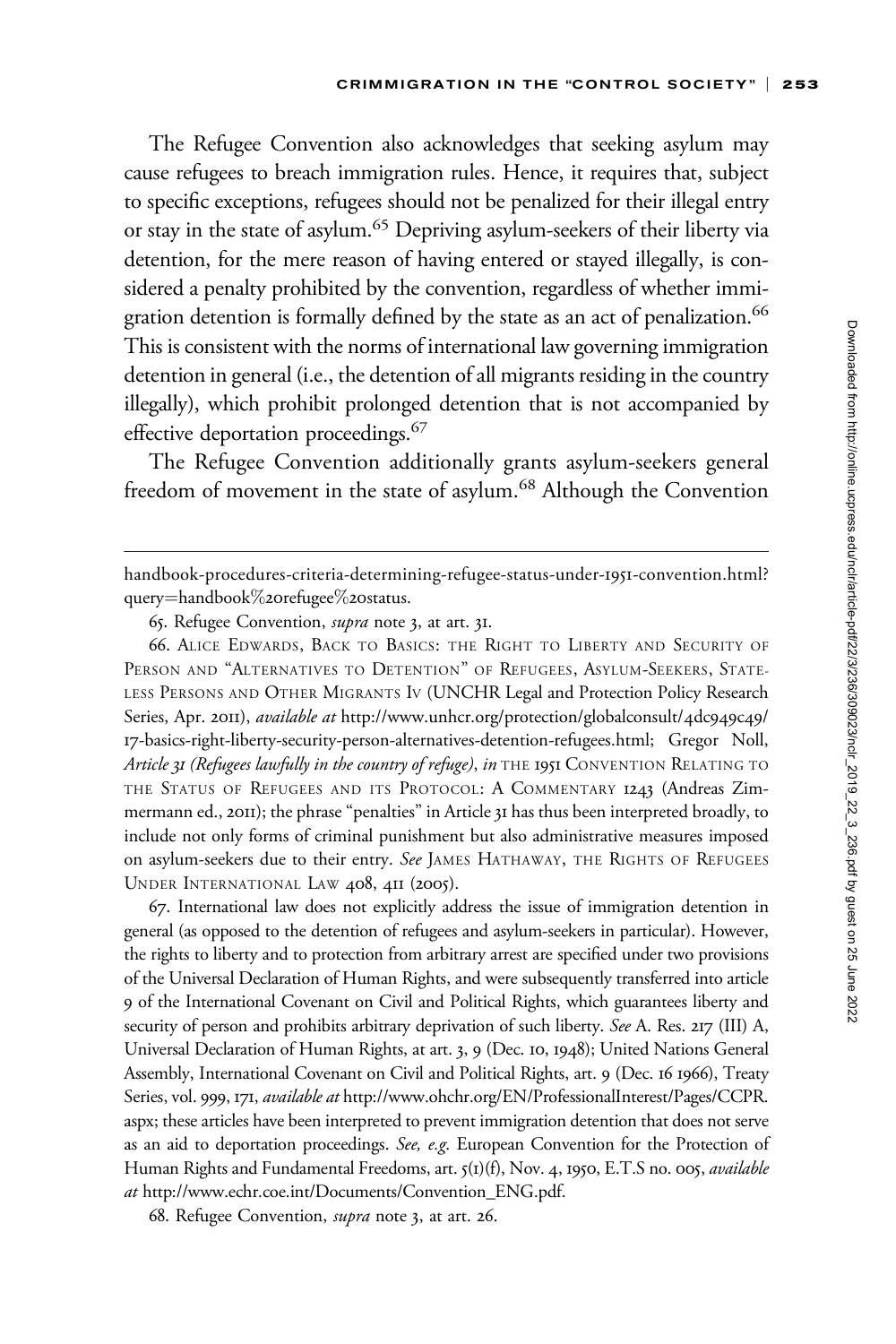does allow certain restrictions on freedom of movement, including detention, it stipulates that such restrictions must be "necessary."<sup>69</sup> The executive committee of UNHCR (ExCom) has specified a limited number of circumstances whereby such restrictions may be considered "necessary," and has emphasized that decisions to apply these restrictions must be made on an individual basis and must not amount to a "blanket policy." $70$ These principles have been further developed in the UNHCR guidelines relating to the detention of asylum-seekers, $71$  which stipulate that the state of asylum must not resort to detention before first considering alternatives.<sup>72</sup> Such protections likewise apply to enemy nationals, who are forced to seek refuge in countries that engage in armed conflict with their countries of origin.<sup>73</sup>

In practice, however, asylum-seekers are affected by various policies consistent with crimmigration. First, some countries tend to narrow the scope of the principle of non-refoulement, by flexibly interpreting the requirement that a refugee commits a particularly serious crime and defining offenses resulting in short-term imprisonment as "particularly serious."74

71. UNHCR, Guidelines on the Applicable Criteria and Standards relating to the Detention of Asylum-Seekers and Alternatives to Detention, 2012, available at [http://www](http://www.refworld.org/docid/503489533b8.html) [.refworld.org/docid/](http://www.refworld.org/docid/503489533b8.html)503489533b8.html.

72. Id. at Guideline 2.

73. Refugees and asylum-seekers, in other words, are exempt from the "enemy nationals" doctrine in international law, which permits states to infringe the liberty and property interests of enemy nationals during armed conflict. See Geneva Convention Relative to the Protection of Civilian Persons in Time of War, arts. 35–44, Aug. 12, 1949, 6 U.S.T. 3516, 75 U.N.T.S. 287; see also Kagan, supra note 44, at 281.

74. For example, the United States' Immigration Act of 1990 states that an alien who has been convicted of an aggravated felony shall be considered to have committed a "particularly serious crime." The Immigration Act likewise expanded the definition of "aggravated felony" to include money laundering and violent crimes that resulted in a prison sentence of at least five years. See Immigration Act, 8 U.S.C. §§ 501, 1158, 1253 (1990). For a historical review of the evolution of the "particularly serious crime" exception in the United States, see David Delgado, Running Afoul of the Non-Refoulement Principle: The [Mis]Interpretation and [Mis]Application of the Particularly Serious Crime Exception, 86 S. CAL. L. REV. 1, 16–23 (2013); see also Michael McGarry, A Statute in Particularly Serious Need of Reinterpretation: The Particularly Serious Crime Exception to Withholding of Removal, 51 BOSTON COLL. L. REV. 209 (2010). In the United Kingdom,

<sup>69.</sup> Id. at art. 31(2).

<sup>70.</sup> U.N. High Commissioner for Refugees, Detention of Refugees and Asylum-Seekers, Oct. 13, 1986, No. 44 (XXXVII), available at [http://www.unhcr.org/](http://www.unhcr.org/4aa764389.pdf)4aa764389.pdf; see also EDWARDS, *supra* note 66, at 12.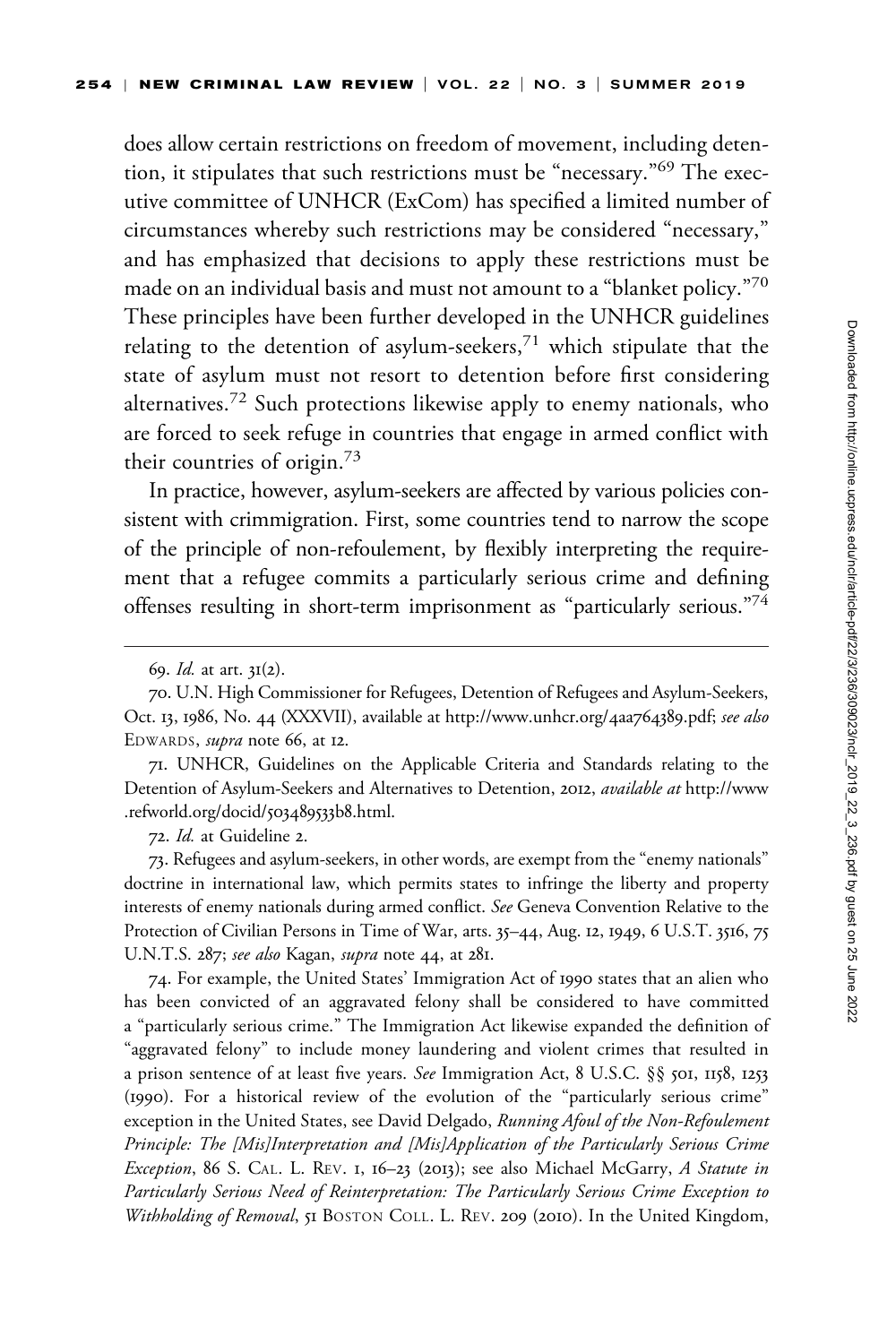This means that penal norms currently play an important role in determining when refugees may be deported and that such deportation may be exercised in a relatively wide variety of cases. Second, many countries make extensive use of immigration detention toward asylum-seekers, both to ensure the deportation of rejected asylum-seekers and to control the whereabouts of asylum-seekers whose claims are under review. In most European countries administrative detention generally exists only as a measure to assist the state in carrying out the deportation of rejected asylum-seekers.<sup>75</sup> However, most common-law countries have adopted legislation allowing relatively long detention periods of undocumented asylum-seekers upon their arrival. The length of these periods differs from country to country, and may principally exceed the three-month period that was recently adopted in Israel.<sup>76</sup>

Similarly, it is common for released asylum-seekers, both in the common-law world and in continental Europe, to be subjected to some type of detention alternative. These arrangements may entail various restrictions, such as an obligation to register one's place of residence, to surrender one's passport or other documentation, to appear for appointments and asylum procedures, or to report to the authorities periodically.<sup>77</sup> Some restrictions rely mainly on crime control mechanisms, such as various types of parole, bail,<sup>78</sup> electronic bracelets,<sup>79</sup> as well

76. Id.

the Nationality, Immigration and Asylum Act deems as "particularly serious" any offense attracting a punishment of at least two years' imprisonment, or any offense specified in Home Office regulations; see Nationality, Immigration and Asylum Act 2002, ch. 41, § 72 (Eng.); Liz Fekete & Frances Webber, Foreign nationals, enemy penology and the criminal justice system,  $5I(4)$  RACE & CLASS I, 20 (2010).

<sup>75.</sup> See Oxford Pro Bono Publico, Remedies and Procedures on the Right of ANYONE DEPRIVED OF HIS OR HER LIBERTY BY ARREST OR DETENTION TO BRING PROCEEDINGS BEFORE A COURT: A COMPARATIVE AND ANALYTICAL REVIEW OF STATE PRACTICE (2014), available at [http://ohrh.law.ox.ac.uk/wordpress/wp-content/uploads/](http://ohrh.law.ox.ac.uk/wordpress/wp-content/uploads/2014/05/2014.6-Arbitrary-Detention-Project.pdf) 2014/05/2014.6[-Arbitrary-Detention-Project.pdf.](http://ohrh.law.ox.ac.uk/wordpress/wp-content/uploads/2014/05/2014.6-Arbitrary-Detention-Project.pdf)

<sup>77.</sup> For example, France, Luxembourg, and South Africa require asylum-seekers to present themselves in person to renew identity documentation. Other countries—such as Austria, Canada, Denmark, Greece, Hong Kong, Ireland, Japan, Norway, Sweden, and the United States—have legal frameworks that can require individuals to report to the police or immigration authorities at regular intervals. See EDWARDS, supra note 66, at 53-54.

<sup>78.</sup> Id. at 54–55.

<sup>79.</sup> Michael Welch, Economic man and diffused sovereignty: A critique of Australia's asylum regime, 61 CRIME, LAW & SOC. CHANGE 81 (2014); Koulish, Spiderman's Web, supra note 13;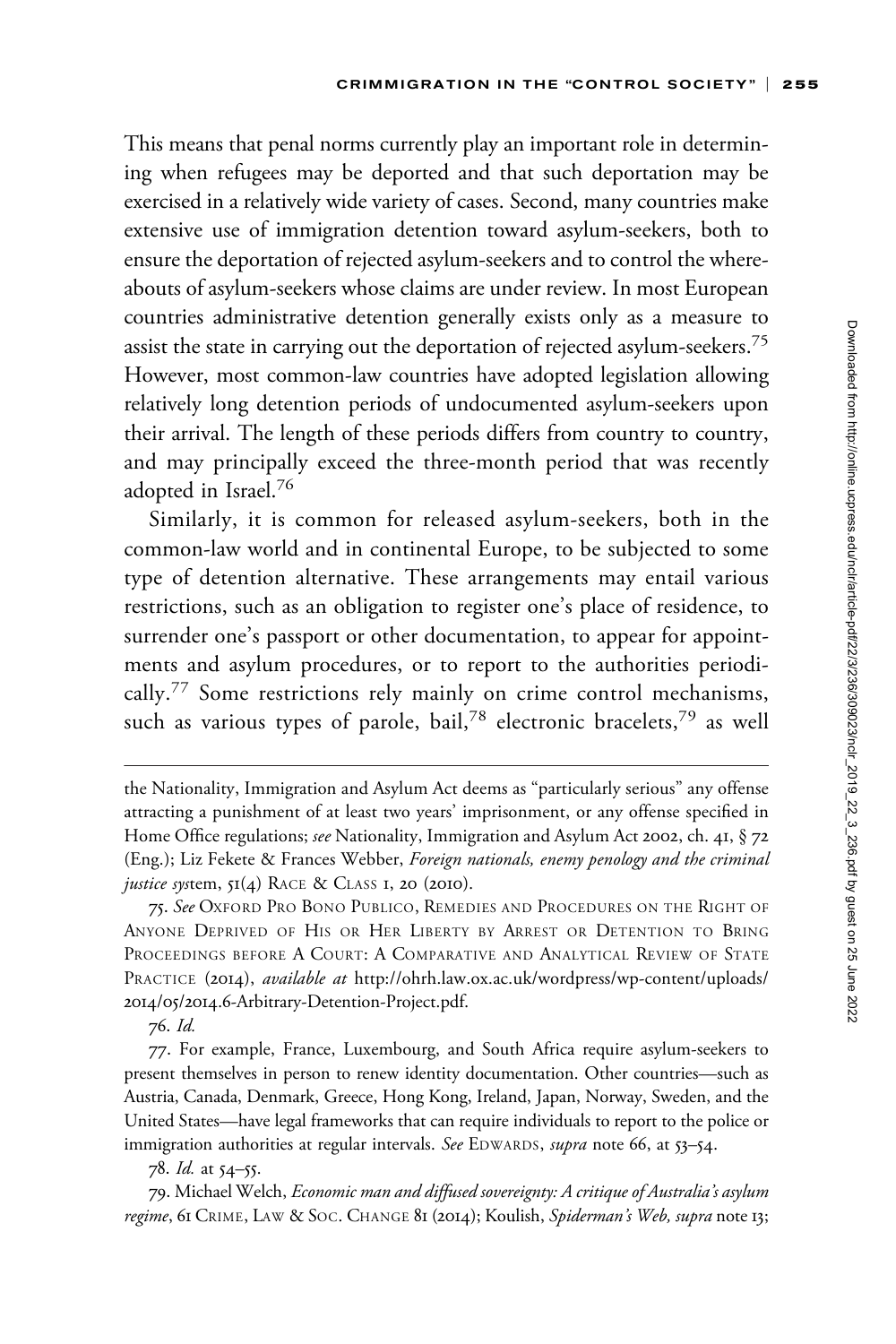as other biometric technologies,<sup>80</sup> and in extreme cases even partial house arrest.<sup>81</sup>

However, to say that asylum-seekers are treated exactly like other groups of migrants under most crimmigration regimes would also be inaccurate. Asylum-seekers convicted of criminal offenses cannot be deported as easily as other noncitizens.<sup>82</sup> Although they may generally be subjected to immigration detention, it is important to note that some countries exempt this population from detention nearly entirely,<sup>83</sup> or have adopted a presumption that in detention is unnecessary for asylum-seekers.<sup>84</sup> Additionally, some countries, mainly in continental Europe, exercise special detention alternatives that do not rely on crime control apparatuses. Such countries obligate asylum-seekers to reside in special housing centers while their

Jonathan Darling, Becoming Bare Life: Asylum, Hospitality and the Politics of Encampment, 27 ENV'T & PLAN.: SOC'Y & SPACE 649 (2009).

82. Even those countries that have adopted a broad definition of "particularly serious crime" still demand that the asylum-seeker be convicted of a relatively grave offense or sentenced to a term of imprisonment; see supra note 74. In cases of other noncitizens, conversely, even light offenses that resulted in lenient punishments may sometimes lead to deportation; see, e.g. Miller, supra note II, at 631-33.

83. For example, Bulgaria, Malta, Portugal, and Spain exempt asylum-seekers from detention. In France, applicants for international protection may be detained only when applying for protection at the border. See THE USE OF DETENTION AND ALTERNATIVES TO DETENTION: SYNTHESIS REPORT FOR THE EMN FOCUSED STUDY 2014, 15–16 (2014), available at [https://ec.europa.eu/home-affairs/sites/homeaffairs/files/what-we-do/](https://ec.europa.eu/home-affairs/sites/homeaffairs/files/what-we-do/networks/european_migration_network/reports/docs/emn-studies/emn_study_detention_alternatives_to_detention_synthesis_report_en.pdf) [networks/european\\_migration\\_network/reports/docs/emn-studies/emn\\_study\\_detention\\_](https://ec.europa.eu/home-affairs/sites/homeaffairs/files/what-we-do/networks/european_migration_network/reports/docs/emn-studies/emn_study_detention_alternatives_to_detention_synthesis_report_en.pdf) [alternatives\\_to\\_detention\\_synthesis\\_report\\_en.pdf;](https://ec.europa.eu/home-affairs/sites/homeaffairs/files/what-we-do/networks/european_migration_network/reports/docs/emn-studies/emn_study_detention_alternatives_to_detention_synthesis_report_en.pdf) the Philippines provides asylumseekers with a special certification and releases them from detention without conditions; see EDWARDS, supra note 66, at 53. South African law requires release from detention of anyone applying for asylum, unless other concerns prevail such as national security. Asylum-seekers in South Africa thus have the right to remain free from detention pending the outcome of their asylum application. Once an asylum permit is withdrawn, the individual may be arrested and detained pending final adjudication of the asylum claim; however, any detention of an asylum-seeker longer than 30 days must be reviewed by a judge of the High Court. See EDWARDS, supra note 66, at 53; OXFORD PRO BONO PUBLICO, *supra* note 75, at 26.

84. A prime example is Canada, where asylum-seekers must be paroled whenever the purpose of detention may be fulfilled by less intrusive means. EDWARDS, supra note 66, at 56–60.

<sup>80.</sup> Koulish, Spiderman's Web, supra note 13.

<sup>81.</sup> EDWARDS, *supra* note 66, at 78.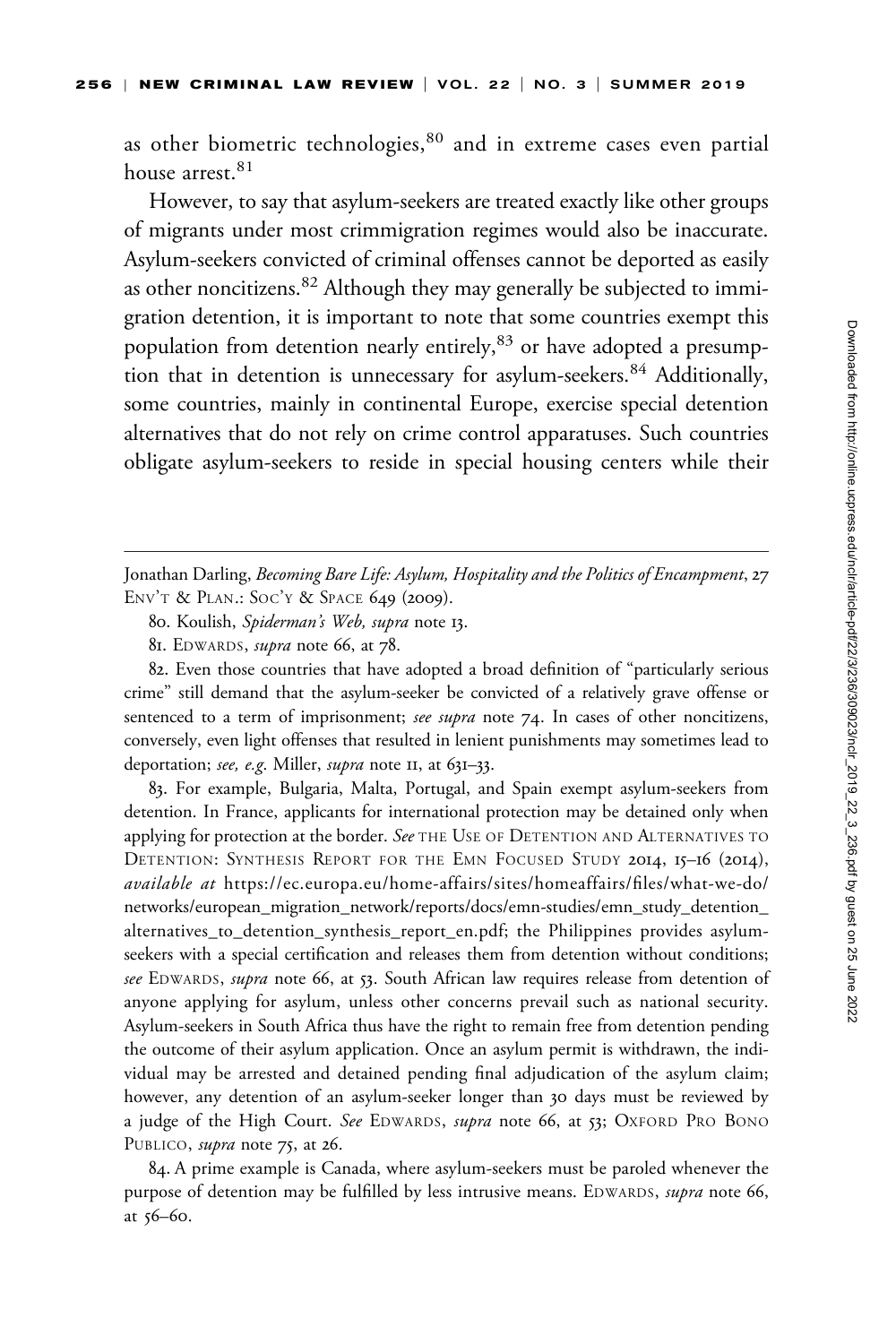asylum claims are under review, $85$  or while awaiting deportation upon their claims being denied.<sup>86</sup>

#### 2. Previous accounts of crimmigration

Several attempts have been made in the literature to explain the growing reliance on crime control apparatuses for the purpose of governing immigration.<sup>87</sup> The reason is that although political communities have, at times, taken increased measures to exclude immigrants aspiring to belong, only in the past three decades have crime control mechanisms begun to play a central part in such policies.<sup>88</sup> The existing literature generally attributes this development to three major tendencies.<sup>89</sup> The first is nativism, namely, the unwelcoming and racist treatment of newcomers.<sup>90</sup> The second is overcriminalization, namely, the tendency of criminal law to expand into areas for which it was once considered ill-suited.<sup>91</sup> The third is a tendency termed

<sup>85.</sup> For example, Germany and Switzerland obligate asylum-seekers to reside in a reception center upon their arrival. See, respectively, Asylverfahrensgesetz, AsylVfG [Asylum Procedure Act] art. 47 (Ger.); and Ordonnance 1 sur l'asile relative à la procedure [Asylum Act] art. 26 (Swi.).

<sup>86.</sup> For example, Belgium has established "return houses," aimed at facilitating the return of families with minor children who had no right to remain in the country. Families residing in these housing projects are only obligated to stay there during the night. A similar project exists in Scotland. See EDWARDS, supra note 66, at 69-78.

<sup>87.</sup> Alongside this body of literature dedicated to explaining crimmigration, there is, of course, a vast body of literature focusing on normative critique of this occurrence. For critiques focusing on procedural justice, see, e.g., Elizabeth Rossi, Revisiting INS v. Lopez-Mendoza: Why the Fourth Amendment Exclusionary Rule Should Apply in Deportation Proceedings, 44 COLUM. HUM. RTS. L. REV. 477 (2013); Michael Flynn, Who must be Detained? Proportionality as a Tool for Critiquing Immigration Detention Policy, REFUGEE SURV. Q. 1 (2012); Mark Noferi, Cascading Constitutional Deprivation: The Right to Appointed Counsel for Mandatorily Detained Immigrants Pending Removal Proceedings, 18(1) MICH. J. RACE & L. 63 (2012); Angela M. Banks, Proportional Deportation, 55(4) WAYNE L. REV. 1651 (2009); Legomsky, *supra* note 7. For critiques focusing on crimmigration's impact on membership in the political community, see, e.g., Juliet P. Stumpf, Doing Time: Crimmigration Law and the Perils of Haste, 58(6) UCLA L. REV. 1705 (2011); Stumpf, The Crimmigration Crisis, supra note 6.

<sup>88.</sup> Sklansky, *supra* note 9, at 194; though for the argument that contrary to popular view, the origins of crimmigration in the United States may actually be detected in the 1950s, see Rachel E. Rosenbloom, Policing Sex, Policing Immigrants: What Crimmigration's Past Can Tell Us About Its Present and Its Future, 104 CAL. L. REV. 149 (2016).

<sup>89.</sup> Sklansky, supra note 9, at 160.

<sup>90.</sup> See sources cited supra note 8.

<sup>91.</sup> See sources cited supra note 10.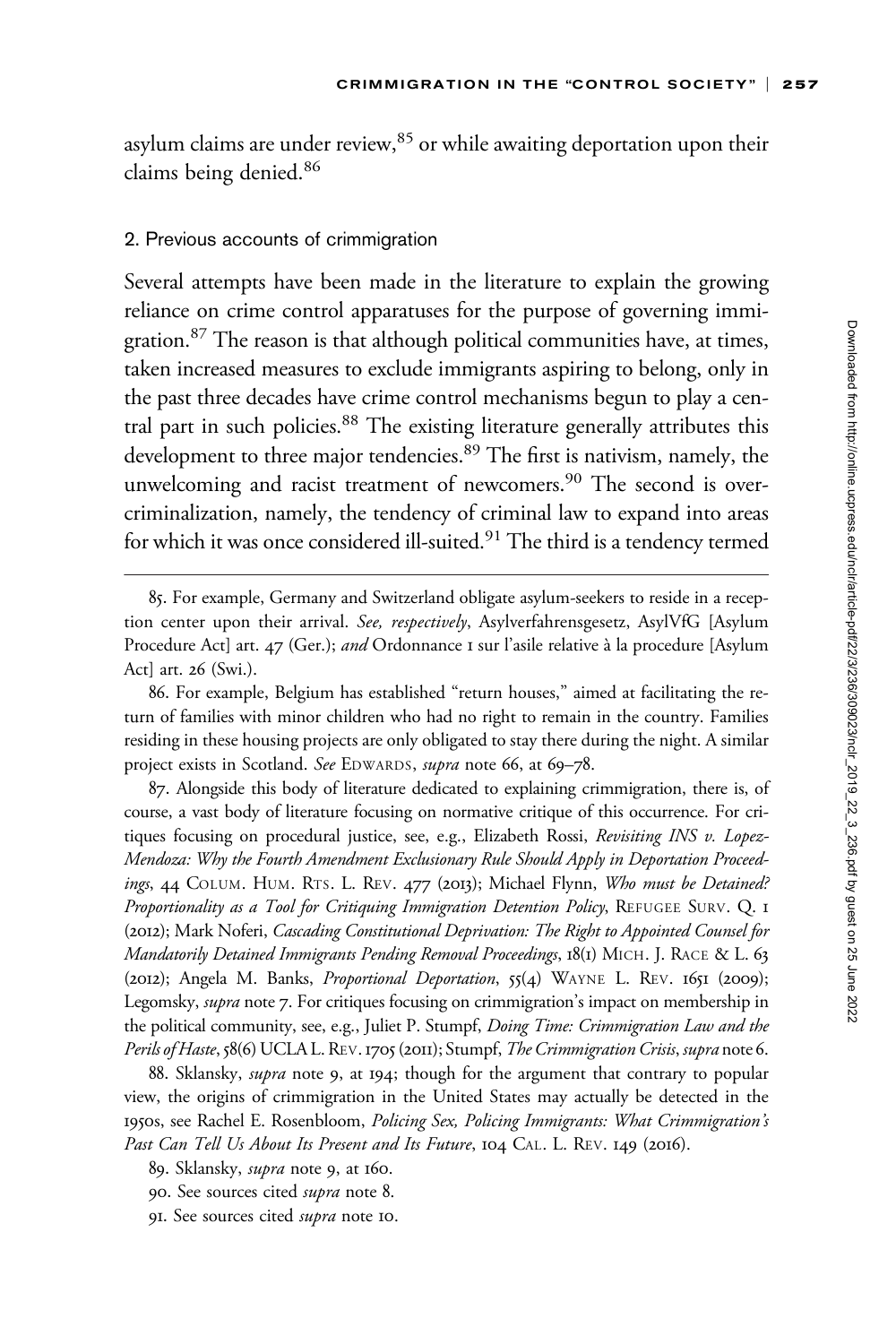by David Garland the "culture of control," namely, a type of cultural obsession with security that causes all social problems to be viewed through the lens of crime and victimization. The culture of control leads criminal law to play an increasing role in the exercise of power in a variety of social contexts $92$ —a tendency claimed by some scholars to explain criminal law's current impact on the field of immigration.<sup>93</sup> Other scholars have made similar arguments by focusing on a tendency termed "governing through crime" by Jonathan Simon, namely, the increasing inclination to construe problems of regulation as issues of crime and criminality.<sup>94</sup> The literature applying Simon's work to crimmigration suggests that the increasing salience of crime as a rationale for more punitive treatment of immigrants is indicative of immigration being governed through crime.<sup>95</sup>

A fourth explanation has been offered by David Sklansky. Sklansky links crimmigration to the rise of "ad hoc instrumentalism"—a manner of thinking about law that attributes little importance to formal legal categories. Instead, it views legal rules and procedures as a set of interchangeable tools, which officials are encouraged to choose from according to whichever are most effective in the given situation.<sup>96</sup> Ad hoc instrumentalism, Sklansky argues, is a defining feature of crimmigration, which relies on a blurred boundary between criminal and immigration law to empower state officials to view both as tools that may be employed strategically against the perceived threat of the "criminal alien."<sup>97</sup> Often the tools will work best in combination, so individuals are shifted back and forth between the law enforcement system and the immigration enforcement system, or targeted by both simultaneously.<sup>98</sup>

Sklansky emphasizes that ad hoc instrumentalism should not be understood as the sole reason for crimmigration, but rather as one that

<sup>92.</sup> GARLAND, supra note II; see also Sklansky, supra note 9, at 160.

<sup>93.</sup> See, e.g., Banks, *supra* note II.

<sup>94.</sup> Jonathan Simon, Governing Through Crime, in THE CRIME CONUNDRUM: ESSAYS ON CRIMINAL JUSTICE 174 (Lawrence M. Friedman & George Fisher eds., 1997); SIMON, supra note II; for the differences between the arguments of Simon and Garland, see SIMON, supra note  $II$ , at  $25-26$ .

<sup>95.</sup> Miller, supra note II; see also Chacón, Managing Migration, supra note II; and Legomsky, supra note 7, at 475.

<sup>96.</sup> Sklansky, *supra* note 9.

<sup>97.</sup> Id. at 161, 162, 201–02.

<sup>98.</sup> Id. at 202.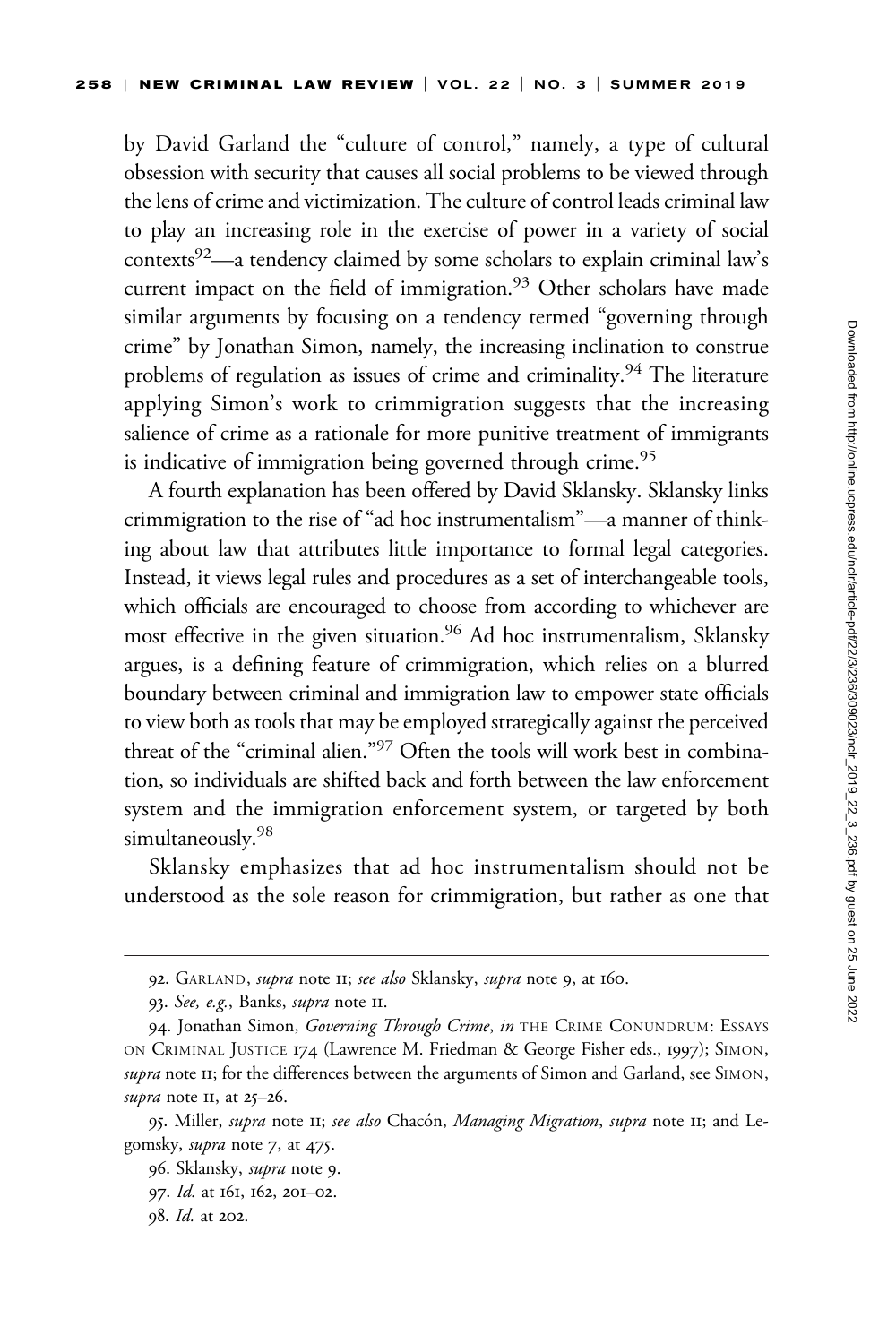complements the previous accounts of this phenomenon. Nevertheless, he argues that each of these previous accounts cannot, by itself, fully explain the contemporary intersection between criminal and immigration law.<sup>99</sup> First, Sklansky dismisses the notion that this intersection is simply a pragmatic response to the rising problem of crime committed by noncitizens. He does so by convincingly demonstrating that crimmigration has been on the rise in the United States despite the fact that crime rates have been steadily decreasing over the past two decades, and regardless of the absence of any evidence that immigrants are responsible for a disproportionate share of crime. Quite the contrary, statistics have shown immigrants to be generally more law-abiding than native-born Americans.<sup>100</sup> However, Sklansky rejects the attempts to explain this discrepancy between the level of crime committed by immigrants and the level of law enforcement applied to immigrant based solely on nativism. Nativism, he argues, fails to account for the role of criminal law in the backlash against immigrants, as opposed to other possible means of exclusion (for example, limiting immigration quotas or enhancing traditional measures of immigration enforcement).<sup>101</sup> The blurring of the boundaries between criminal and immigration law is a relatively new occurrence; nativism is not. Thus, nativism by itself cannot explain why criminal and immigration law have recently become intertwined.

Next, Sklansky considers over-criminalization and cultural obsession with control—two tendencies that he ties together. He rejects the possibility that crimmigration is simply a particular example of over-criminalization, namely, a replication of the relentless expansion of criminal law in the context of immigration. Although concurring that this explanation has some merit, Sklansky claims that it is yet unclear that the blurred boundary between criminal and immigration law is indicative of the former colonizing the latter rather than vice versa.<sup>102</sup> Similarly, the cultural obsession with control, viewed by Sklansky as a more nuanced version of over-criminalization, $103$  is an important component of crimmigration, but cannot fully account for the particular manner in which the "criminal alien" has been

99. Id. at 161. 100. Id. at 189–92. 101. Id. at 194. 102. Id. at 195. 103. Id.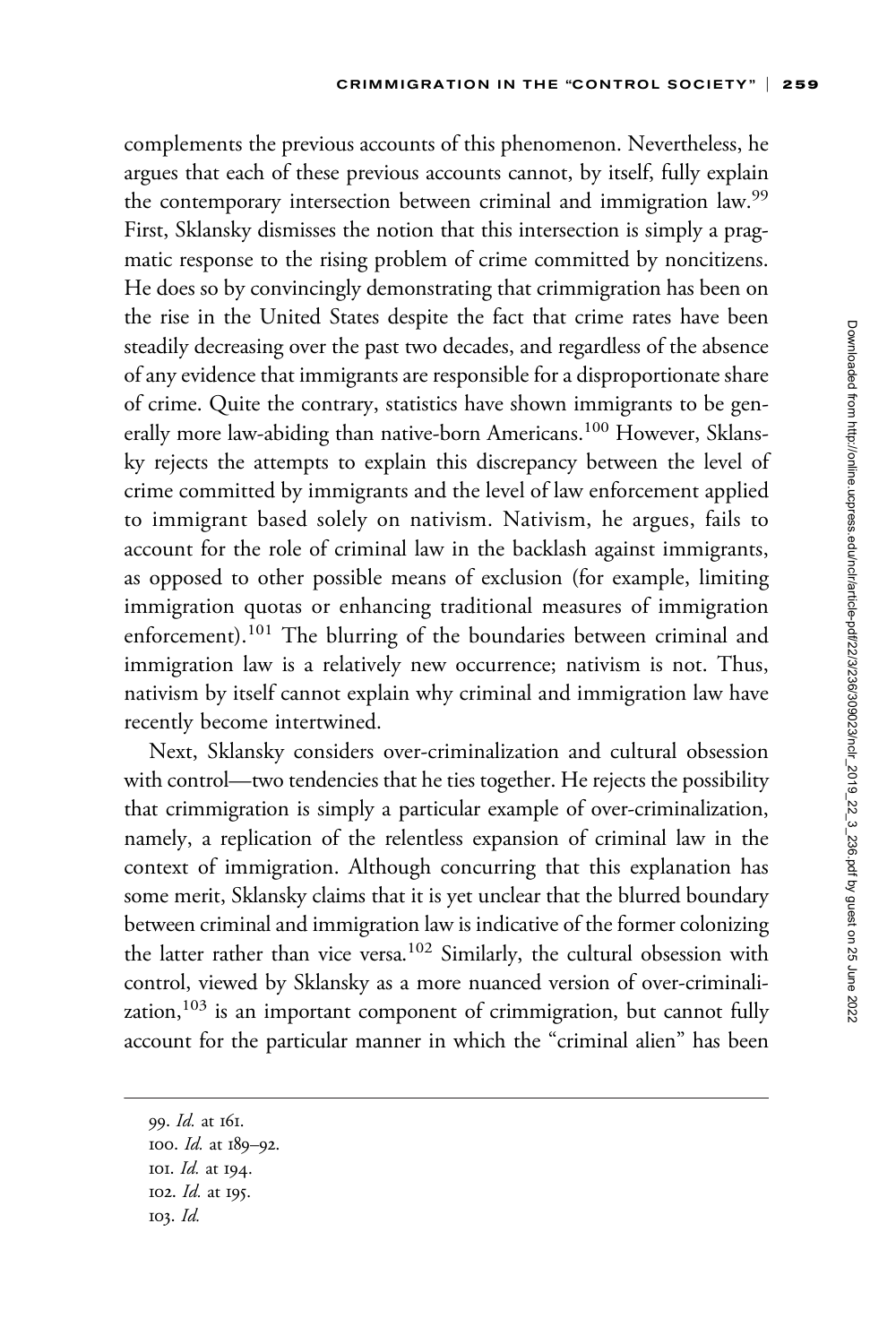targeted. It does not explain such occurrences as the continued existence of criminal law enforcement and immigration enforcement as two distinct systems; the criminalization of illegal entry and growth of a parallel system of jails for noncitizens suspected of immigration violations; or the way that local police have become enlisted in immigration work, drawing them away from dealing with violent offenses.<sup>104</sup> In other words, the theories concerning the culture of control and governing through crime may explain those crimmigration techniques that are indicative of criminal law's "takeover" of the immigration system. They prove less explanatory of the many cases in which the objectives and needs of the immigration system seem to dictate the priorities of the criminal justice system.

Ad hoc instrumentalism, Sklansky contends, facilitates filling the void left by the competing accounts of crimmigration, as it provides the conditions for the growing cooperation between law and immigration enforcement, and explains their interchangeable use. I agree that ad hoc instrumentalism is a defining feature of crimmigration, as there is no denying that the boundary between criminal and immigration law has grown dependent on ad hoc, instrumental decision making by various state officials.105 It is also clear that a system that attributes much importance to formal legal categories would be reluctant to regularly utilize criminal law for the purpose of governing immigration, and vice versa. However, two important points must be made with regard to Sklansky's thesis. The first concerns the link that Sklansky draws between cultural obsession with control and over-criminalization. Whereas over-criminalization and cultural obsession both entail the expansion of criminal law into new domains, cultural obsession with control does not necessarily lead to overcriminalization. It may, in fact, even lead to under-criminalization in instances where there are more cost-effective measures to secure an acceptable level of criminality than applying criminal law.<sup>106</sup> Therefore, I am not entirely convinced that cultural obsession with control fails to explain the continued separate existence of the immigration system as a means of coping with the perceived threat of the "criminal alien." However, I do agree that it has difficulties in explaining the vast amount of resources devoted by the criminal justice system to the criminalization of relatively

<sup>104.</sup> Id. at 196.

<sup>105.</sup> Id. at 162.

<sup>106.</sup> GARLAND, supra note II, at 19.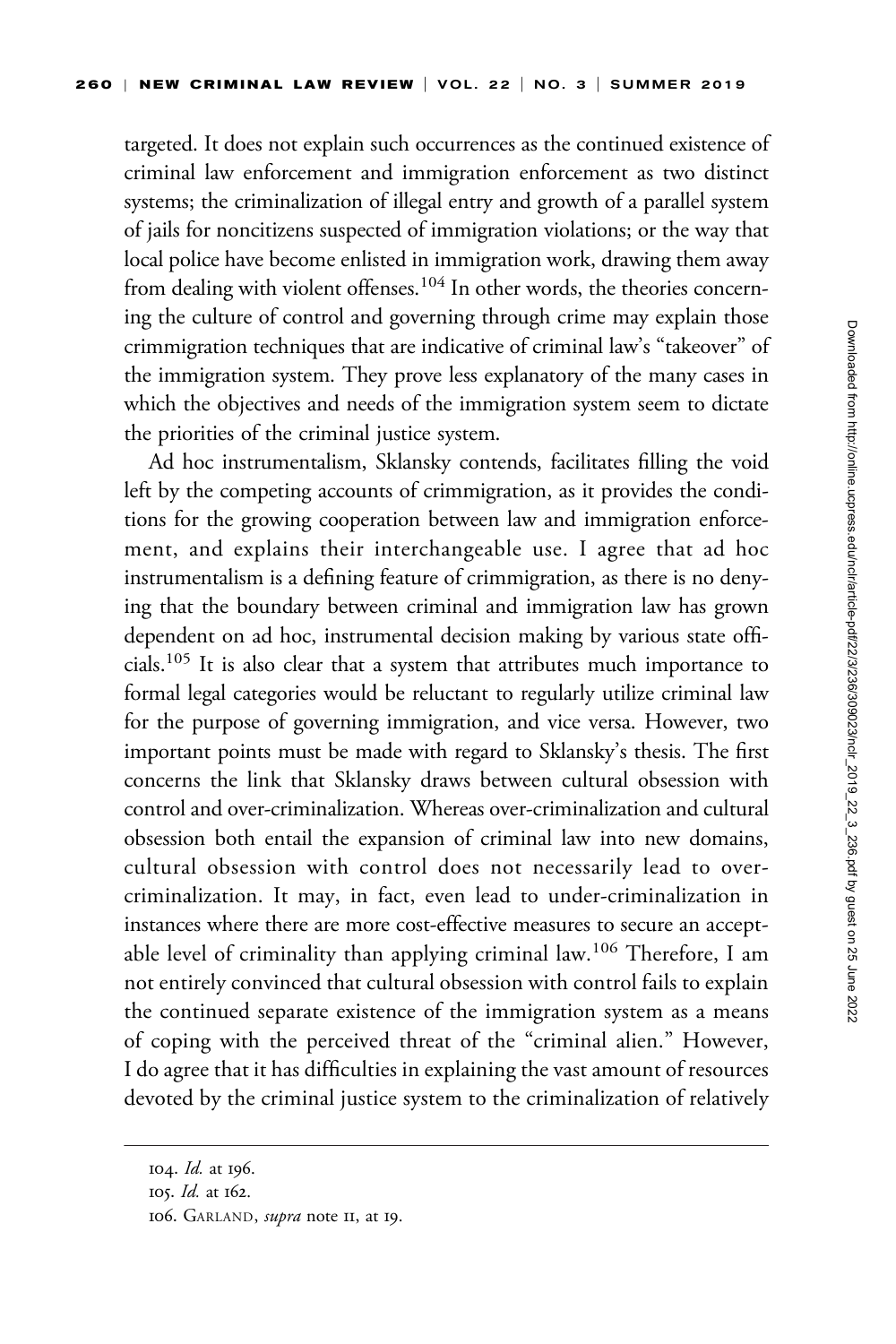minor immigration offenses, at the expense of coping with more severe offenses.

The second point is that, as Sklansky himself notes, ad hoc instrumentalism is only explanatory in the sense that it clarifies what enables crimmigration.<sup>107</sup> In other words, it does not clarify the precise objectives that criminal and immigration law have joined to fulfill, nor does it fully explain what currently makes these two fields of law particularly and equally suitable for accomplishing these objectives, thus justifying their interchangeable use.

To further understand these issues, I suggest we expand our understanding of the concept of control by moving from the "culture of control" to what Deleuze has termed the "society of control" (or "control society"). The two theories have much in common; however, the control society theory is broader in the sense that it applies not only to the criminal justice system but to other social systems as well. The culture of control and governing through crime are, essentially, theories of criminal law. They illuminate important processes that have begun with the criminal justice system and that have indeed contributed to the rise of crimmigration from the perspective of this system. Nevertheless, they cannot fully explain what is happening in the immigration system that calls for its cooperation with the criminal justice system. After all, not all social systems are equally governed through crime; some are less prone than others to incorporate the norms and methods of criminal law. Why is the immigration system so inclined to do so? Moreover, what allows the immigration system to dictate its priorities to the criminal justice system, as Sklansky points out often happens in crimmigration regimes?

The answer to these questions, I argue, lies in the underlying principles of the control society, which explain the mutual tendencies that currently dominate both the criminal justice system and the immigration system, and thus encourage their intersection. I refer to the theory of the control society as explanatory in the sense that it helps us understand what is happening in the field of crimmigration—or perhaps, how crimmigration operates—rather than in the sense that it explains why crimmigration is happening.<sup>108</sup> In other words, I consider the control society to give the best

<sup>107.</sup> Additionally, ad hoc instrumentalism is an important descriptive account of crimmigration; see Sklansky, *supra* note 9, at 197.

<sup>108.</sup> It is my understanding that apart from nativism, none of the theories attempting to explain crimmigration claim to do so in that sense.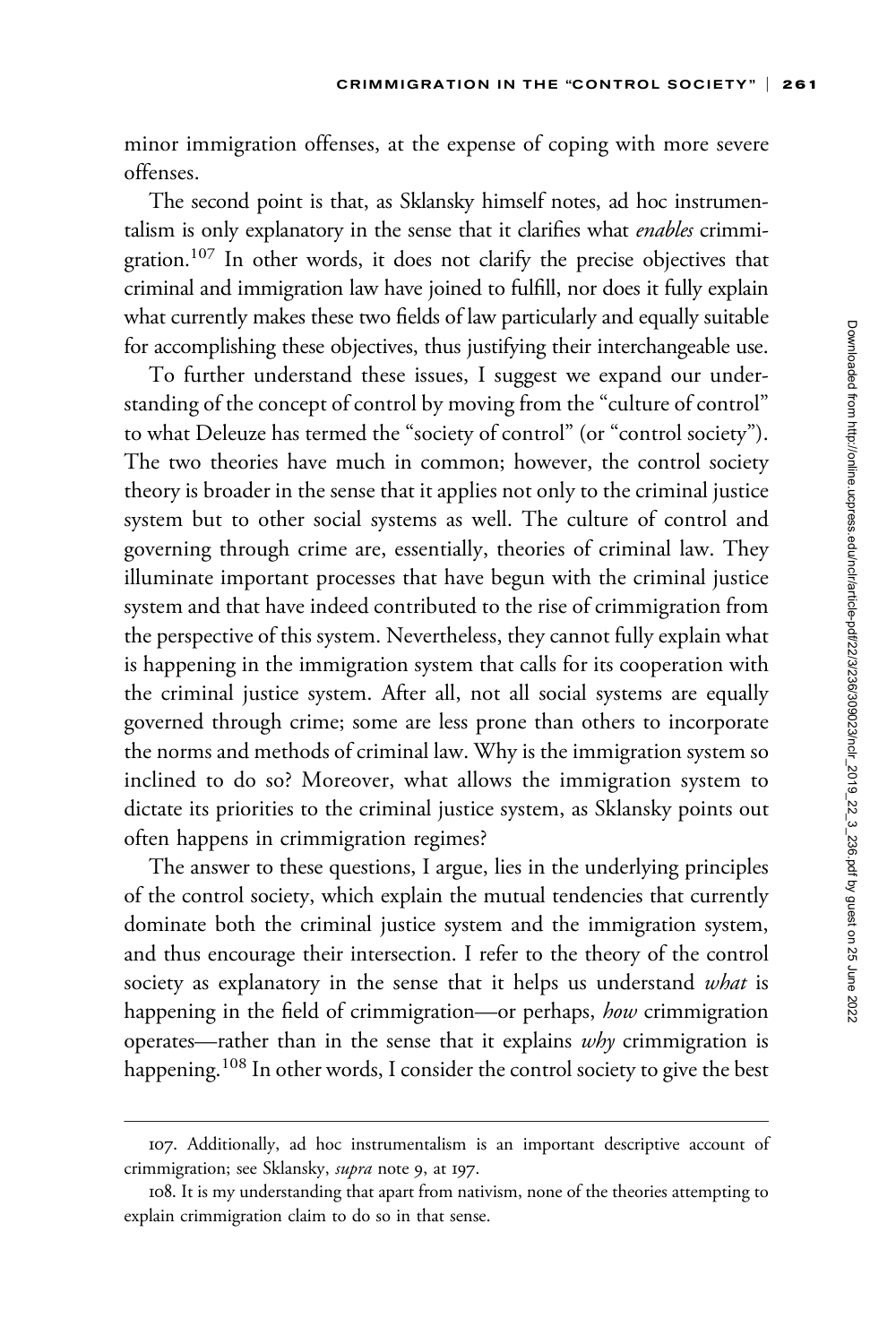account of the concrete objectives and the particular techniques of power mobilized to achieve these objectives, which encourage the interchangeable use of criminal and immigration law.

The next section illustrates the ways in which crimmigration is fueled by the rise of the control society, by means of tracing the parallel transitions that took place in the criminal justice system and immigration system under the impact of this new regime.

#### B. The Rise of the Control Society

In his lectures "Security, Territory, Population,"<sup>109</sup> Foucault introduces the apparatus of security, claiming that it differs substantially from the disciplinary form of power. "Disciplinary normalization" is designed to individuate the human body according to its modern societal tasks via its constant observance.110 It transformed criminal punishment by introducing to it the objective of correcting the individual through techniques of surveillance and diagnosis. This task required that penal institutions be designed according to a particular model, which Foucault found in Bentham's Panopticon.<sup>111</sup> "Security normalization," conversely, is concerned less with the individual offender and more with the costs of crime as a whole. Unlike the traditional legal/juridical mechanism, security does not establish a binary division between the permitted and the prohibited. Rather, it constitutes an average considered optimal on the one hand, and on the other, a "bandwidth of the acceptable" that must not be exceeded.<sup>112</sup> The apparatus of security thus does not aspire to eliminate dangerous activity altogether, nor does it aspire to eliminate it from the conduct of a particular individual. Instead, it aims to manage society as a whole so as to reduce dangerousness to a manageable level. It is by nature not panoptic, but biopolitical, as it works on probabilities, on minimizing what is dangerous rather than suppressing it. $^{113}$ 

Building on Foucault's notions of "discipline" and "security," Deleuze introduces the concept of "control," arguing that we are witnessing

<sup>109.</sup> FOUCAULT, *supra* note 16, at 20.

<sup>110.</sup> For disciplinary normalization, see, generally, MICHEL FOUCAULT, DISCIPLINE AND PUNISH: THE BIRTH OF THE PRISON (Alan Sheridan trans., 1977).

III. JEREMY BENTHAM, THE PANOPTICON WRITINGS (1995).

II2. FOUCAULT, supra note 16, at 6.

<sup>113.</sup> Id. at 4–6, 19.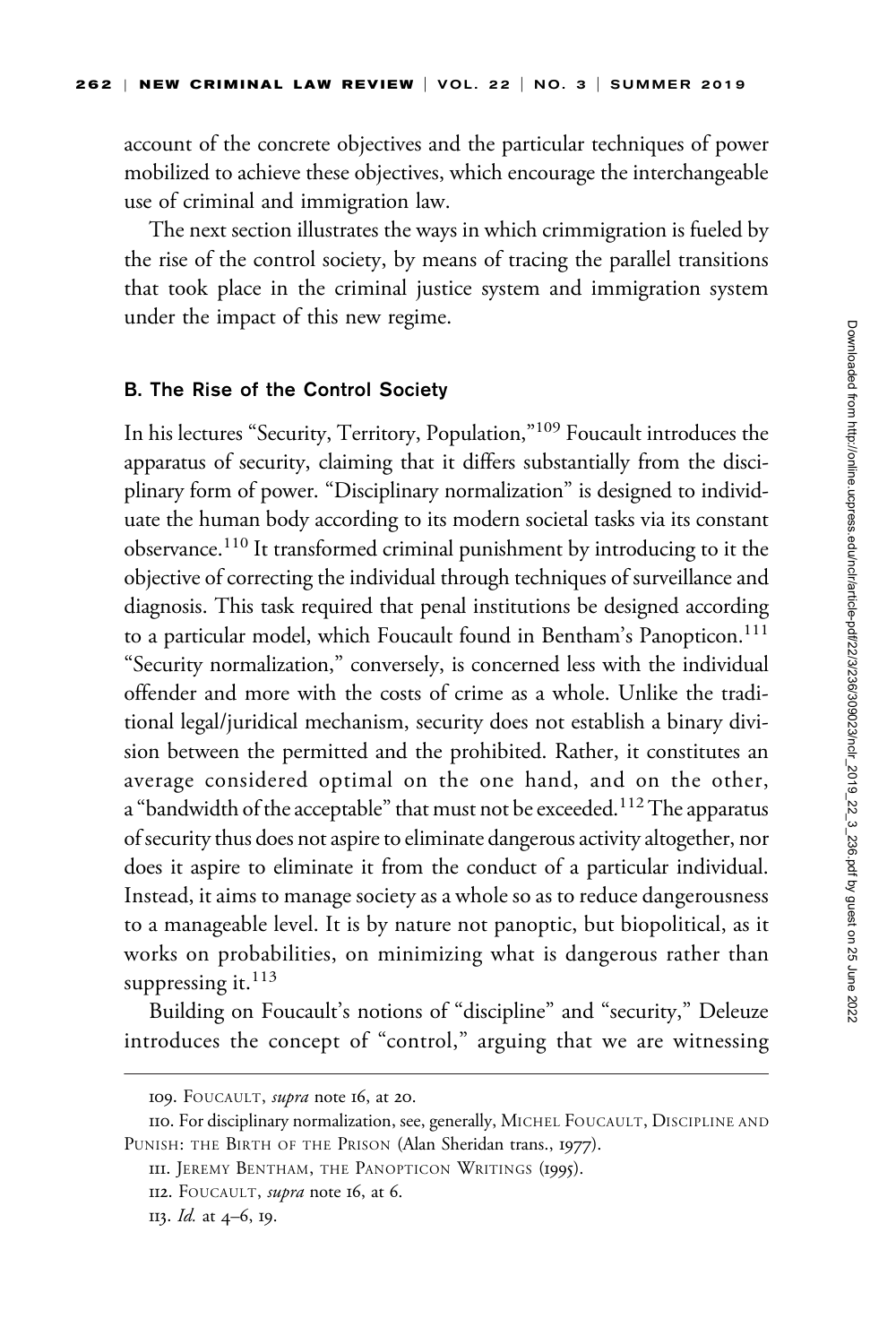a gradual transformation of disciplinary societies into "control societies."<sup>114</sup> Like "security," control abandons the dream of an all-encompassing, normalized society and replaces the quest to train and moralize individuals with the goal of managing aggregates of presumably dangerous groups.<sup>115</sup> Control societies thus enable the neglect of their marginal elements and function as a particular strategy of social division. Populations that risk society's security, or are unable to partake in its patterns of consumption, are excluded from it. They are, however, simultaneously included in society, by way of their classification as "outsiders," who serve to mobilize fear  $116$ 

The control society can be characterized in terms of certain key transformations. First, there is a shift in the spatiality of power. Whereas disciplinary power is concentrated in sites of enclosure and works by spatio-temporal practices, in control societies, power has become decentralized and fluid. It operates in open sites—community service or electronic monitoring as a substitute to prison; day clinics as a substitute to hospitals—and functions through mechanisms such as restrictions on freedom of movement.<sup>117</sup> Physical barriers have therefore become secondary to codes, or passwords, in determining access (to places, to information), and it is the computer capable of tracking a person's location at any given time—that is best suited to manage the society of control.<sup>118</sup> These new techniques, Deleuze emphasizes, must not be confused with indicators of liberalization or considered more tolerant than their parallels. Rather, they compete with the harshest forms of incarceration and play an equal part in strategies of supervision.<sup>119</sup>

Second, there is a shift in assumptions about the subject of power. Whereas the disciplinary society is concerned with individuals, their education and reform, the control society has given rise to "dividuals"—entities that are subject to control at multiple levels of the organization of the individual.120 Unlike individuals, indivisible and complete entities whose

<sup>114.</sup> Deleuze, supra note 12.

<sup>115.</sup> NIKOLAS ROSE, POWERS OF FREEDOM: REFRAMING POLITICAL THOUGHT 234  $(1999)$ .

<sup>116.</sup> Walters, supra note 20, at 192.

<sup>117.</sup> Id. at 191.

<sup>118.</sup> Deleuze, *supra* note 12, at 5-7.

<sup>119.</sup> Id. at 4.

<sup>120.</sup> GILLES DELEUZE, NEGOTIATIONS 1972–1990 180 (Martin Joughin trans., 1995).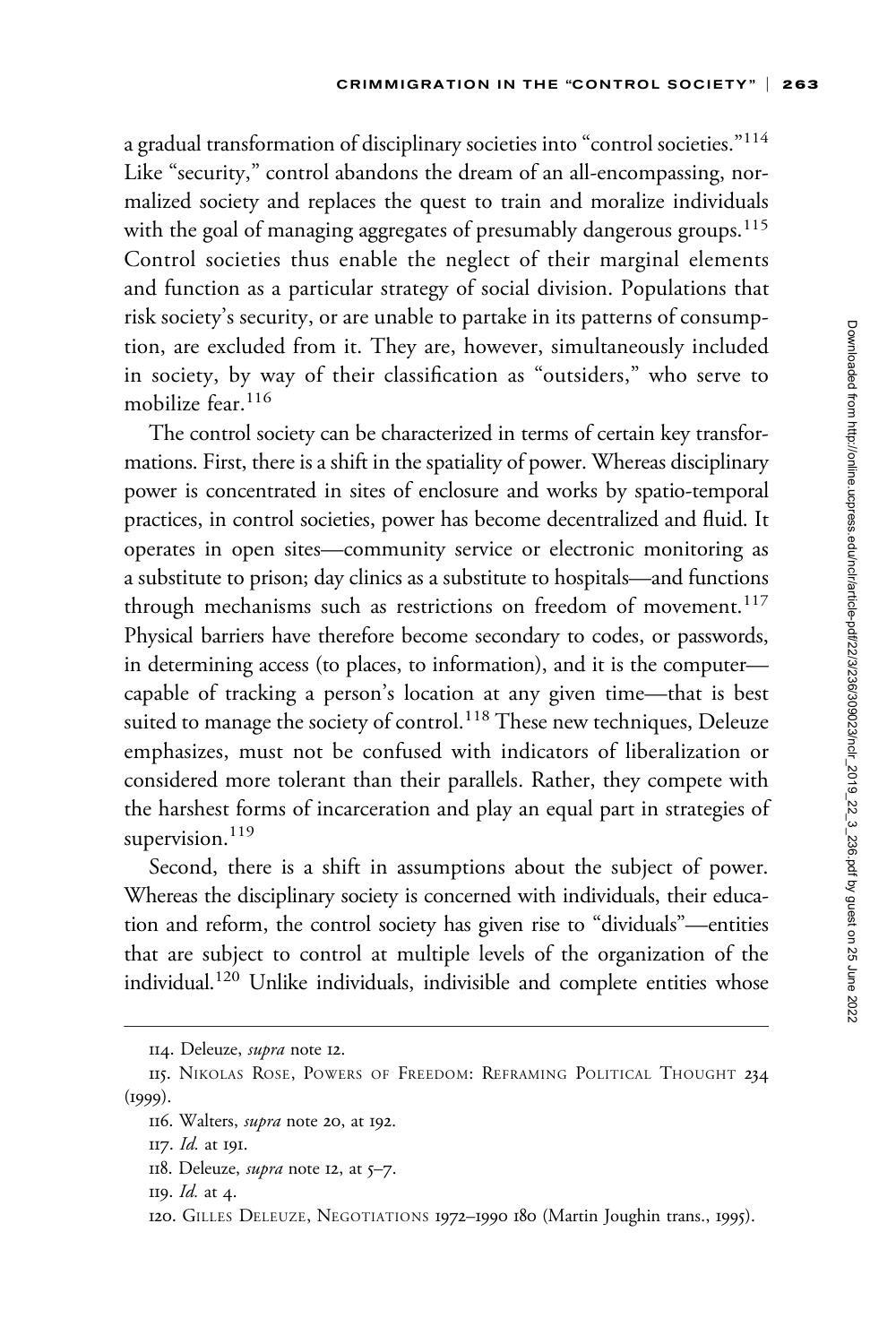identities are tied to the spaces in which they circulate, "dividuals," with their heterogeneous activities and identities, are fragmented and fractured.<sup>121</sup>

The emergence of the control society does not mean that control is now always the most dominant form of power governing the modern nationstate. Rather, control should be thought of as a diagram—one possible way of mapping and understanding the present. This leaves room for competing diagrams that may point to the revival of older forms of domination.<sup>122</sup> What truly matters, Deleuze argues, is that something new has begun, that control has started its rise as a form of power that affects various social systems, such as the prison system, the education system, and the health system.<sup>123</sup> Indeed, since Deleuze first published his "Postscript on the Societies of Control," the developments to which he has drawn attention have been noted in various contexts, including both criminal and immigration law.

1. Criminal enforcement in the control society: From individual offenders to population management

In the field of criminal law, several scholars have put forward theories that, although not drawing explicitly on Deleuze's control society, certainly correspond with his account of control. David Garland's theory concerning "the culture of control" has highlighted the current tendency to view crime as the paradigmatic social problem through which all other social problems are understood and their suitability for government intervention assessed.<sup>124</sup> Jonathan Simon's "governing through crime" theory has demonstrated that crime and punishment have increasingly become the occasions and institutional contexts for shaping the conduct of others.<sup>125</sup> To govern through crime, in other words, is to construe problems of regulation

<sup>121.</sup> Deleuze, *supra* note 12, at 5; Walters, *supra* note 20, at 191.

<sup>122.</sup> Walters, supra note 20, at 192–93; similarly, Foucault stresses that security has not replaced discipline, just as discipline has not replaced the modality of law. Rather, the three modalities of power continue to co-exist, with only the dominant characteristic, or the precise system of correlation among the three, changing over time. FOUCAULT, supra note 16, at 8.

<sup>123.</sup> Deleuze, *supra* note 12, at 7, clarifies that older methods—borrowed from the former societies of sovereignty—may return to the fore. However, if they do, it will be with necessary modifications.

<sup>124.</sup> GARLAND, supra note II.

<sup>125.</sup> SIMON, supra note 11.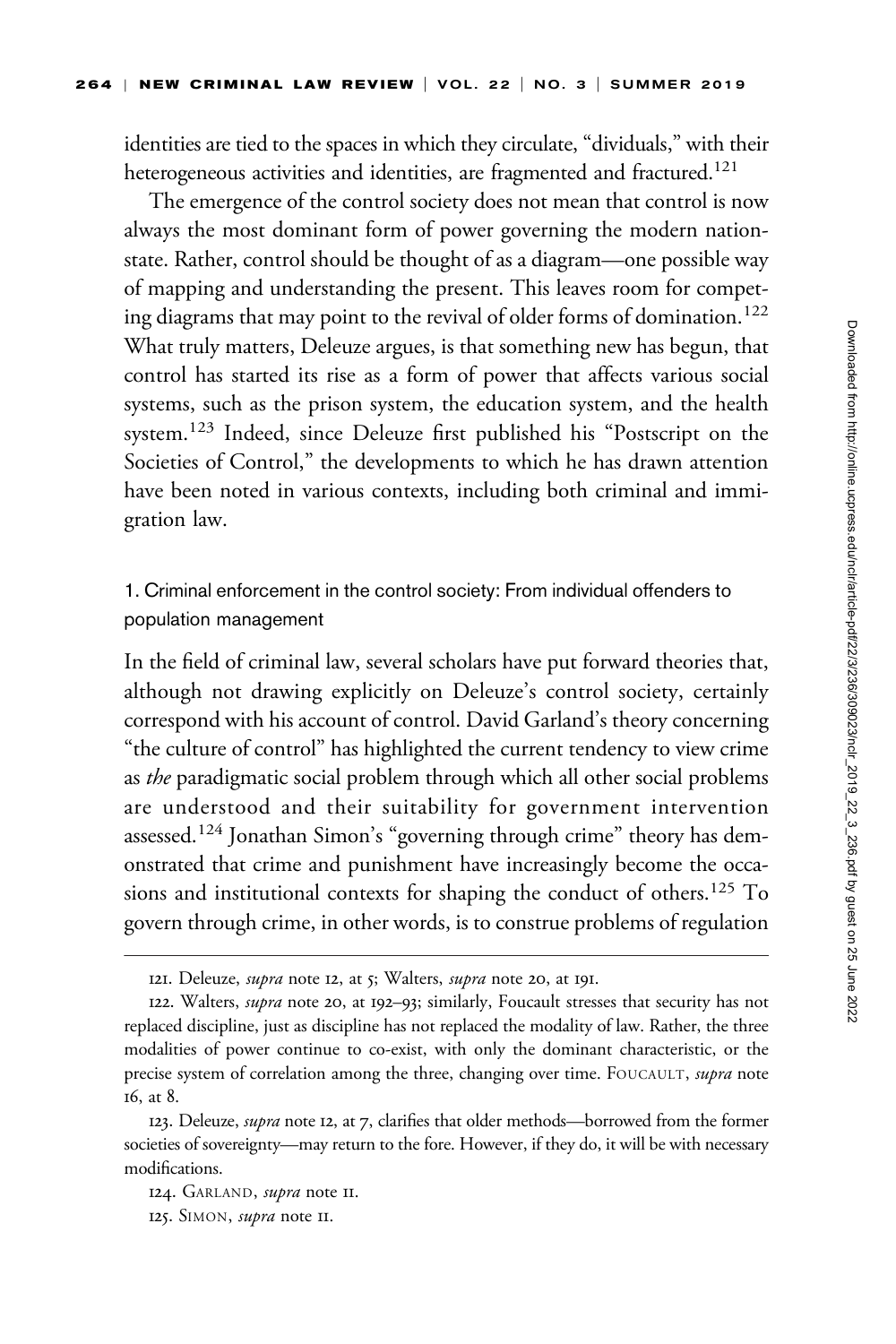as problems of crime, and by doing so, to make available a host of tools and techniques of criminal punishment that would otherwise be inappropriate and unavailable.<sup>126</sup> Since the 1980s, this type of obsession with crime has triggered a withdrawal from the highly medicalized approach to punishment—a key feature of the disciplinary society. It has transformed punishment from a tool of rehabilitation of individuals proven criminally deviant into a device for managing presumed deviance. Simon links this development in the United States to the collapse of the New Deal approach to governing during the 1960s, arguing that the decline of the welfare state has motivated political leaders to search for new models of governance.<sup>127</sup>

This process, termed "the new penology" in the early works of Feeley and Simon,<sup>128</sup> is comprised of three main transformations. First, new discourses replace the moral or clinical description of the individual with an actuarial language of probabilistic calculations and statistical distributions applied to populations. Second, new objectives for the penal system prioritize efficient management of internal system processes over the traditional objectives of rehabilitation and retribution. The new penology is less concerned with responsibility, fault, diagnosis, or treatment of the individual offender, than with identifying, classifying, and managing groups sorted by dangerousness. Its goal is not to eliminate crime but to make it tolerable through systemic coordination. Third, these altered, lowered expectations manifest themselves in new techniques that target offenders as an aggregate, such as cost-effective forms of custody and surveillance intended to identify and classify risk.<sup>129</sup>

Punishment has thus become a tool of cost-effective risk manage $ment<sup>130</sup>$  and has produced a system that is increasingly selective in its responses to crime.<sup>131</sup> Practices such as the targeting of crime "hot-spots," "career criminals," and high-risk offenders; gate-keeping to exclude lowrisk cases; decriminalization of minor offenses—all embody this tendency to conserve expensive crime-control resources for the more serious offenses

<sup>126.</sup> Miller, *supra* note 11, at 618.

<sup>127.</sup> SIMON, *supra* note II, at 23-31.

<sup>128.</sup> Feeley & Simon, supra note 19.

<sup>129.</sup> *Id.* at 450, 452–58.

<sup>130.</sup> John Pratt, Risk Control, Rights and Legitimacy in the Limited Liability State, BRIT. J. CRIMINOLOGY, azw065 (2016).

<sup>131.</sup> GARLAND, *supra* note II, at 19.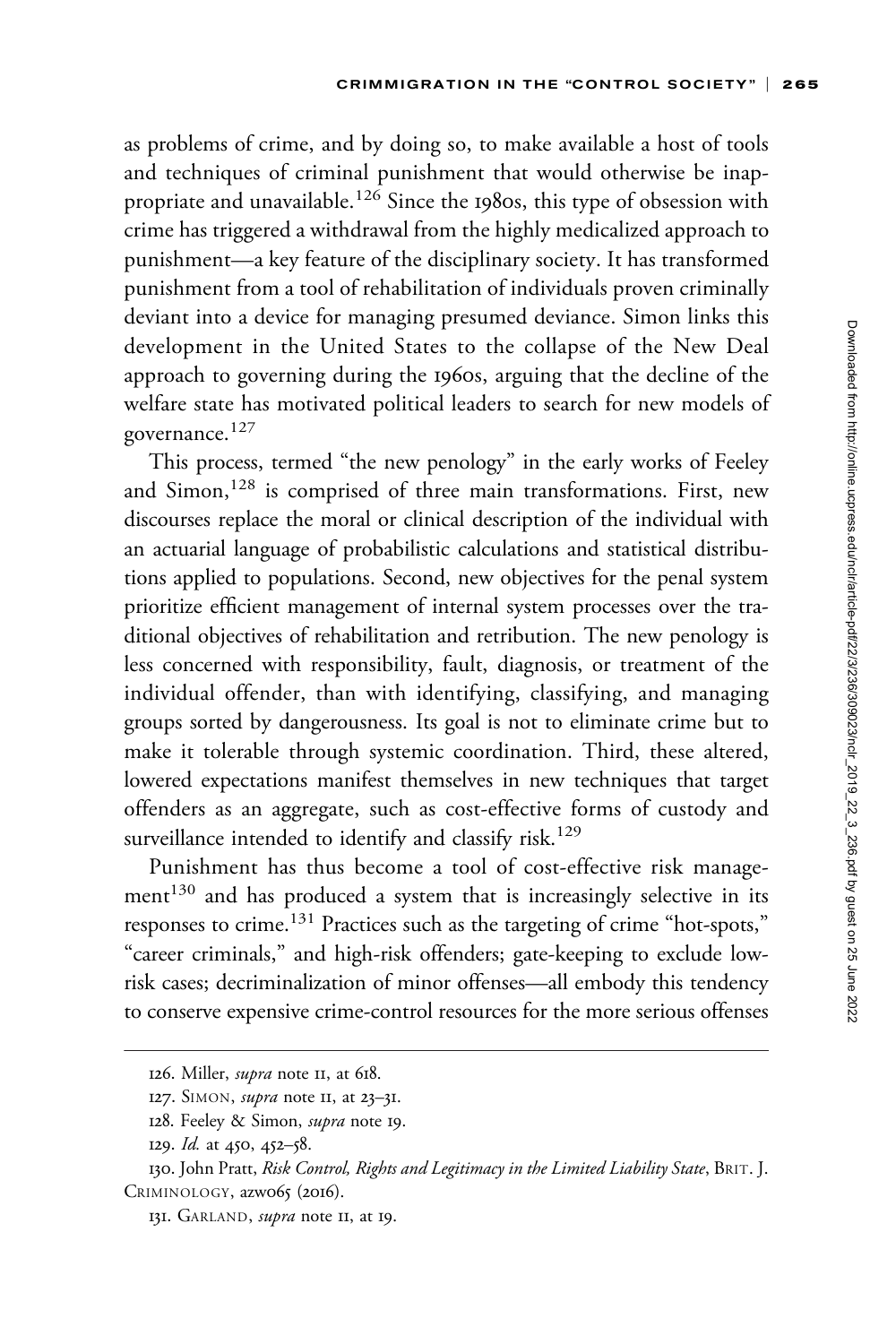and dangerous offenders.<sup>132</sup> These practices illustrate the important difference between the culture of control and over-criminalization, as they demonstrate that the new objectives of the penal system are not always achieved by expanding criminal law's jurisdiction.<sup>133</sup> However, they also reinforce Sklansky's point that the willingness of the criminal justice system to allocate resources to the criminalization of relatively minor immigration offenses seems at odds with the culture of control.

The culture of control has radically altered the mechanisms of criminal punishment. Perhaps the clearest example is the reinvention of the prison as a means of incapacitation rather than a panoptic site of normalization.<sup>134</sup> The theory of incapacitation holds that the main goal of imprisonment is to detain offenders for a time and thus delay their resumption of criminal activity. If such delays are sustained for enough time and enough offenders, significant aggregate effects in crime can occur.<sup>135</sup> One of the main occurrences associated with the culture of control is thus mass incarceration.<sup>136</sup> However, imprisonment is far from the only form of punishment that accomplishes the new objectives of the penal system. Quite the contrary, we are currently witnessing an increased reliance on fluid techniques of supervision, such as community service, electronic monitoring systems that impose a form of custody without walls,<sup>137</sup> probation, and parole.<sup>138</sup> Moreover, the state supervision that parole entails is no longer conceived as a way to reintegrate offenders into society, but as an enhanced monitoring technique for policing a chronically troublesome population. The result is that technical violations of parole conditions now lead to automatic re-incarceration.<sup>139</sup>

Moreover, the culture of control entails a shift from disciplinary normalization to security normalization that has deeply affected criminal

- 136. GARLAND, *supra* note II, at 19, 61; Bauman, *supra* note 134.
- 137. Feeley & Simon, *supra* note 19, at 457.
- 138. GARLAND, *supra* note II, at 12.
- 139. Feeley & Simon, *supra* note 19, at 455.

<sup>132.</sup> Id.

<sup>133.</sup> Compare Sklansky's point on the resemblance between over-criminalization and the culture of control; Sklansky, *supra* note 9, at 194–96.

<sup>134.</sup> SIMON, *supra* note 11, at 142; for a similar argument, see Zygmunt Bauman, Social issues of law and order, 40(2) BRIT. J. CRIMINOLOGY 205 (2000). Bauman claims that we are witnessing a tendency to maintain order by resort to a "paradigm of exclusion," rather than by discipline and re-subjectification.

<sup>135.</sup> Feeley & Simon, *supra* note 19, at 450-51.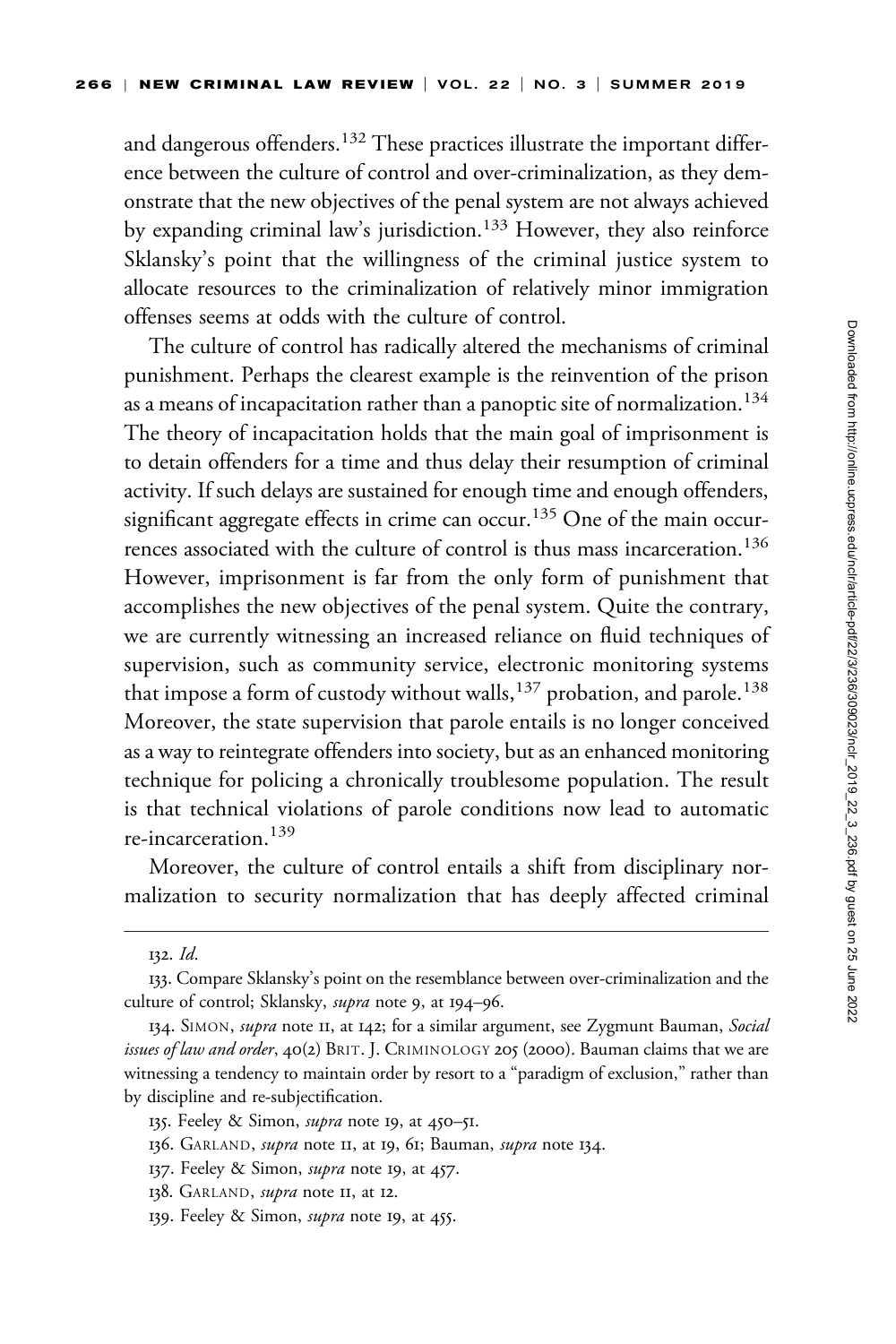procedure. Zedner, for example, has noted the increasing securitization of criminal justice, manifest in such practices as the formation of preventive criminal offenses, preventive punishments, and extended police powers.<sup>140</sup> Additionally, crime control has become instrumental in counter-terrorism efforts, operating via police powers that permit suspicionless stops and searches, extended police custody, and closed legal proceedings. These practices seem to be more focused on investigating and intelligence gathering than on convicting culpable wrongdoing.<sup>141</sup>

The "new penology," the "culture of control," and "governing through crime" are all essentially ways of describing the shift from the disciplinary society to the control society in the context of criminal law. Under the control society, criminal law is characterized by what may be termed as a transition from an "individual offender model" to a "population management model." The task of disciplining individual offenders is gradually abandoned,<sup>142</sup> for, as Feeley and Simon note, once the penal system prioritizes separating people into distinct categories of dangerousness, the idea of the "normal" itself becomes obscured. Consequently, the "norm" can no longer function as a relevant criterion of success for the organizations of criminal justice.<sup>143</sup> Such symptoms of the shift to the control society are similarly evident in the field of immigration.

2. Immigration enforcement in the control society: From management of territory to population management

If the field of criminal law is characterized by a transition from the individual offender model to the population management model, it seems that the main transition occurring in the field of immigration may be termed as a shift from a "management of territory model" to a "population management model." The territorial border was once considered to epitomize state

<sup>140.</sup> Lucia Zedner, Criminal justice in the service of security, in CHANGING CONTOURS OF CRIMINAL JUSTICE 152, 155 (Mary Bosworth, Carolyn Hoyle, & Lucia Zedner eds., 2016); see also ANDREW ASHWORTH & LUCIA ZEDNER, PREVENTIVE JUSTICE (2014).

<sup>141.</sup> Zedner, *supra* note 140, at 158.

<sup>142.</sup> Perhaps this is why, as Zedner argues, various groups such as antisocial youth and persistent, sexual, and violent offenders have acquired the position of "irregular citizens" and have become consigned to a probationary or provisional status, rather than being reintegrated into society. Lucia Zedner, Security, the State, and the Citizen: the Changing Architecture of Crime Control, 13 NEW CRIM. L. REV. 379 (2010).

<sup>143.</sup> Feeley & Simon, supra note 19, at 459.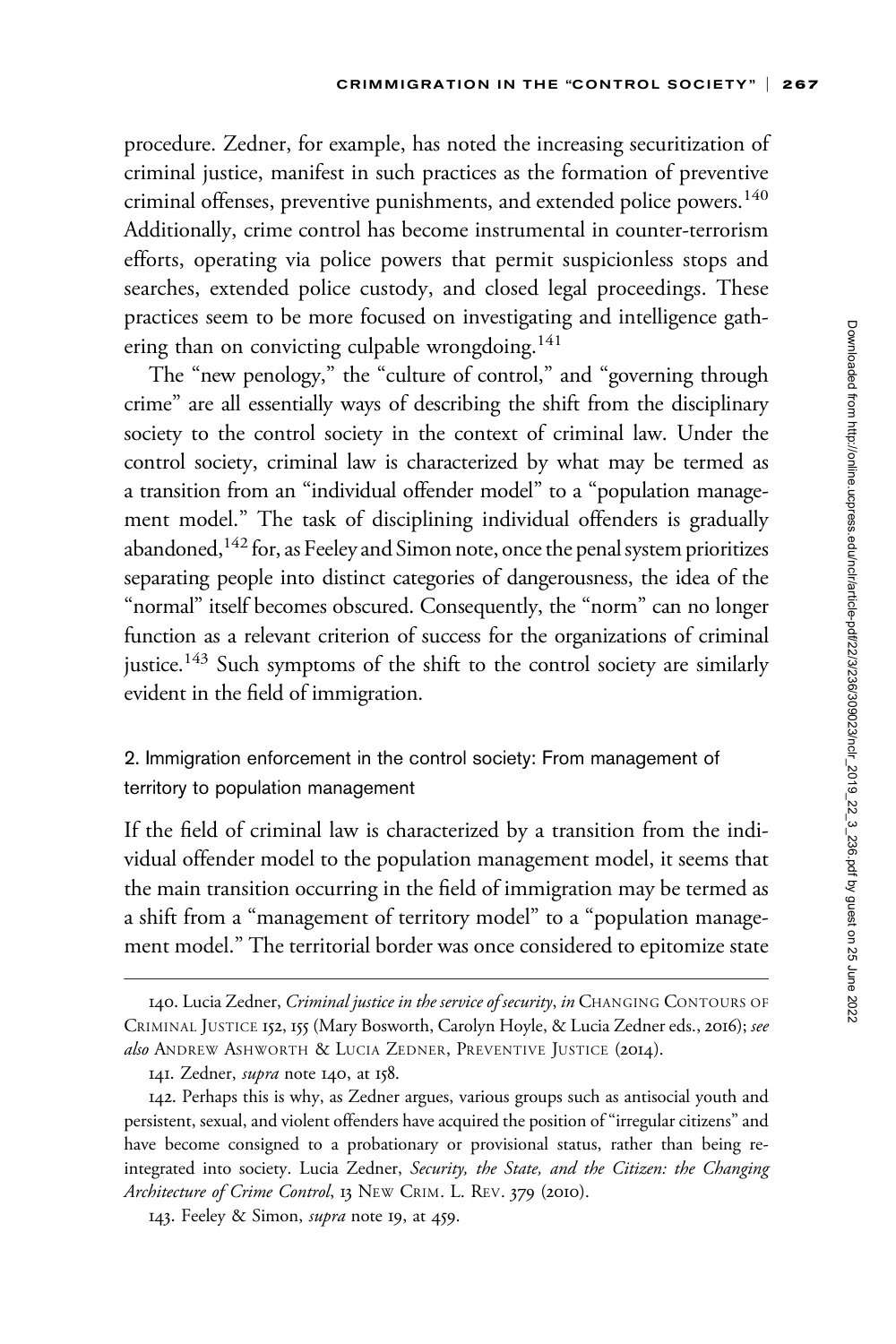sovereignty by drawing a clear distinction between those who may enter the nation-state and those who may not.144 Immigration policy was thus highly focused on border control. However, those who managed to overcome border security or who overstayed their permit enjoyed quite a solid set of rights and privileges. This was particularly true for refugees and asylumseekers, but to some extent also for other groups of undocumented migrants who were relatively tolerated.<sup>145</sup>

In the last decades, however, globalization processes challenged the assumption that formal borders continued to effectively serve as the physical threshold of the political community.<sup>146</sup> In a world of mass transnational migration and easily penetrable borders, separation of "outside" from "inside" has often become elusive.<sup>147</sup> This challenge is further intensified in the case of refugees and asylum-seekers, who have substantially increased in number in recent decades<sup>148</sup> and whose physical expulsion from the community is legally prohibited. Consequently, the nation-state is forced to envision alternative means for controlling undesirable migration, means which focus on interior enforcement. Coleman and Kocher, for instance, argue that American immigration policy has traditionally been conditioned by foreign policy considerations, and as such best thought of as constitutively "between" the realms of foreign and domestic policy. However, it has recently been transformed from an outward-looking power, located at the territorial margins of the state, into an inwardlooking power, focused on the day-to-day control of resident immigrants. Rather than remaining principally concerned with border control, and hence a form of "management of territory," it has been supplemented with a "management of population" strategy, focused on policing already present migrants.<sup>149</sup>

<sup>144.</sup> LINDA BOSNIAK, THE CITIZEN AND THE ALIEN 126 (2006).

<sup>145.</sup> See, e.g., Miller, supra note 11, at 619, who claims this was the case in the United States.

<sup>146.</sup> See, e.g., BOSNIAK, supra note 144, at 126–29; SASKIA SASSEN, LOSING CONTROL?: SOVEREIGNTY IN AN AGE OF GLOBALIZATION (1996).

<sup>147.</sup> BOSNIAK, *supra* note 144, at 4, 7.

<sup>148.</sup> See, e.g., PHILIP MARFLEET, REFUGEES IN A GLOBAL ERA (2006). However, as Marfleet demonstrates, the precise number of refugees remains unknown, and there is conflicting data on this issue; see pp. 14–16.

<sup>149.</sup> Coleman & Kocher, supra note 30.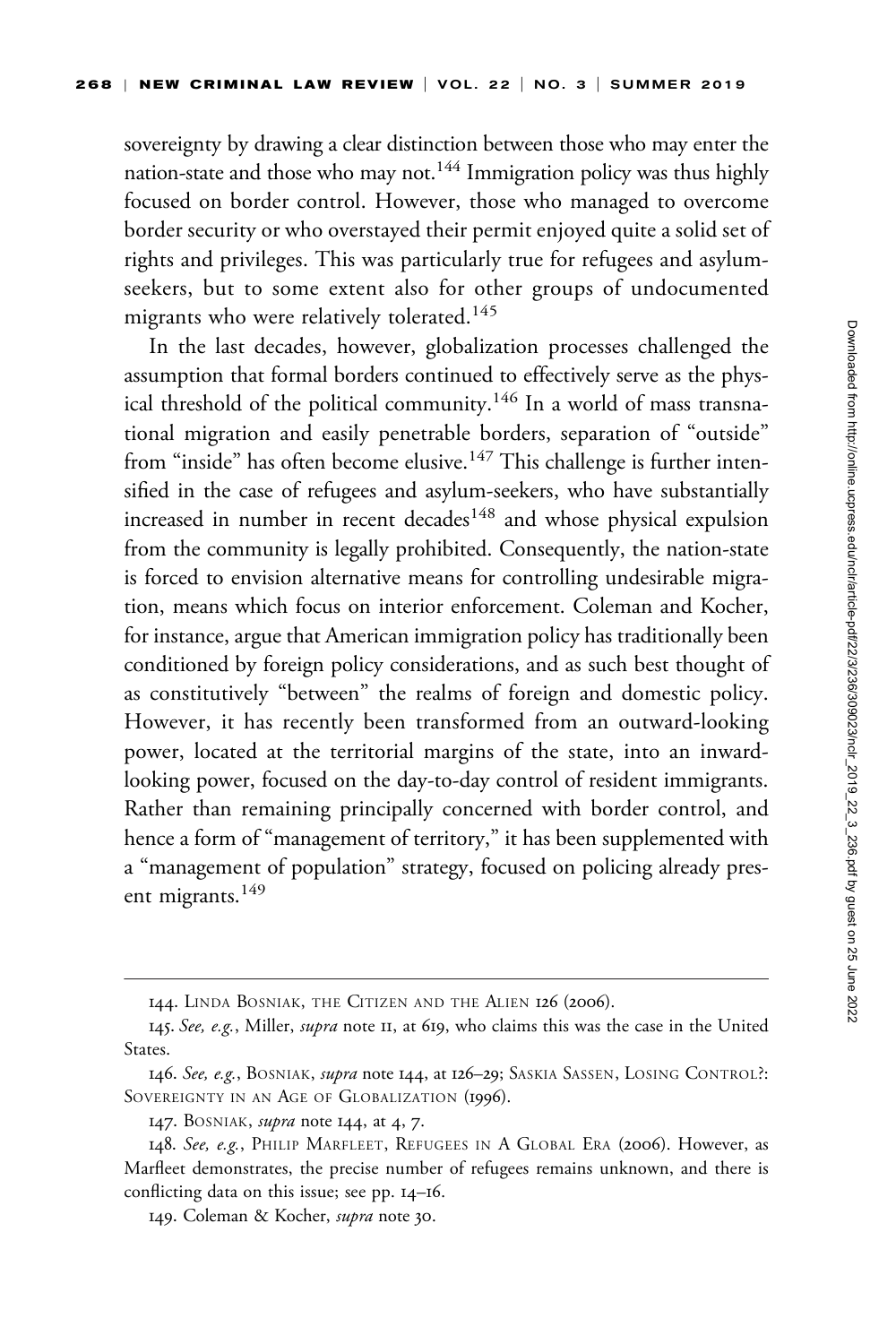The rise of the control society is inherently tied to the process of glob $alization<sup>150</sup>$  and the pertinent changes in immigration policy. Control is largely a product of globalization, as it has no necessary connection to the territorial nation-state and is infinitely extendable.<sup>151</sup> Moreover, it entails techniques of power that are particularly suited for governing immigration under the decentralized border model. Such techniques have indeed been observed in the field of immigration law.

First, contemporary immigration policy is characterized by the construction of immigrants as a dangerous class and the abandonment of goals such as assimilation and integration.<sup>152</sup> Similarly to the field of criminal law, it is losing interest in the individual (the immigrant who, upon overcoming border security, may be integrated into society and perhaps naturalized) and focusing increasingly on aggregates. Shamir, for example, argues that we are currently witnessing the emergence of a global mobility regime, oriented to closure and blocking of access, which is premised on a "paradigm of suspicion."153 This implies that the primary principle for determining the "license to move" both across borders and in public spaces within borders, has become the degree to which the agents of mobility are suspected of representing the threats of crime, undesirable immigration, and terrorism. The new mobility regime relies heavily on biosocial profiling—a technology of social intervention that objectifies whole strata of people by assigning them into suspect categories. In contrast to the modality of law, which operates through a binary guilty/innocent distinction, and contrary to the modality of discipline, which corrects behavior, profiling predicts behavior and regulates mobility by situating subjects in categories of risk. Citing Feeley and Simon, Shamir claims that the modalities of power governing the new penology, which do not seek to reform people but rather "to manage them in place," likewise perfectly comply with the mobilityconfining tasks of such biosocial profiling.154

154. Id. at 213.

<sup>150.</sup> David Murakami Wood, What is global surveillance? Towards a relational political economy of the global surveillant assemblage, 49 GEOFORUM 317, 319 (2013).

<sup>151.</sup> Id. at 319, 323; Ayse Ceyhan, Surveillance as biopower, in ROUTLEDGE HANDBOOK OF SURVEILLANCE STUDIES 38, 38-45 (2012).

<sup>152.</sup> See, e.g., Jonathan Simon, Refugees in a Carceral Age: The Rebirth of Immigration Prisons in the United States, 10(3) PUB. CULTURE 577 (1998); Miller, supra note 11.

<sup>153.</sup> Ronen Shamir, Without Borders? Notes on Globalization as a Mobility Regime, 23(2) Soc. THEORY 197 (2005).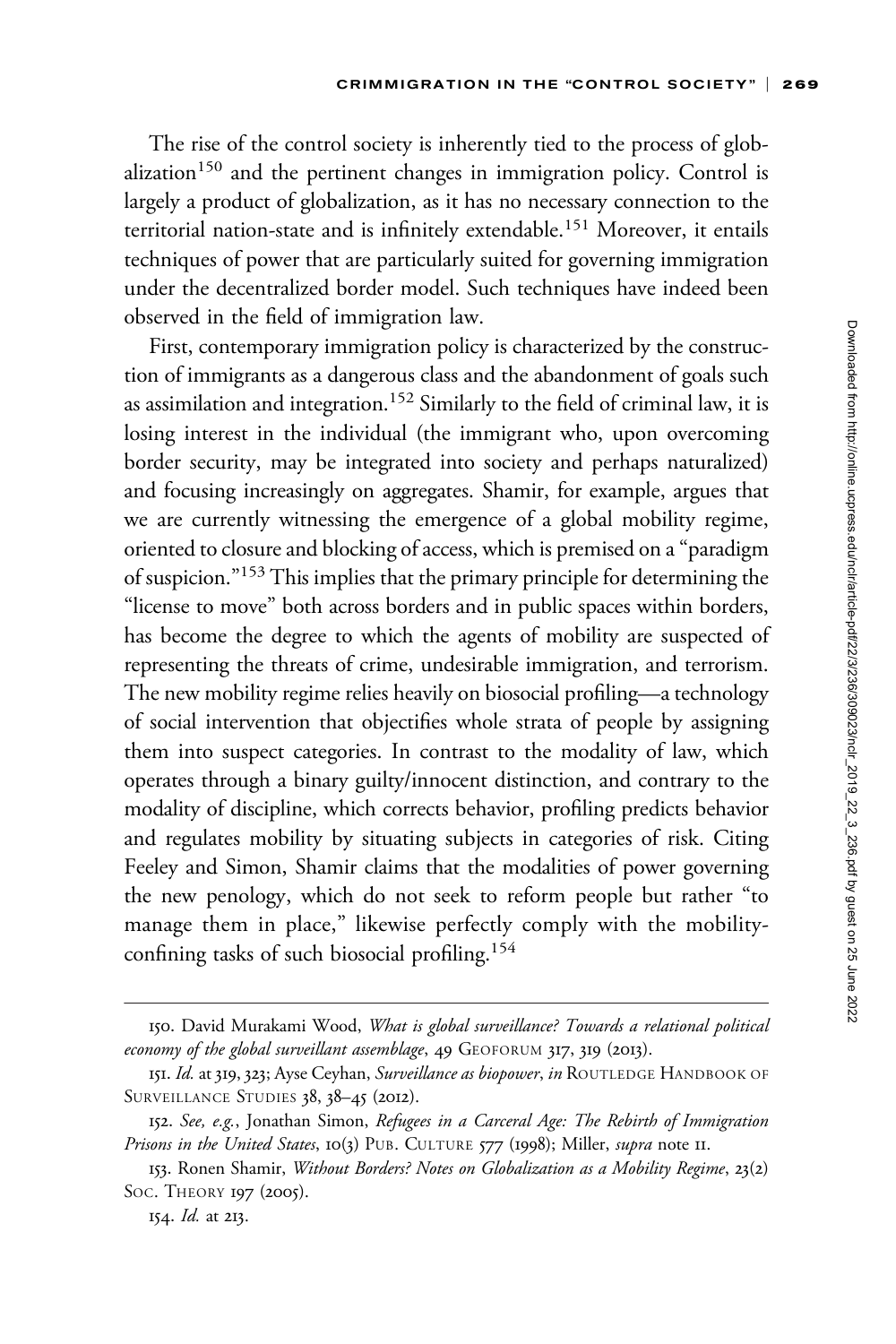Second, such exclusionary immigration policies were yet never aimed to eliminate unauthorized migration. Much like criminal enforcement, they have become increasingly selective in their responses and do not muster the type of concentrated, focused management found in disciplinary power. As Bauman argues, the fact that governments are largely stripped of their sovereign prerogatives by globalization forces, leaves them no alternative but to carefully select targets that they can conceivably overpower. They thus search for "spheres of activity" in which they can assert their sovereignty.<sup>155</sup> This is true for border control, which, as Doty notes, generally exerts only the efforts necessary to give the appearance of a border security consistent with the "bandwidth of acceptability."<sup>156</sup> It is also true for other types of immigration control. For example, although all undocumented migrants are de jure subject to deportation, de facto immigration enforcement is about selective policing and the subsequent production of a population of territorially present, yet not legal, residents, who live under the ongoing threat of deportation.<sup>157</sup>

Third, the mechanisms designed to govern populations of migrants are no longer confined to spatial-temporal practices. They thus cause a delocalization and decentralization of the border, a process whereby the border is both "externalized" and "internalized." "Border externalization" refers to the process of relocating the state's border authorities to other sovereign territories, and outsourcing border control responsibilities to another countries.<sup>158</sup> By rethinking borders beyond the dividing line between nation-states

<sup>155.</sup> ZYGMUNT BAUMAN, WASTED LIVES: MODERNITY AND ITS OUTCASTS 56–57 (2013).

<sup>156.</sup> Roxanne L. Doty, Bare Life: Border-Crossing Deaths and Spaces of Moral Alibi, 29(4) ENV'T & PLAN.: SOC'Y & SPACE 599, 606 (2011).

<sup>157.</sup> Coleman & Kocher, *supra* note 30, at 235.

<sup>158.</sup> Maribel Casas-Cortes et al., New keywords: Migration and borders, 29(1) CULTURAL STUDIES 73–76 (2015); a main example of border externalization is the practice of "offshore processing" of asylum-seekers, i.e., stopping asylum-seekers at sea, before or immediately after they enter the state's territorial waters, and transferring them to other countries for the purpose of examining their asylum claims. See Michelle Foster & Jason Pobjoy, A Failed Case of Legal Exceptionalism—Refugee Status Determination in Australia's Excised Territory,  $23(4)$  INT'L J. REFUGEE L. 583 (2011); for a fascinating example of how crimmigration itself participates in border externalization by extending the geographical reach of penal power, see Mary Bosworth, Penal humanitarianism? Sovereign power in an era of mass migration,  $20(I)$  NEW CRIM. L. REV. 39 (2017); for the manner in which prison bureaucrats often resist such extra-territorial execution of punishment, see Emma Kaufman, Extraterritorial Punishment, 20(1) NEW CRIM. L. REV. 66 (2017).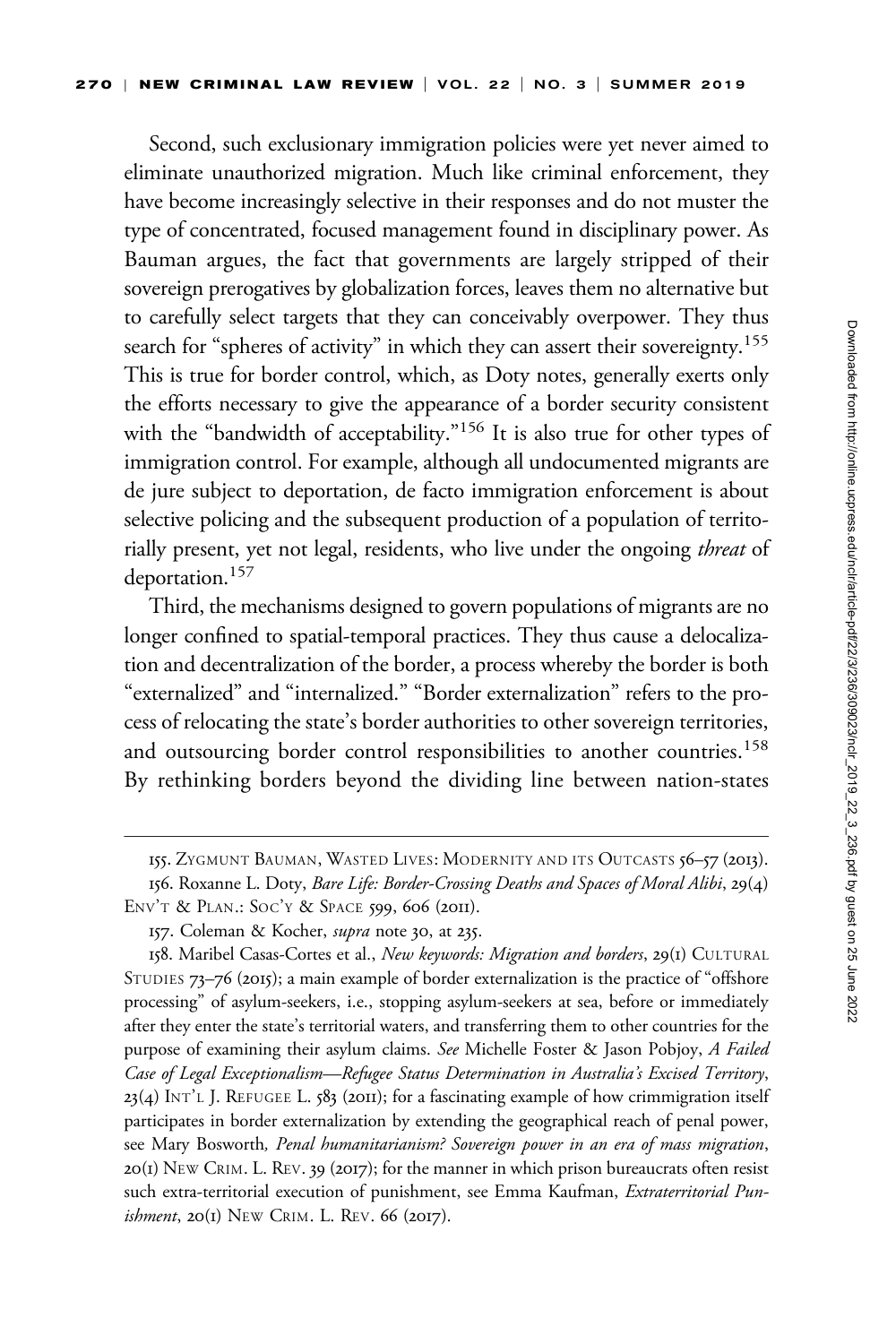and extending the idea of the border into forms of dispersed management practices, externalization is an explicit effort to "stretch the border" and extend sovereignties.<sup>159</sup> Similarly, the process of "internalization" "stretches" the border into the territory of the nation-state. Walters, for example, detects a disaggregation of border functions as migrants are screened and monitored routinely within the territory, viewing this tendency as consistent with the shift in the spatiality of power typical of the control society.<sup>160</sup> Kalhan similarly describes a trend of "post-entry monitoring and enforcement," under which immigration officials in the United States have dramatically increased their efforts to oversee the residence of territorially present migrants via new surveillance and dataveillance technologies.<sup>161</sup>

Like contemporary criminal justice policy, current immigration policy demonstrates the shift from the disciplinary society to the control society. As the remainder of this article demonstrates, it is this common logic that invites the collaboration of the two fields, manifest in crimmigration.

#### 3. Crimmigration in the control society

In the control society, both criminal enforcement and law enforcement have abandoned the quest to discipline and integrate individuals into society, as well as the goal of eliminating undesirable behavior (criminal activity; unwelcome migration). These objectives have been replaced with the goal of managing aggregates of presumably deviant groups, in order to keep dangerous behavior within the "bandwidth of acceptability." Both legal fields thus form dangerous classes (groups considered statistically prone to criminality; undocumented/"criminal" aliens) and prioritize their incapacitation, supervision, or surveillance.<sup>162</sup>

There is no denying that, to a large extent, crimmigration constitutes a tendency to govern immigration through crime. Crimmigration construes mass migration as a problem of criminality and, by doing so, renders

<sup>159.</sup> Casas-Cortes et al., supra note 158, at 73.

<sup>160.</sup> Walters, supra note 20.

<sup>161.</sup> Anil Kalhan, Immigration Surveillance, 74 MD. L. REV. 1 (2014–2015).

<sup>162.</sup> For an important account of the manner in which criminal and immigration enforcement have joined forces to construct Latinos as a dangerous class in the U.S., see Vázquez, Constructing Crimmigration, supra note 21; and Vázquez, Perpetuating the Marginalization, supra note 21.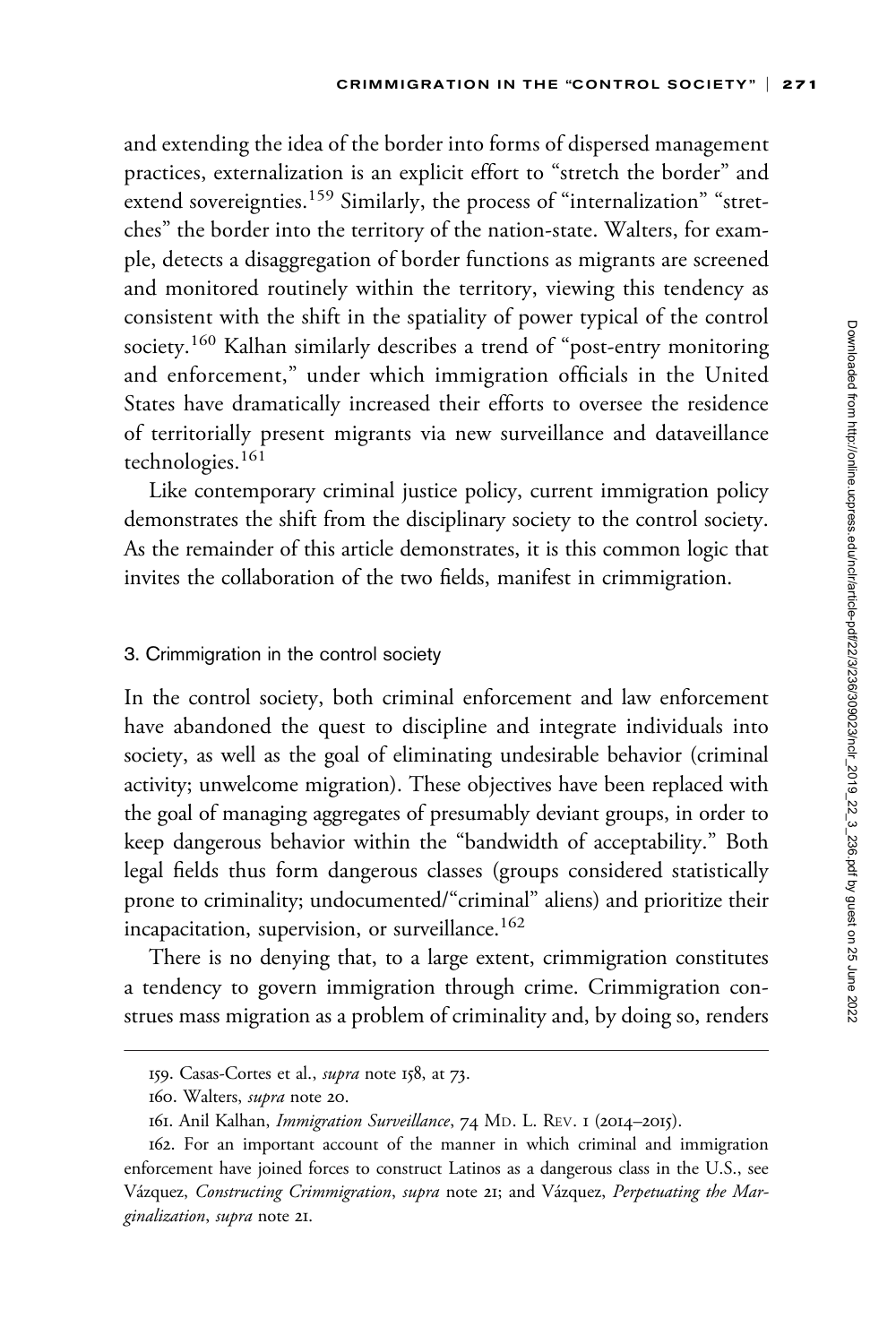a host of criminal punishment tools available for regulating immigration.<sup>163</sup> It indeed replaces social liberal governing strategies with punitive measures.<sup>164</sup> However, the notion of governing immigration through crime does not fully capture the essence of crimmigration. For, as Sklansky argues, some practices of crimmigration seem more indicative of immigration's colonization of criminal law than vice versa. For example, in the United States crimmigration causes the criminal justice system to devote plenty of resources to the incarceration of undocumented migrants and to prosecution of immigration violations, rather than devoting these resources to the prevention and prosecution of serious crimes. This fact seems at odds with the new penology, which works through cost-effective risk management and the targeting of high-risk offenders while decriminalizing minor offenses.

The explanation lies in the fact that the theories of governing through crime and the culture of control are only private examples of the theory of the control society. They describe the shift from the disciplinary society to the control society in the field of criminal law, just as the transition from a management of territory model to a population management model describes this shift in the field of immigration law. Crimmigration may, at times, prioritize the particular needs of the immigration system over those of the criminal justice system, because unlike the culture of control, the control society is not concerned only with reducing criminal activity. It is concerned with reducing risk as a whole—be it the risk of crime and victimization or the risks associated with undocumented migration, such as the decline in state sovereignty or the need to allocate resources in order to accommodate a large population of migrants.

Consequently, crimmigration should be perceived as a legal hybrid designed to accomplish the objectives of both the new penology and the new domesticized manner of governing immigration. Although dedicated to controlling conventional crime, crimmigration regimes also act as "spheres of activity," which allow the nation-state to maintain sovereignty (or, perhaps, the illusion of sovereignty) in face of the declining ability of its borders to keep out unwanted immigrants. The fact that immigration policy is being transformed from an outward-looking power into an inward-looking power, calls for the utilization of domestic norms and

<sup>163.</sup> Miller, *supra* note II.

<sup>164.</sup> Xavier Inda & Dowling, supra note 11; Miller, supra note 11; Chacón, Managing Migration, supra note II; Legomsky, supra note 7, at 475.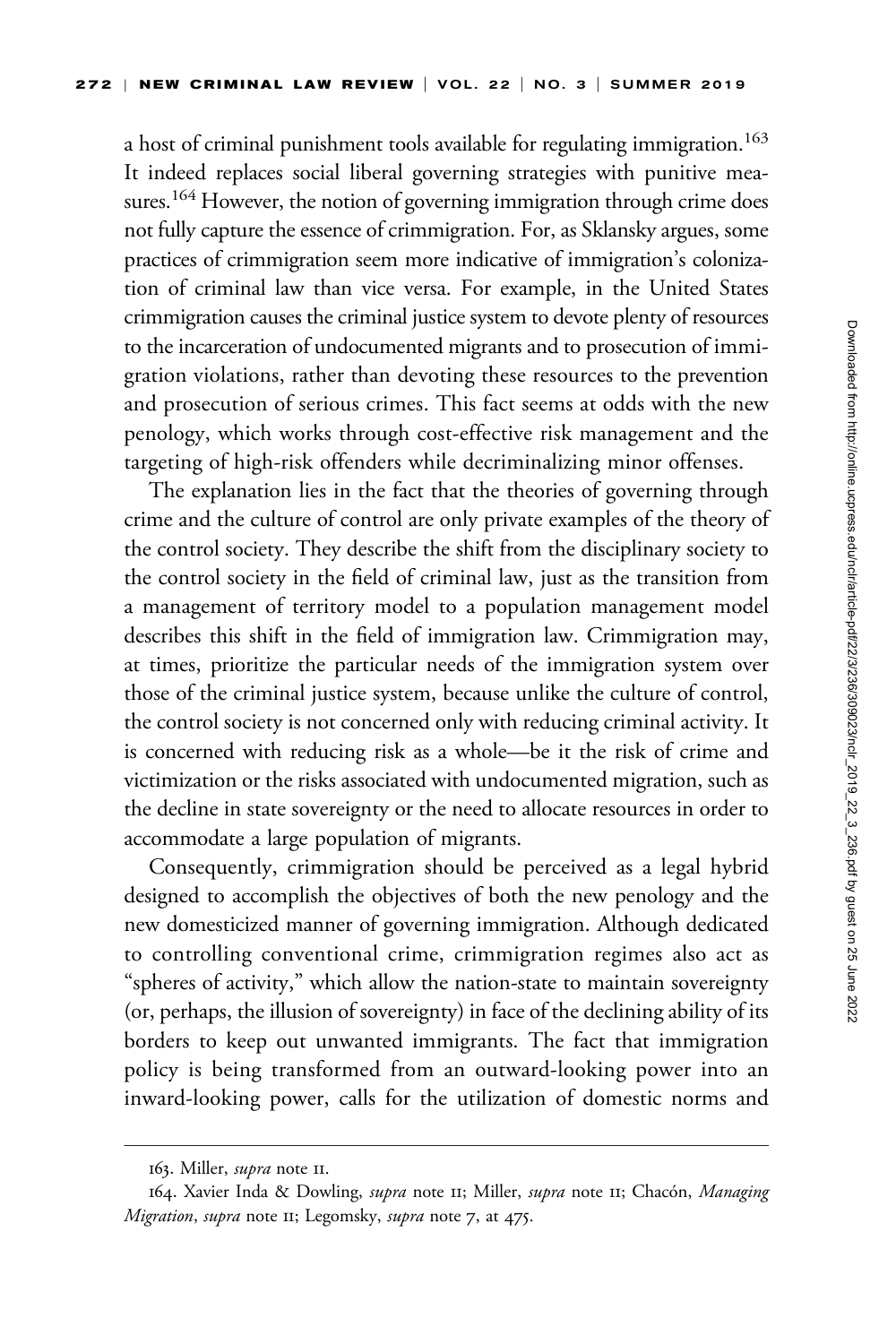apparatuses for regulating immigration. Criminal law—a domestic field of law, designed primarily for citizens<sup>165</sup>—serves this purpose. It is particularly fit for governing immigration—a task once considered foreign to criminal law—under the new penology, which no longer inherently ties criminal sanctions to individual guilt, moral responsibility, or rehabilitation, but is more concerned with population and risk management. Moreover, as Shamir argues, the modalities of power governing the new penology are suitable for restricting mobility, not only across borders but also within the territory of the state.166

This is particularly true for immigration detention, which, as Koulish has noted, currently abides primarily by the logic of risk management.<sup>167</sup> Detention functions in accordance with the theory of incapacitation, as it strives solely to remove immigrants from the community. When full detention is not the most cost-effective method for remaining within the bandwidth of acceptability, crimmigration utilizes detention alternatives, which represent the fluid technologies of power governing the post-panoptic world described by Deleuze.<sup>168</sup> As Koulish points out, such technologies disaggregate the individual into both fragments and aggregates of identity data. They are designed to dissolve the notion of a concrete individual and to replace it with a combination of risk factors.<sup>169</sup> In this way they partake in the formation of what Deleuze has termed "dividuals."<sup>170</sup>

Crimmigration, particularly the widespread use of immigration detention, therefore attempts to complement, if not replace, border control with the interior policing devices that, under the new penology, criminal law is inclined to provide.<sup>171</sup> The next part explores the manner in which these motifs come into play in the case of detention of asylum-seekers in Israel.

166. Shamir, *supra* note 153, at 213.

<sup>165.</sup> Lucia Zedner, Is the Criminal Law Only for Citizens? A Problem at the Borders of Punishment, in THE BORDERS OF PUNISHMENT: MIGRATION, CITIZENSHIP, AND SOCIAL EXCLUSION 40 (Katja Franko Aas & Mary Bosworth eds., 2013).

<sup>167.</sup> Robert Koulish, Sovereign Bias, Crimmigration and Risk, in IMMIGRATION DETENTION, RISK AND HUMAN RIGHTS: STUDIES ON IMMIGRATION AND CRIME 1 (Maria João Guia, Robert Koulish, & Valsamis Mitsilegas eds., 2016).

<sup>168.</sup> Koulish, Spiderman's Web, supra note 13, at 15–25; Koulish, Entering the risk society, supra note 13; for an account of control as "post-panoptic," see ROSE, supra note 115, at 234.

<sup>169.</sup> Koulish, Spiderman's Web, supra note 13, at 15.

<sup>170.</sup> Deleuze, *supra* note 12, at 5.

<sup>171.</sup> Galina Cornelisse, Immigration Detention and the Territoriality of Universal Rights, in THE DEPORTATION REGIME: SOVEREIGNTY, SPACE, AND THE FREEDOM OF MOVEMENT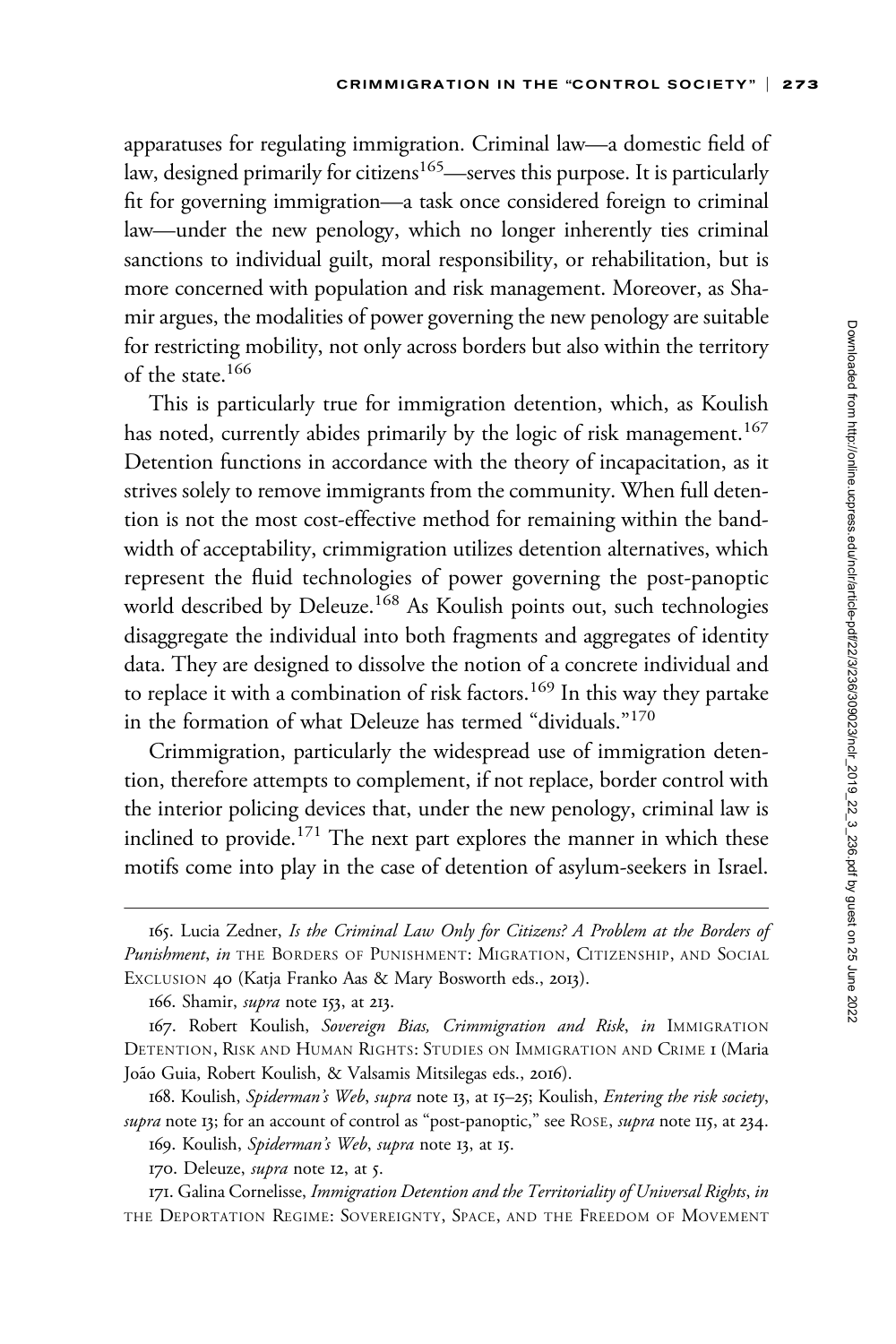## III. ISRAELI CRIMMIGRATION IN THE CASE OF ASYLUM-SEEKERS

In the late 1940s, shortly after the establishment of the state of Israel, the young country was instrumental in the formulation of the Refugee Convention.<sup>172</sup> Moreover, Israel was one of the first countries to ratify the Convention, as well as its 1967 protocol.<sup>173</sup> Despite these facts, Israel has yet to incorporate the convention into its domestic legislation<sup>174</sup> and has, in effect, consistently refrained from adopting a clear asylum policy. As Kritzman-Amir demonstrates, Israel's asylum system is essentially an extension of its immigration and citizenship regime, as it excludes non-Jewish refugees and frames them as "others."<sup>175</sup> As a self-proclaimed Jewish state, Israel's most fundamental immigration law is the Law of Return,<sup>176</sup> the general premise of which being that every Jew has the right to immigrate to Israel.<sup>177</sup> It is a widely agreed upon fact that this legislation defines Israel as an "Aliyah" state—a state of Jewish return—rather than an immigration state.<sup>178</sup> In contrast to the treatment of Jewish immigrants, non-Jewish migrants are discouraged from entering Israel, as their presence undermines and challenges the state's ethno-national foundations. They do not hold a right to immigrate to Israel, and their entry into the state is restricted by the Entry into Israel Law.<sup>179</sup> Consequently, most non-Jewish immigrants

178. Kritzman-Amir, *supra* note 175, at 608.

<sup>101</sup> (Nicholas De Genova & Nathalie Peutz eds., 2010); for this argument in the case of detention of asylum-seekers in Israel, see Yonatan Berman, Detention of Refugees and Asylum-Seekers in Israel, in WHERE LEVINSKY MEETS ASMARA: SOCIAL AND LEGAL ASPECTS OF ISRAELI ASYLUM POLICY 147, 149–51 (Tally Kritzman-Amir ed., 2015) (Isr.).

<sup>172.</sup> Harel, *supra* note 34, at 43.

<sup>173.</sup> Israel ratified the Refugee Convention in 1954 and accepted the protocol in 1968; see id. at 43. From a legal standpoint, the acceptance of the obligations stipulated in the protocol—"accession"—is the same as its "ratification"; id.

<sup>174.</sup> Harel, *supra* note 34; the only domestic legal norm obligating the state to act in accordance with the convention is thus the "presumption of compatibility," which requires the Israeli courts to interpret domestic legislation in a way that is compatible with the state's international obligations. See David Kretzmer, Israel, in THE ROLE OF DOMESTIC COURTS IN TREATY ENFORCEMENT: A COMPARATIVE STUDY, 287 (David Sloss ed., Dec. 2009).

<sup>175.</sup> Tally Kritzman-Amir, "Otherness" as the Underlying Principle in Israel's Asylum Regime, 42 ISR. L. REV. 603 (2009) (Isr.).

<sup>176.</sup> Law of Return, 5710–1950, SH No. 51, 159 (Isr.).

<sup>177.</sup> *Id.* at § 1.

<sup>179.</sup> Entry Law, *supra* note 35; Kritzman-Amir, *supra* note 175, at 609.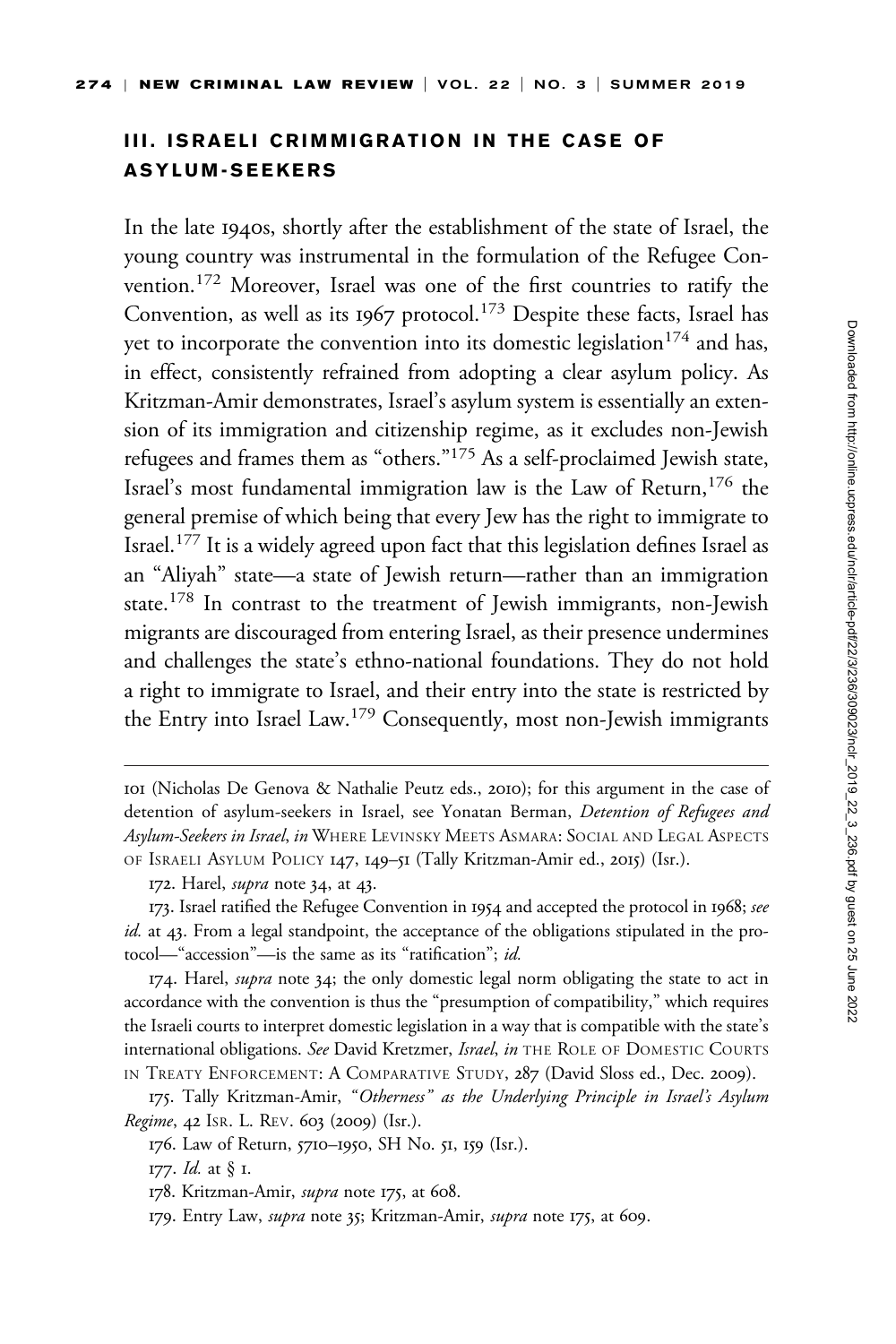can only come to Israel as temporary migrant workers, who are essentially excluded from the rights granted by the Israeli welfare state.<sup>180</sup> The fact that Israel has not adopted an inclusive or welcoming policy toward the tens of thousands of non-Jewish asylum-seekers that have entered its territory should therefore come as no surprise.

Nevertheless, the widespread use of detention and detention alternatives to govern asylum-seekers is a new occurrence in Israel. Prior to 2005, undocumented asylum-seekers were generally exempt from detention, unless they were enemy nationals.<sup>181</sup> Conversely, migrant workers whose visas had expired were heavily targeted by Israeli law enforcement during the first years of the new millennium. This policy was carried out mainly via the establishment of the "immigration police," a special police unit dedicated to the task of deporting persons residing unlawfully in Israel.<sup>182</sup> The immigration police—perhaps a paradigmatic example of the way local policing has become involved in immigration enforcement—was, in a sense, the harbinger of the future crimmigration regime. However, this police unit was rather short-lived<sup>183</sup> and had the relatively limited task of arresting undocumented migrant workers, so that they could be detained and deported in accordance with the Entry Law. This law permits immigration detention for a maximum period of 60 days and only pending deportation.<sup>184</sup> Asylum-seekers whose claims were under review at the time received a special "protection paper," shielding them from the arrest powers of the immigration police.<sup>185</sup>

<sup>180.</sup> Migrant workers are eligible for some social security benefits. Children of migrant workers are eligible for partially state-sponsored health care and can attend the public school system. Kritzman-Amir, supra note 175, at 609.

<sup>181.</sup> The most notable example of detention of enemy nationals concerns a group of Iraqi asylum-seekers who arrived at Israel in the 1990s and were detained for several years before finally being released into the community. See Berman, supra note 171, at 180–82.

<sup>182.</sup> GOVERNMENT RESOLUTION NO. 2469, EXPULSION OF FOREIGNERS WORKING IN ISRAEL ILLEGALLY TO ENCOURAGE THE INTEGRATION OF ISRAELIS IN THE WORK FORCE (Aug. 18, 2002) (Isr.).

<sup>183.</sup> The "immigration police" was formed in 2002 and dismantled in 2008, following a government resolution transferring its powers to a new Population, Immigration and Border Authority; see GOVERNMENT RESOLUTION NO. 3434, ESTABLISHMENT OF A POPULATION, IMMIGRATION AND BORDER AUTHORITY IN THE MINISTRY OF INTERIOR (Apr. 13, 2008) (Isr.).

<sup>184.</sup> Entry Law, *supra* note 35, at § 13 $F(a)(4)$ .

<sup>185.</sup> The protection paper was valid for six months, subject to extension, and until 2005, it automatically granted asylum-seekers the right to a work permit. Harel, supra note 34, at 58.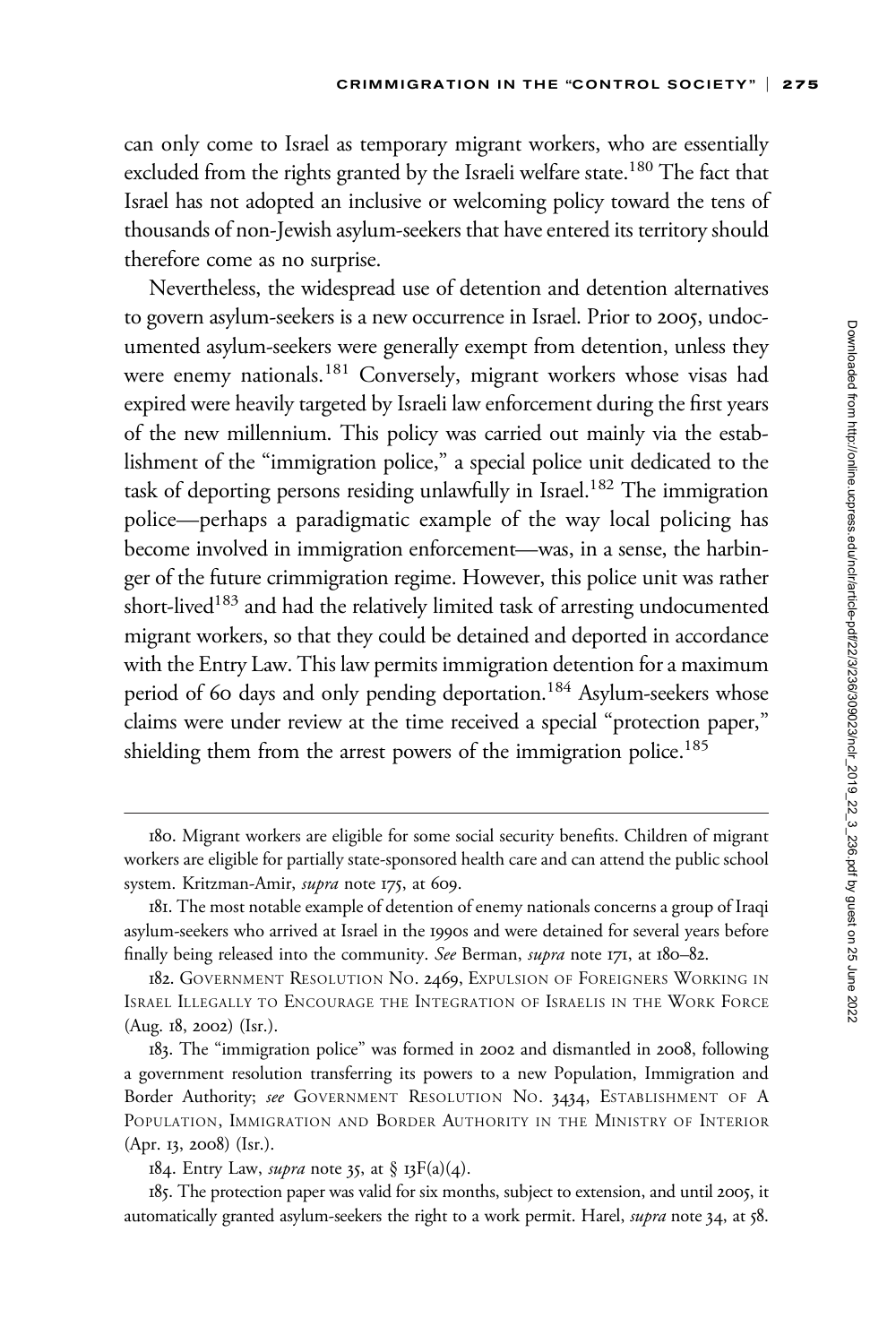This dynamic began changing in 2005 with the arrival of the first Sudanese asylum-seekers.<sup>186</sup> These asylum-seekers constituted a threat in the eyes of the Israeli government, given their country of origin, which is formally defined as an enemy of Israel.<sup>187</sup> Therefore, they were taken to military bases upon their arrival and held there despite no formal detention warrant. It was only several months later that they were processed and transferred to civilian detention facilities. In these facilities they remained in custody according to the exceptions listed in the Entry Law, which allow for detention to be prolonged in cases that may jeopardize national security.<sup>188</sup> However, they were eventually released into the community with very minimal restrictions.<sup>189</sup> Shortly after Sudanese asylum-seekers began entering Israel, they were followed by asylum-seekers from other African countries, mainly Eritrea, that are not considered enemies of Israel. These asylum-seekers were likewise detained pursuant to the Entry Law, and released after relatively brief periods. The majority of the released asylumseeking population settled in the southern neighborhoods of Tel Aviv. The asylum-seekers were gradually perceived by many local residents as a threat to their well-being and personal security, bringing about a wave of protests. It is worth mentioning in this context that most of the asylum-seekers were not issued work permits and were likewise excluded from most aspects of the Israeli welfare state, generally known to be in decline since the 1980s.<sup>190</sup> Hence, the asylum-seeking population was left to live in poverty and was increasingly considered a burden on the state and its citizens—a burden that could only be eased via the long-term incarceration of this population.<sup>191</sup>

Consequently, in 2012, Parliament amended the Anti-Infiltration Law to entail substantially longer periods of detention than those permitted by the Entry Law, thus allowing the prolonged detention of the asylum-seeking population.<sup>192</sup> This decision was justified on the grounds that there was an important difference between those undocumented migrants who initially

<sup>186.</sup> Id. at 64.

<sup>187.</sup> See supra note 44.

<sup>188.</sup> Entry Law, *supra* note 35, at § 13 $F(b)(2)$ ; Berman, *supra* note 171, at 186–87.

<sup>189.</sup> Berman, *supra* note 171, at 189-90.

<sup>190.</sup> See, e.g., YOAV PELED & GERSHON SHAFIR, BEING ISRAELI: THE DYNAMICS OF MULTIPLE CITIZENSHIP 272–96 (2005) (Isr.).

<sup>191.</sup> Compare Simon's argument concerning the link between the decline of the welfare state and the tendency to govern through crime; see, e.g., SIMON, supra note II, at 25-31.

<sup>192.</sup> The 2012 Amendment, supra note 2.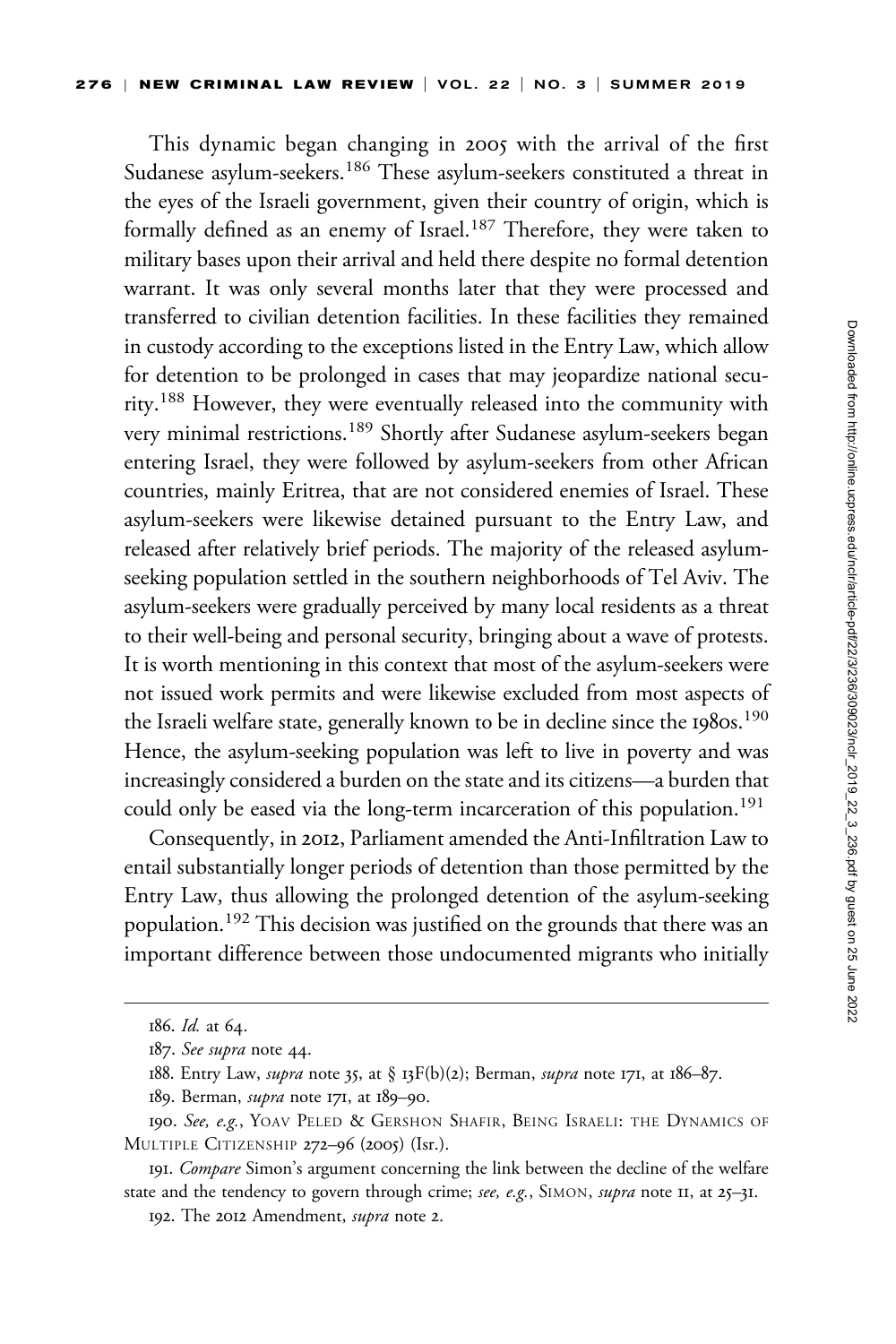entered Israel legally and overstayed their visa, and those undocumented migrants who illegally infiltrated the state border. Whereas the former could be coped with by means of short detention periods, in the case of the latter, severe measures were needed.<sup>193</sup> According to the government's formal position, the asylum-seekers were in fact not refugees but rather undocumented migrant workers who had entered Israel illegally. They were therefore subjected to the harsh detention periods of the Anti-Infiltration Law. Meanwhile, migrant workers, as well as tourists, who had originally entered Israel legally and whose visas had later expired, are detained in accordance with the more lenient Entry Law. Moreover, whereas law enforcement heavily targets asylum-seekers, who are principally undeportable, undocumented migrant workers and visa over-stayers are rarely deported.<sup>194</sup>

In the last few years, asylum-seekers in Israel replaced migrant workers as the new dangerous class.<sup>195</sup> Sudanese asylum-seekers were depicted as enemies of the state, and all African asylum-seekers were categorized as "undocumented migrant workers" of the worst type, namely those "infiltrating" the state illegally, rather than entering it legally and becoming "illegal" only eventually. Their long-term detention was accordingly justified based on the notion that there was something fundamentally graver about undocumented entry of state territory than about undocumented residence in the territory. In other words, the state soon began to envision the detention of asylum-seekers as a way of preserving its sovereignty in the face of the declining ability of its borders to physically exclude this population.

This extensive utilization of detention mechanisms to complement the traditional border complies with the general widespread use of arrest

<sup>193.</sup> Draft bill for the Anti-Infiltration Law (Offences and Judgment) (Amendment no. 3 and temporary order), 5771–2011, HH (Gov.) No. 577, 594 (Isr.).

<sup>194.</sup> DATA REGARDING FOREIGNERS IN ISRAEL, *supra* note 1, at 8.

<sup>195.</sup> Contrary to the highly exclusionary attitude that the Israeli authorities show the asylum-seeking community, migrant workers in Israel are now relatively tolerated. As of 2017, over 18,000 undocumented labor migrants have been estimated to reside in Israel, in addition to over 84,000 documented ones; id.; moreover, following a government resolution in 2005, some labor migrants whose children were born in Israel were offered a path to naturalization. See GOVERNMENT RESOLUTION NO. 3807, TEMPORARY ARRANGEMENT FOR GIVING STATUS TO CHILDREN OF ILLEGAL RESIDENTS, THEIR PARENTS AND SIB-LINGS WHO RESIDE IN ISRAEL (June 26, 2005) (Isr.); Adriana Kemp, Managing migration, reprioritizing national citizenship: Undocumented migrant workers' children and policy reforms in Israel, 8(2) THEORETICAL INQUIRIES IN LAW 663, 664 (2007).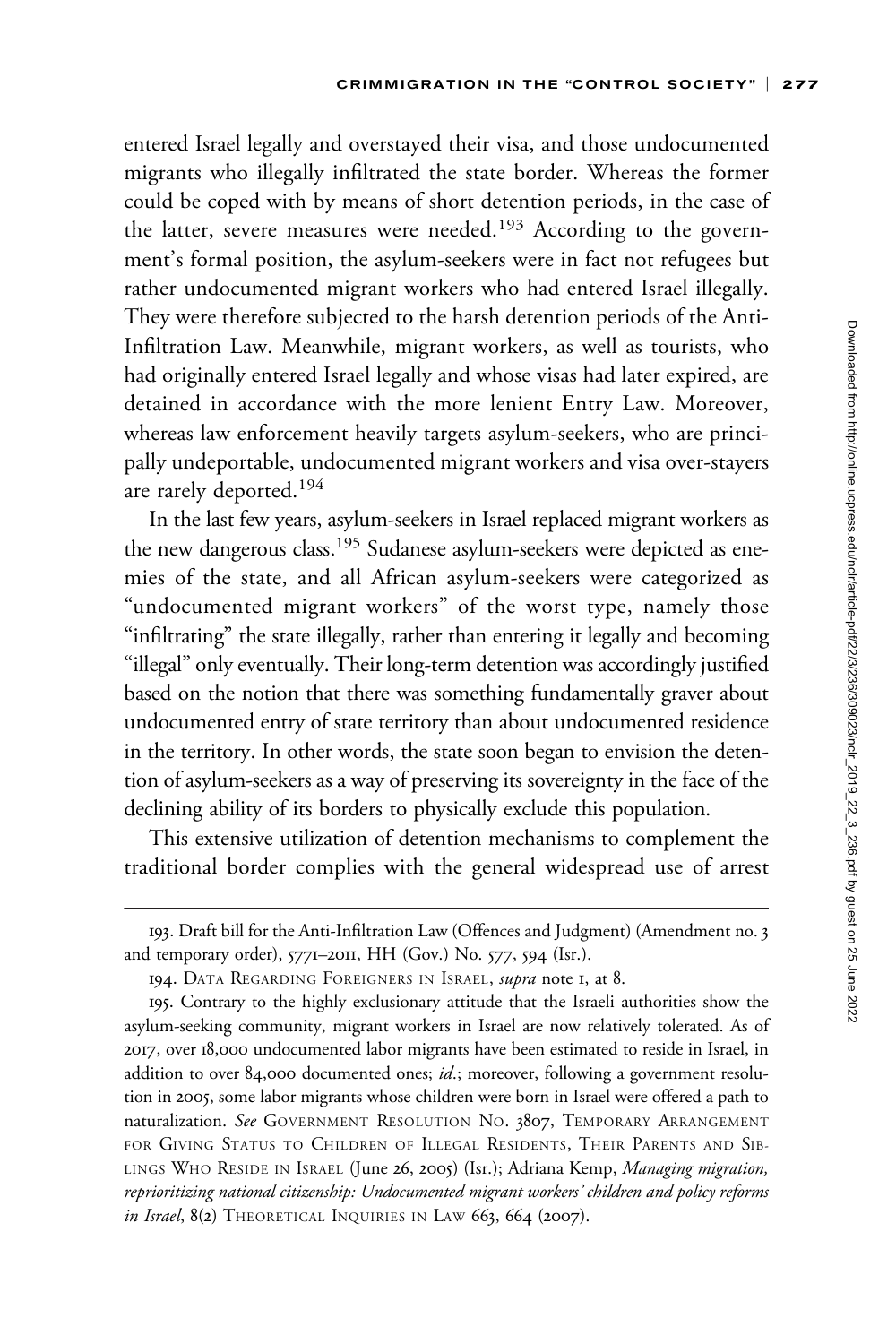powers in Israel. Both pre-trial and pre-charge detention have been on the rise in Israel in the last two decades.<sup>196</sup> The majority of suspects and defendants who are detained are eventually released from jail and subjected to detention alternatives such as house arrest, electronic bracelets, restrictions on freedom of movement, and parole.<sup>197</sup> Imprisonment rates have also been rising consistently,<sup>198</sup> making Israel the OECD country with the second highest share of its population incarcerated, after the United States.<sup>199</sup> This remains the case despite the fact that crime rates have been steadily decreasing over more than a decade.<sup>200</sup> These statistics are but one indication of the Israeli criminal justice system's compliance with the core principles of the control society. Other indications include the fact that imprisonment is increasingly envisioned as a means of incapacitation rather than normalization, and many prisoners do not enjoy a right to rehabilitation.<sup>201</sup>

Israel's detention policy toward asylum-seekers likewise abides by these core principles. The following sections describe the process by which the nature and scope of this policy have been negotiated via Supreme Court litigation.

<sup>196.</sup> See the Annual Statistical Reports of the Israeli Police, each dating several years back. For example: ISRAELI POLICE, 2016 ANNUAL STATISTICAL REPORT 58, available at [https://www.gov.il/he/departments/publications/reports/police\\_statistical\\_abstract\\_](https://www.gov.il/he/departments/publications/reports/police_statistical_abstract_2016)2016 (Isr.); ISRAELI POLICE, 2012 ANNUAL STATISTICAL REPORT 59, available at [http://www](http://www.fkn.org.il/webfiles/fck/st2012.pdf) [.fkn.org.il/webfiles/fck/st](http://www.fkn.org.il/webfiles/fck/st2012.pdf)2012.pdf (Isr.); ISRAELI POLICE, 2009 ANNUAL REPORT 195, available at http://www.news1[.co.il/uploadFiles/](http://www.news1.co.il/uploadFiles/364513576030732.pdf)364513576030732.pdf (Isr.); for the extremely high rates of pre-trial detention in Israel, see also Michal Tamir, Alternatives to Detention—Are they Always Advantageous to Defendants?, 17 MISHPAT UMIMSHAL 25  $(2015)$  (Isr.).

<sup>197.</sup> In accordance with the Criminal Procedure Law (Powers of Enforcement—Arrest), 5756–1996, SH No. 1592, 338, § 13(b), at 22 (Isr.); see also Tamir, supra note 196.

<sup>198.</sup> See REPORT OF THE PUBLIC COMMITTEE CONCERNING THE PUNITIVE AND REHABILITATION POLICY TOWARDS OFFENDERS 4 (Aug. 2015), available at [http://](http://www.justice.gov.il/Units/SanegoriaZiborit/News/Documents/dorner%20report.pdf) [www.justice.gov.il/Units/SanegoriaZiborit/News/Documents/dorner](http://www.justice.gov.il/Units/SanegoriaZiborit/News/Documents/dorner%20report.pdf)%20[report.pdf](http://www.justice.gov.il/Units/SanegoriaZiborit/News/Documents/dorner%20report.pdf)  $(Isr.).$ 

<sup>199.</sup> Organisation for Economic Co-operation and Development (OECD), Crime and prisoners, in SOCIETY AT A GLANCE 2016: OECD SOCIAL INDICATORS (2016), available at [http://dx.doi.org/](http://dx.doi.org/10.1787/soc_glance-2016-29-en (Isr.))10.1787/soc\_glance-2016-29-en (Isr.).

<sup>200.</sup> See, e.g., ISRAELI POLICE, 2015 ANNUAL STATISTICAL REPORT 17, available at [https://www.police.gov.il/Doc/TfasimDoc/shnaton](https://www.police.gov.il/Doc/TfasimDoc/shnaton2015.pdf)2015.pdf (Isr.).

<sup>201.</sup> REPORT OF THE PUBLIC COMMITTEE, supra note 198, at 22-26.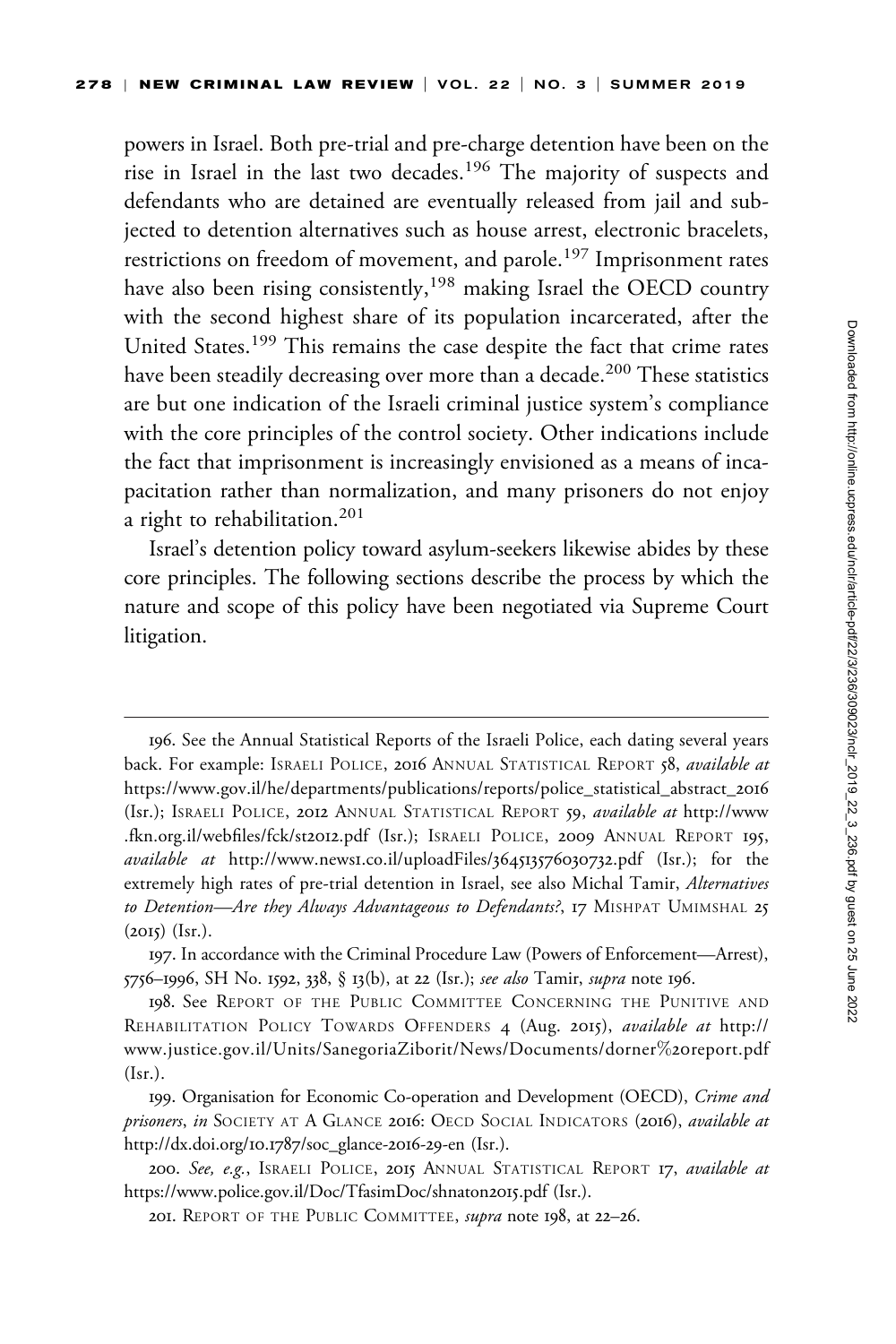### A. The Amendments to the Anti-Infiltration Law

On December 11, 2011, the Israeli government reached a resolution entitled "The Establishment of a Detention Center for the Residence of Infiltrators and the Curbing of the Illegal Infiltration of Israel."<sup>202</sup> The resolution consisted of two main components: first, the allocation of 280 million NIS for the purpose of completing the Egypt-Eilat border fence; second, the establishment of several special internment centers, operated by the State Correctional Authority, for detaining undocumented migrants who may not, at the time, be deported. Shortly after this resolution, work on the Egypt-Eilat border fence began. Simultaneously, Parliament introduced an amendment to the Anti-Infiltration Law, authorizing the automatic detention of "infiltrators" for a minimum period of three years. Thereafter, they would only be released if they did not pose a threat to national security, public safety, or public health.<sup>203</sup>

Several asylum-seekers and human rights organizations responded by filing a petition to the High Court of Justice, challenging the constitutionality of the 2012 Amendment.<sup>204</sup> The petitioners claimed the amendment constituted a disproportional infringement upon the right to liberty and freedom of movement, which did not meet the requirements of the Basic Law: Human Dignity and Liberty.<sup>205</sup> The main argument of the petition was that the mandatory three-year detention period violated the principle acknowledged in both international and Israeli law—allowing immigration detention only as a short-term measure to assist the state in carrying out the deportation of undocumented migrants.<sup>206</sup> Moreover, the explanatory notes annexed to the draft bill demonstrated that the main purpose of the extensive detention period was to deter future asylum-seekers from entering Israel. Deterrence, the petitioners argued, could not serve as a justification for immigration detention but only for criminal punishment.<sup>207</sup>

<sup>202.</sup> GOVERNMENT RESOLUTION NO. 3936, THE ESTABLISHMENT OF A DETENTION CENTER FOR THE RESIDENCE OF INFILTRATORS AND THE CURBING OF THE ILLEGAL INFILTRATION OF ISRAEL (Dec. II, 2011) (Isr.).

<sup>203.</sup> The 2012 Amendment, *supra* note 2, at  $\S$  30A(D).

<sup>204.</sup> HCJ 7146/12 Adam et al. v. the Knesset et al. (petition, submitted Oct. 4, 2012) (Isr.), available at [http://www.acri.org.il/he/](http://www.acri.org.il/he/33661)33661.

<sup>205.</sup> Basic Law: Human Dignity and Liberty, 5756–1992, § 8, SH No. 1391, 150 (Isr.).

<sup>206.</sup> Adam et al. (petition), supra note 204, at  $\P\P$  119-25.

<sup>207.</sup> Id. at  $\P$  254; see also UNHCR, supra note 71, at Guideline 3, which prohibits such use of detention.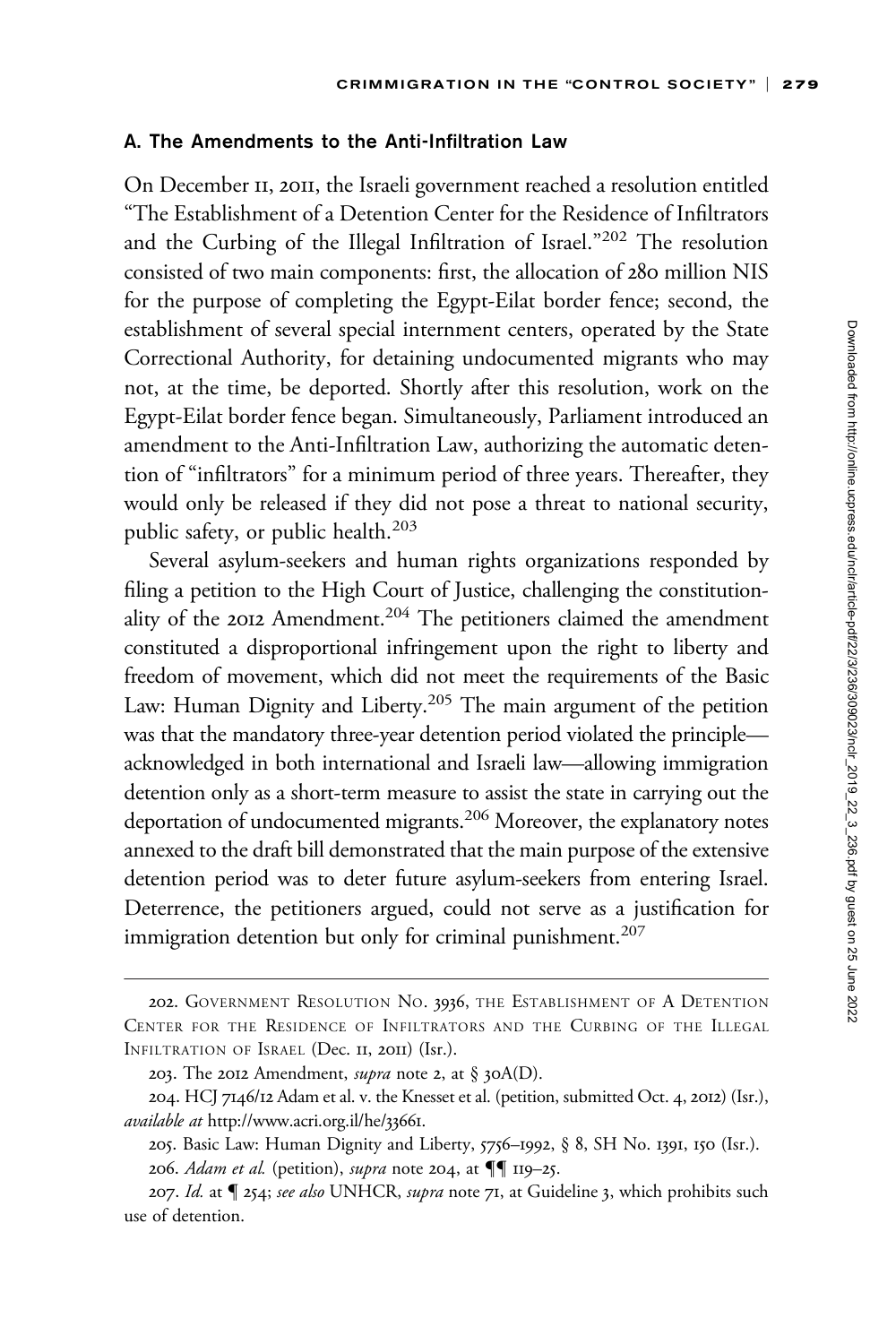In its response to the petition,<sup>208</sup> the state began by laying down a general narrative for understanding infiltration.<sup>209</sup> According to this narrative, the vast majority of persons who recently entered Israel did so for employment purposes and were not, in fact, refugees or asylum-seekers. The response went on to emphasize two main negative consequences of large-scale infiltration. First, the state argued that the large number of infiltrators living in Israel caused a decrease in public security, as infiltrators became increasingly involved in criminal activity.<sup>210</sup> Second, the state argued that infiltration negatively affected Israeli economy by introducing a large unauthorized workforce into the market.<sup>211</sup> The state further claimed that the amendment served the suitable goals of reducing future infiltrators' incentives for illegally entering Israel and preventing those who have already entered from settling within state borders.<sup>212</sup>

In an 8-1 verdict, the High Court of Justice granted the petition and struck down the entire 2012 Amendment, deeming it disproportional in its infringement upon the right to liberty, and thus unconstitutional.<sup>213</sup> Justice Arbel, who wrote the majority opinion, agreed that immigration detention could generally be applied only as a means of carrying out deportation. Justice Arbel ruled that the long-term incarceration of asylum-seekers without a trial and with no option of deportation in sight, constituted a fatal blow to their right to liberty. This infringement upon their constitutional rights was amplified by the fact that it was not based on individual guilt and had nothing to do with their personal characteristics or conduct.

With regard to the state's arguments concerning the negative effects of infiltration, Justice Arbel commented that the data concerning criminal offenses committed by asylum-seekers was misleading, as it did not take

<sup>208.</sup> See HCJ 7146/12 Adam et al. v. the Knesset et al. (preliminary response, submitted Dec. 25, 2012) (Isr.), *available at* [http://www.acri.org.il/he/](http://www.acri.org.il/he/33661)33661; HCJ 7146/12 Adam et al. v. the Knesset et al. (main response, submitted May 13, 2013) (Isr.), available at [http://www](http://www.acri.org.il/he/33661) [.acri.org.il/he/](http://www.acri.org.il/he/33661)33661.

<sup>209.</sup> Adam et al. (main response), supra note 208, at  $\P\P$  16–22, 58.

<sup>210.</sup> *Id.* at  $\P$  24.

<sup>2</sup>II. *Id.* at  $\P\P$  24-31.

<sup>212.</sup> Adam et al. (preliminary response), supra note 208, at  $\P\P$  58, 61; id. at  $\P\P$  44-51, 75–108.

<sup>213.</sup> HCJ 7146/12 Adam et al. v. the Knesset et al. (Sept. 16, 2013), Nevo Legal Database (by subscription, in Hebrew) (Isr.).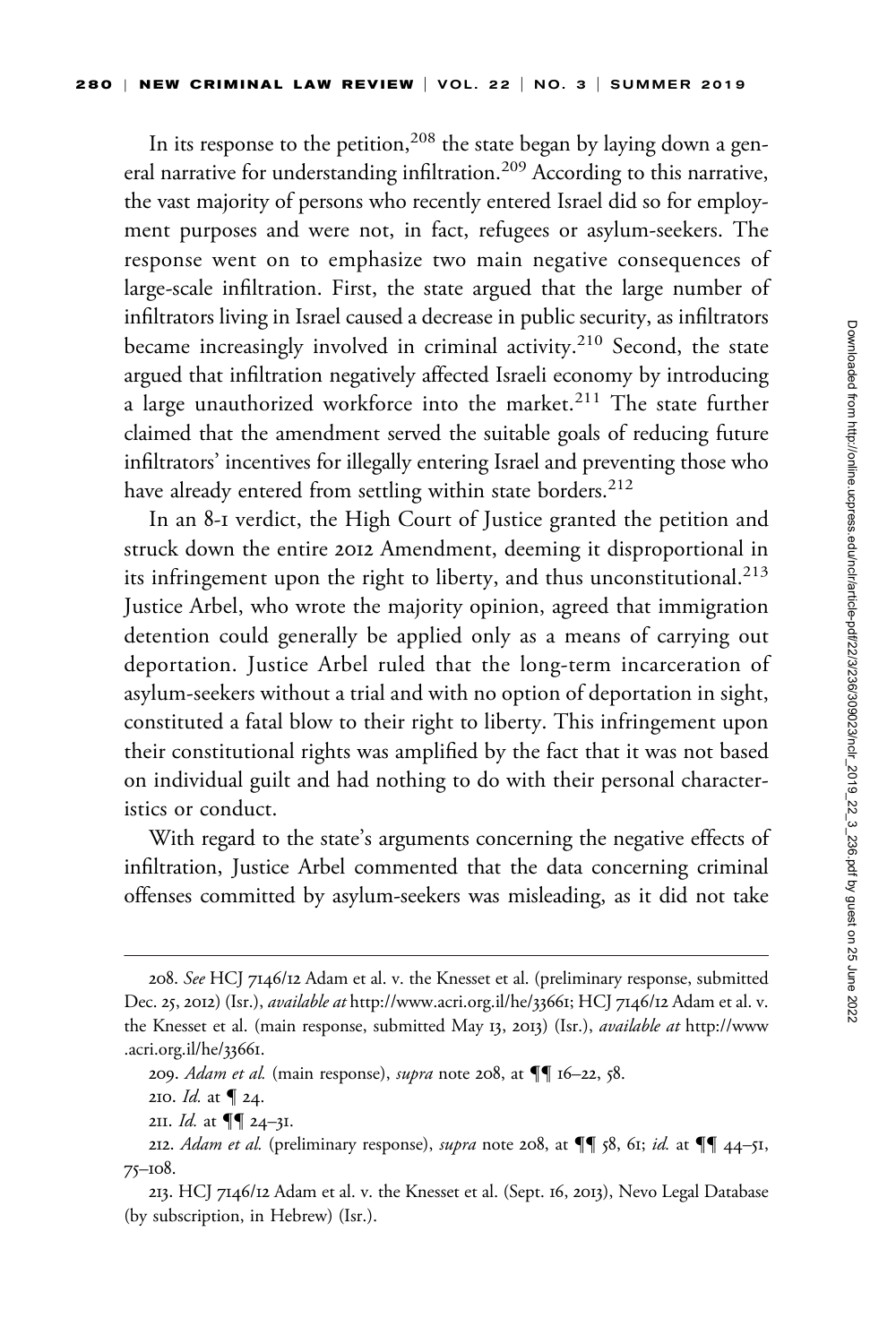into consideration the comparison between asylum-seekers and the general Israeli population. The data that did compare the two populations showed that, contrary to the picture depicted by the state, asylum-seekers in fact manifested less unlawful behavior than the general population. Despite this fact, Justice Arbel commented that the feeling of insecurity shared by Israelis living in neighborhoods with large concentrations of asylumseekers could not be ignored and should be addressed by the state.<sup>214</sup> As for the impact that the asylum-seeking population had on the Israeli economy, Justice Arbel noted that here, too, the picture proved complex, as statistics showed that most unauthorized workers in Israel were not asylumseekers but undocumented migrant workers and tourists.<sup>215</sup>

Furthermore, Justice Arbel ruled that the objective of deterring future asylum-seekers from entering Israel was problematic, as it violated the Kantian categorical imperative, which instructs us never to treat a human being merely as a means to an end.<sup>216</sup> The goal of preventing those asylumseekers already living in Israel from settling in the country, conversely, might be considered legitimate. However, it remained unclear whether it would indeed be served by the amendment, as the internment centers were capable of housing only a few thousand of the 55,000 asylum-seekers residing in Israel at the time. $217$ 

The principle idea that population management (preventing a certain group from settling in the state) might be achieved via detention was thus not entirely rejected by the court. However, the court did object to a "blanket policy" that considered all asylum-seekers a threat to the state, and took no individual characteristics into consideration when deciding to detain. Although this attitude will continue to characterize the court's verdicts concerning the Anti-Infiltration Law to certain extent, its limits will become clearer as the amendments to the law become more consistent with the principles of the control society.

In response to the verdict, Parliament amended the law once again.<sup>218</sup> The 2013 Amendment determined that "infiltrators" who entered Israel be

<sup>214.</sup> *Id.* at  $\P\P$  12–14 (majority opinion).

<sup>215.</sup> *Id.* at  $\P$  16 (majority opinion).

<sup>216.</sup> Id. at  $\int$  93 (majority opinion). See IMMANUEL KANT, GROUNDING FOR THE METAPHYSICS OF MORALS 46–47 (Allen W. Wood ed. & trans., 2002).

<sup>217.</sup> Adam et al., supra note 213, at  $\P\P$  97-99 (majority opinion).

<sup>218.</sup> Anti-Infiltration Law (Offences and Judgment) (Amendment no. 4 and temporary order), 5774–2013, SH No. 2419, 74 (Isr.) [hereinafter "2013 Amendment"].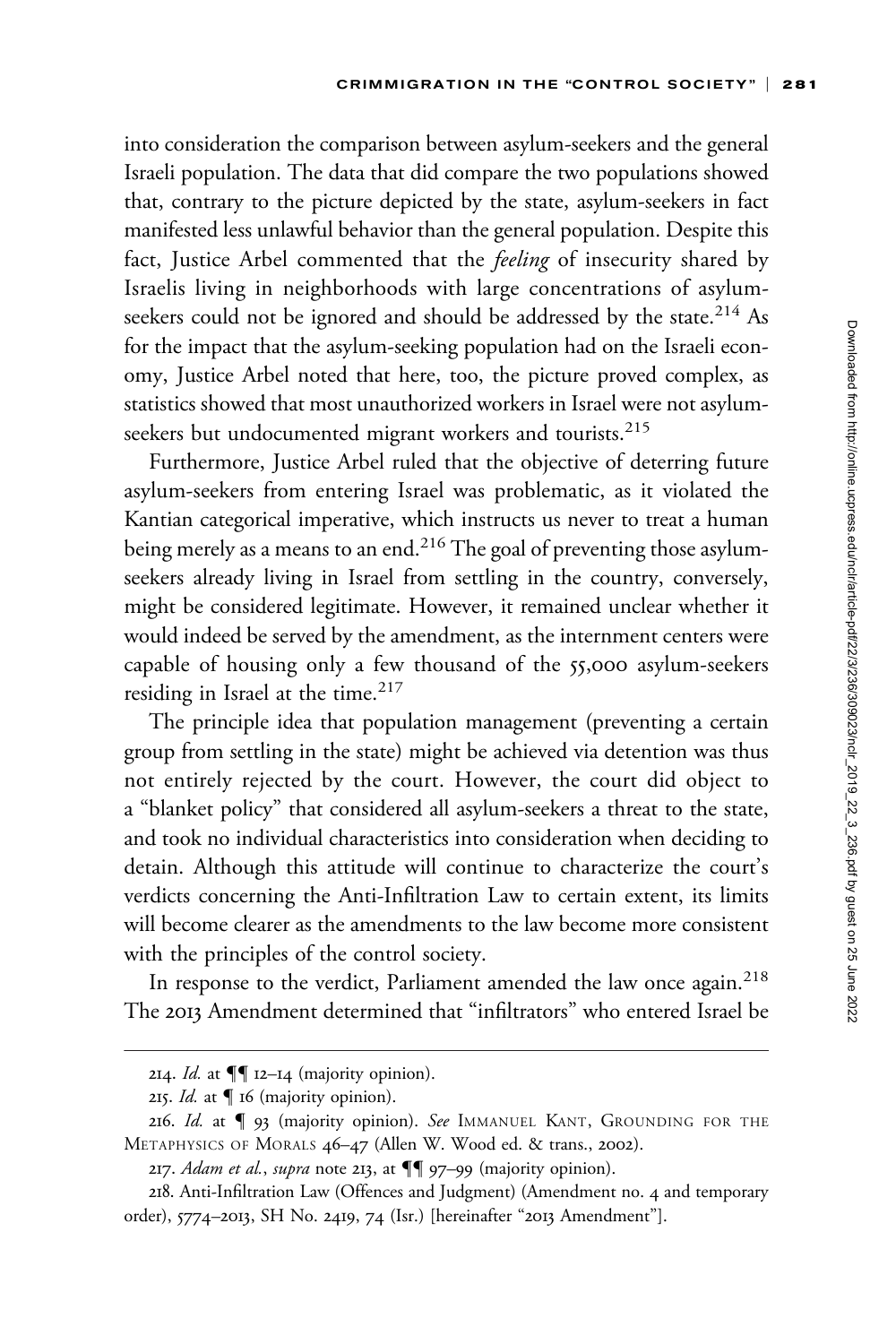sent to a closed detention center for a one-year period, following which they were to be transferred to the open center Holot and reside there until their deportation becomes possible. The amendment stipulated no maximum period of residence at Holot.<sup>219</sup> The notes annexed to the draft bill explicitly stated that Holot was intended for those "infiltrators" whose deportation was currently impractical, $220$  thus formally severing the inherent connection between immigration detention and deportation pursuant to international law.<sup>221</sup>

Those residing at Holot, which is also managed by the State Correctional Authority, were obligated to report back three times a day and sleep at the center. The 2013 Amendment gave the Holot prison guards several powers that were similar to those granted to them by the Israeli Prison Directive,<sup>222</sup> including, for example, the authority to conduct searches, use reasonable force, and detain those suspected of an intention to commit a criminal offense.<sup>223</sup>

Like the 2012 Amendment, the purpose of the 2013 Amendment, as stated in the draft bill,<sup>224</sup> was both to reduce the incentive of potential "infiltrators" to enter Israel—a goal that the High Court of Justice had deemed "problematic"—and to prevent "infiltrators" from settling in Israel. The draft bill noted the rising crime rates in areas with a concentration of "infiltrators." The draft bill also stated the need to allocate resources from the education, health, and welfare systems, "reserved for citizens and legal residents of Israel."225

Like the 2012 Amendment, the 2013 Amendment entailed a highly exclusionary position regarding the asylum-seeking population. However, it acknowledged that incapacitation could no longer be achieved solely

<sup>219.</sup> Id. at ch. 4.

<sup>220.</sup> Id. at 126.

<sup>221.</sup> As abovementioned, international law prohibits prolonged detention that is not accompanied by effective deportation proceedings. See discussion above in Part II, Section A(1).

<sup>222.</sup> Prison Directive (new version), 5732–1971, Laws of Israel: New Version No. 21, 459 (Isr.).

<sup>223.</sup> The 2013 Amendment, *supra* note 218, at §§ 32L-32P; compare the Prison Directive, id. at §§ 95A–95K.

<sup>224.</sup> Draft bill for the Anti-Infiltration Law (Offences and Judgment) (Amendment no. 4 and temporary order), 5774–2013, HH (Gov.) No. 817, 122 (Isr.), at 126.

<sup>225.</sup> Id. at 123.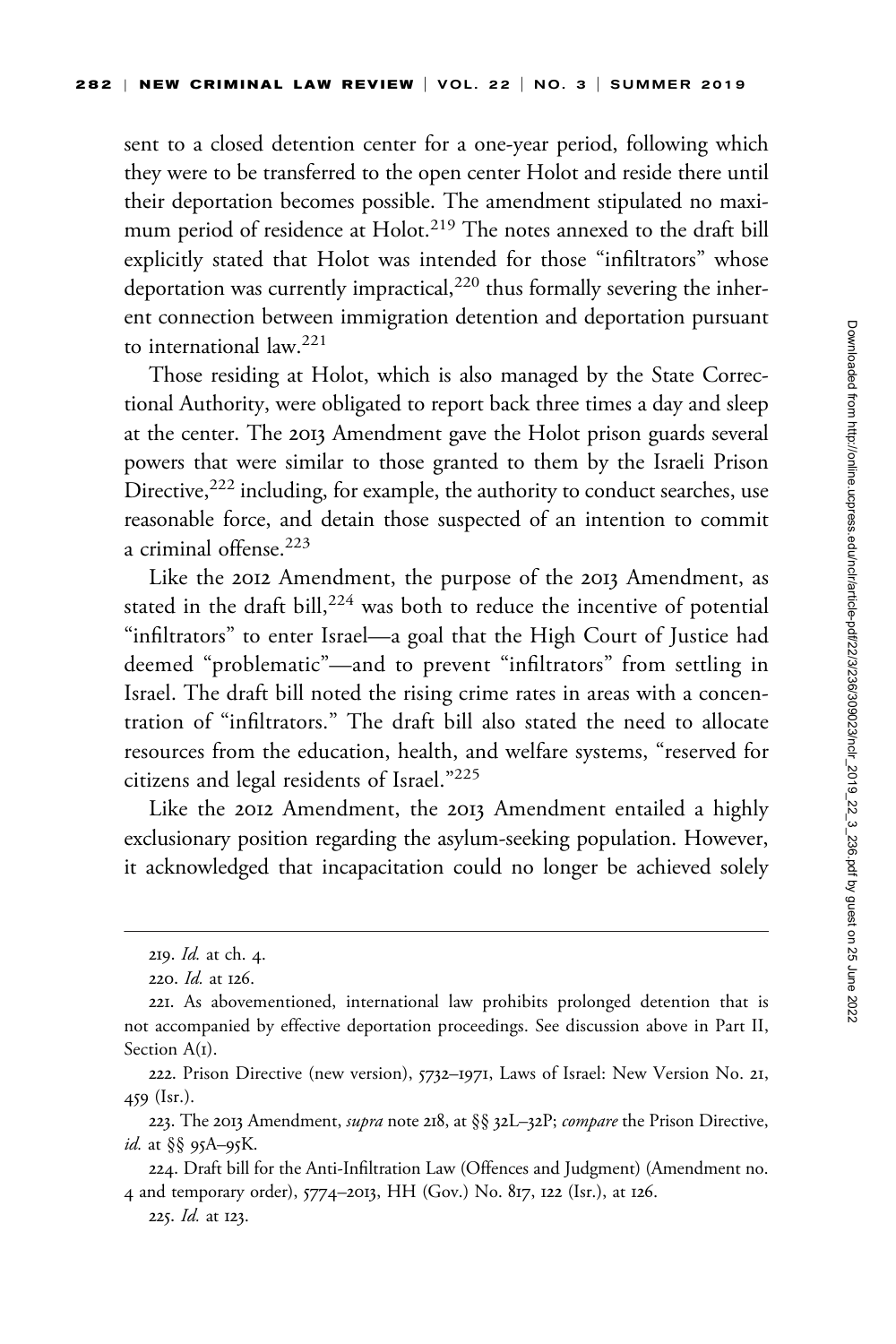through full confinement. Thus, it established a more open site for the purpose of governing asylum-seekers, where the fluid techniques of power typical of the control society were implemented.

However, the High Court of Justice struck down the 2013 Amendment, ruling that both the one-year detention period in the closed center and the obligation to reside indefinitely at Holot were unconstitutional.<sup>226</sup> Justice Fogelman, who wrote the majority opinion, ruled that Holot was by nature more similar to a closed detention facility than to an open one.<sup>227</sup> The fact that its residents were obligated to report to it three times a day, coupled with its location in the middle of the desert, far from any major city, amounted to a de facto deprivation of liberty, for:

The infiltrator is thus prevented from developing his personality ... how could he meet a romantic partner? Which hobbies could he possibly pursue? When would he meet his friends, who have yet to receive notice to report to Holot? Could he attempt to acquire an education? It is clear that the infiltrator is denied the possibility of realizing his individual autonomy.<sup>228</sup>

This reasoning may be construed as an objection to the prioritization of the aggregate over the individual that is typical of the control society. In Justice Fogelman's view, an asylum-seeker is, first and foremost, a concrete individual who is a bearer of rights, including the right to develop his or her personality. This must be taken into consideration when applying detention and detention alternatives. However, Justice Fogelman and the majority opinion did not reject the use of other detention alternatives, which could serve to restrict asylum-seekers' freedom of movement. The court commented that other countries had adopted measures such as open housing centers, confinement to a certain geographic area, electronic bracelets, and the posting of bail for supervising asylum-seekers, all of which may be acceptable in the Israeli case.<sup>229</sup> Crimmigration as a general policy, and the techniques of power that constitute crimmigration and are associated with control, seem to be tolerated by the majority opinion.

<sup>226.</sup> Eitan et al., supra note 47.

<sup>227.</sup> Id. at  $\P$  98 (majority opinion).

<sup>228.</sup> Id. at  $\P$  125. The use of the singular "he" is in the original text.

<sup>229.</sup> See, e.g., id. at  $\P$  63; id. at  $\P$  5 (Naor, J., concurring).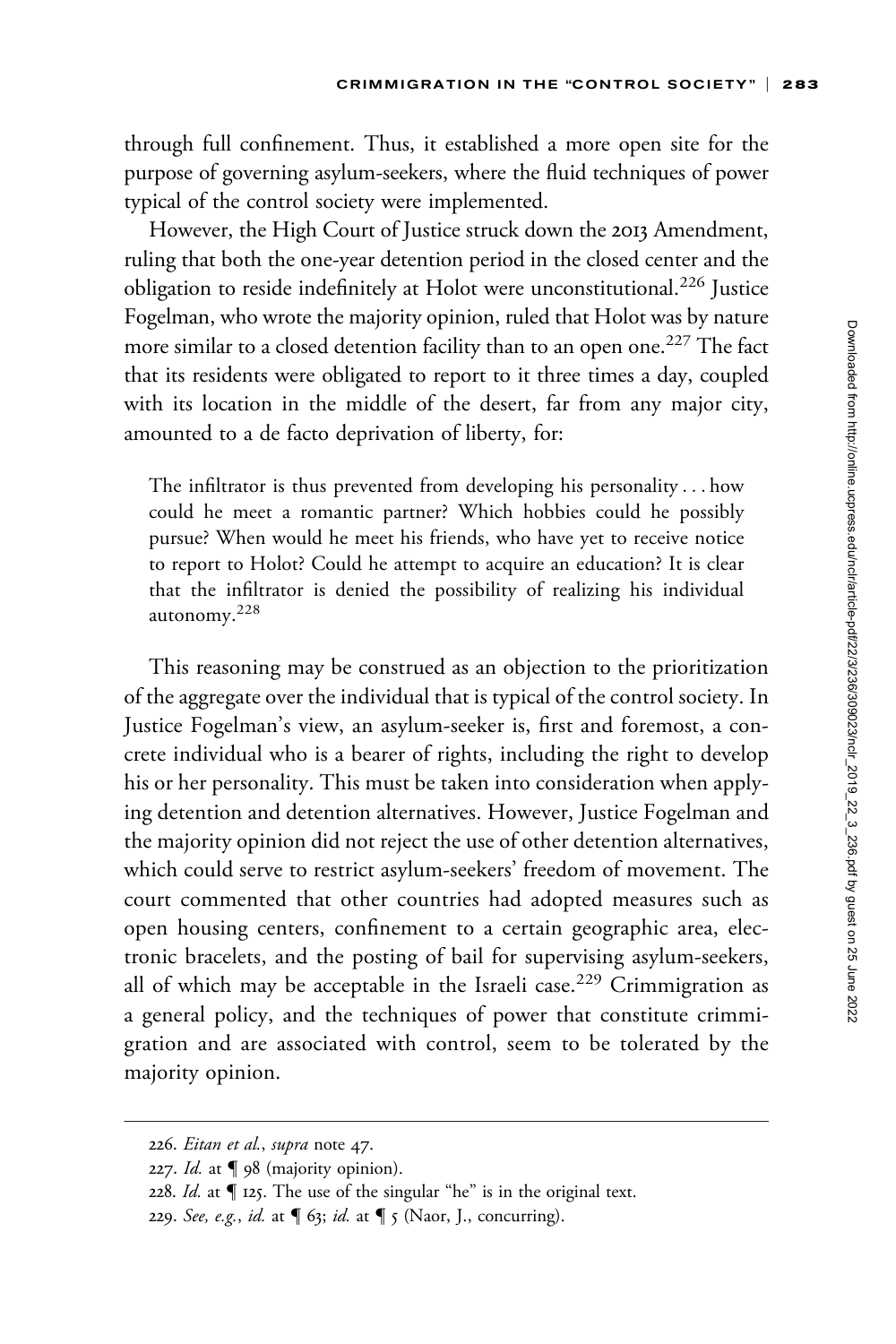In their dissent, Chief Justice Grunis<sup>230</sup> and Justices Amit<sup>231</sup> and Hendel<sup>232</sup> ruled that the one-year detention period in the closed center was constitutional. Chief Justice Grunis and Justice Hendel likewise ruled in favor of the mandatory residence at Holot, suggesting that only the obligation to report back to the center three times a day be nullified and replaced with a more lenient reporting requirement.<sup>233</sup> With regard to the similarity between Holot and a conventional prison, Chief Justice Grunis stated that the attitude toward residents of Holot must differ from the attitude toward those criminally imprisoned.<sup>234</sup> However, "the concentration of a large population in one center may naturally bring about various problems, both disciplinary and others. It would not be unfounded to determine that the State Correctional Authority is best equipped for preventing disorderly conduct, having been trained to cope with a civilian population."<sup>235</sup>

Justice Hendel seemed more inclined to draw a direct comparison between the residents of Holot and criminal convicts:

It is hard to ignore the fact that we are dealing with those who do not respect the sovereignty of the state and instead chose to infiltrate across the border while breaking the law. And do not tell me that we are dealing with "presumed refugees." Experience teaches us that a person who wishes to receive recognition as a refugee turns to the relevant authorities.<sup>236</sup>

Parliament quickly responded to the verdict rendering void the 2013 Amendment, by introducing yet a third amendment to the law.<sup>237</sup> The 2014 Amendment stipulated that any "infiltrator" who entered Israel would be confined at the closed center for three months.<sup>238</sup> It further stated that asylum-seekers already residing in Israel may be sent to Holot for a period of twenty months, during which they would be required to report to the center only in the evenings.<sup>239</sup> Consequently, a third

<sup>230.</sup> Id. at 141–81 (Grunis, C.J., dissenting).

<sup>231.</sup> *Id.* at 130–41 (Amit, J., dissenting).

<sup>232.</sup> Id. at  $202-15$  (Hendel, J., dissenting).

<sup>233.</sup> Id. at  $\P$  5 (Grunis, C.J., dissenting); id. at  $\P$  6 (Hendel, J., dissenting).

<sup>234.</sup> Id. at  $\P$  30 (Grunis, C.J., dissenting).

<sup>235.</sup> Id. at  $\P$  31 (Grunis, C.J., dissenting).

<sup>236.</sup> *Id.* at  $\P$  7 (Hendel, J., dissenting).

<sup>237.</sup> See 2014 Amendment, supra note 45.

<sup>238.</sup> *Id.* at  $\S I(I)(c)$ .

<sup>239.</sup> Id. at § 32H(b).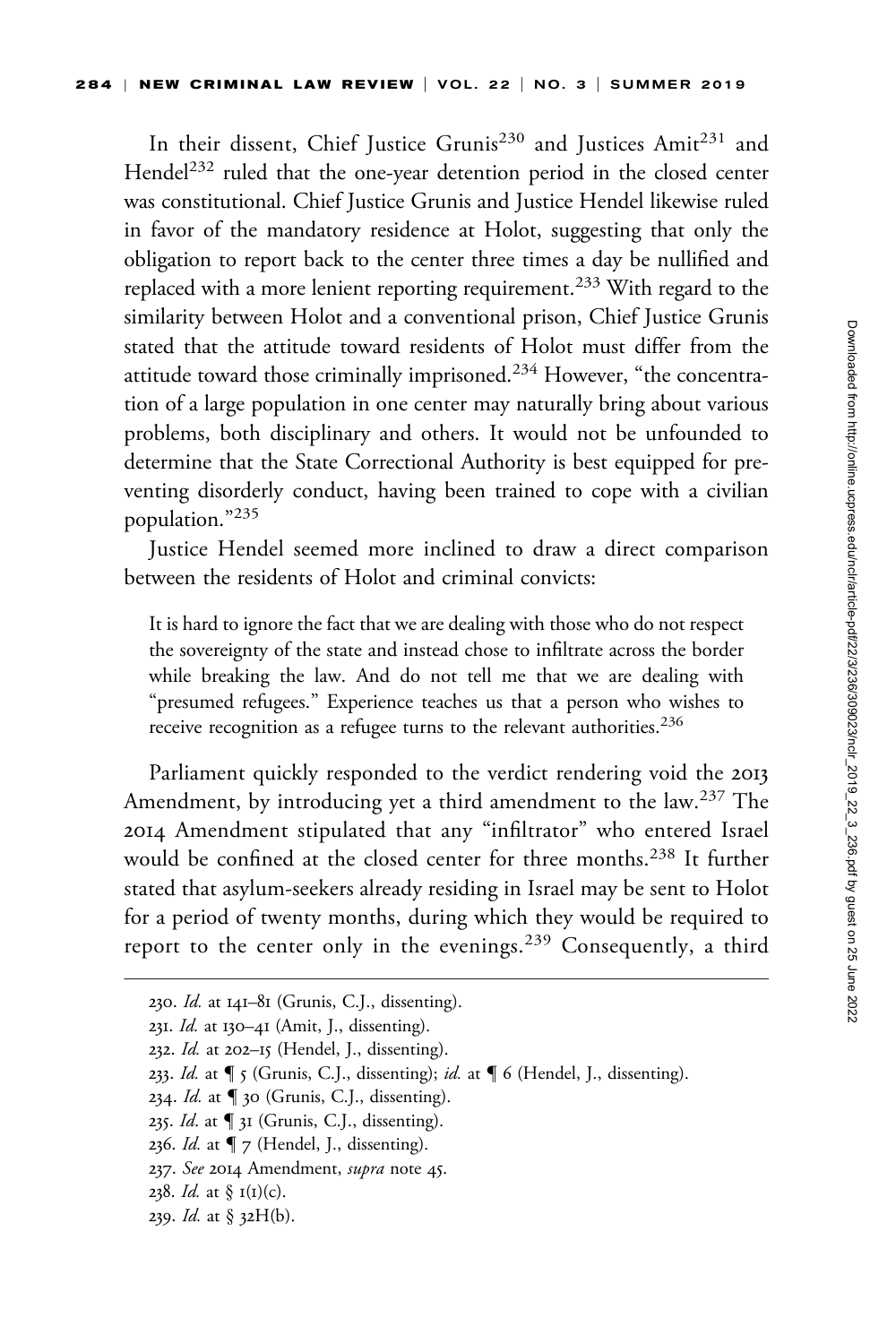petition was filed to the court, focusing mainly on the period of residence at Holot.<sup>240</sup> The petitioners described in detail the living conditions at Holot,<sup>241</sup> emphasizing the various restrictions posed on the everyday lives of the residents.<sup>242</sup> Also emphasized were the grave consequences that transporting asylum-seekers to Holot after a long period of residence in Israel had on such persons' ties to the community.<sup>243</sup> Rather than sending asylum-seekers to Holot, the petitioners suggested that the government regulate the employment of asylum-seekers, a policy that would reduce their incentives for criminal conduct.<sup>244</sup> The state strongly objected to this suggestion in its response, emphasizing that such a policy of "containment" and "acceptance" would incentivize future "infiltrators" to enter Israel.<sup>245</sup>

On this occasion, the High Court of Justice sustained the petition only partially. The court ruled that the initial three-month detention period was reasonable, despite the fact that it was not used to review individual asylum claims or expected to lead to deportation.<sup>246</sup> It likewise ruled that although the period of residence at Holot must be reduced, the government may principally continue to obligate asylum-seekers to reside at the center.<sup>247</sup> Perhaps the most interesting aspect of the court's third verdict was its struggle to articulate an objective that would justify the policy of detaining asylum-seekers at Holot. Chief Justice Naor, who wrote the majority opinion,<sup>248</sup> accepted the state's position that it could not be obligated to adopt an inclusive policy of "'containment and absorption" toward the asylumseeking community.<sup>249</sup> Moreover, she accepted the state's position that the

246. HCJ 8665/14 Desta et al. v. the Israeli Parliament et al. (Aug. 11, 2015), Nevo Legal Database (by subscription, in Hebrew) (Isr.).

<sup>240.</sup> Though the initial three-month detention period in the closed center was likewise challenged. See HCJ 8665/14 Desta et al. v. the Israeli Parliament et al. (Petition, submitted Dec. 18, 2014) (Isr.), *available at* [http://www.acri.org.il/he/](http://www.acri.org.il/he/33661)33661.

<sup>241.</sup> *Id.* at  $\P\P$  97–35.

<sup>242.</sup> *Id.* at  $\P\P$  104, 112–13.

<sup>243.</sup> *Id.* at  $\P$  107.

<sup>244.</sup> *Id.* at  $\P$  330.

<sup>245.</sup> HCJ 8665/14 Desta et al. v. the Israeli Parliament et al. (Response, submitted Jan. 27, 2015) (Isr.), *available at* [http://www.acri.org.il/he/](http://www.acri.org.il/he/33661)33661; see  $\P$  10.

<sup>247.</sup> Id.; for the minority opinion of Justice Hendel that upheld the constitutionality of the entire amendment, see id. at 116-33 (Hendel, J., dissenting).

<sup>248.</sup> Id. at 2–70 (majority opinion).

<sup>249.</sup> *Id.* at  $\blacksquare$  80.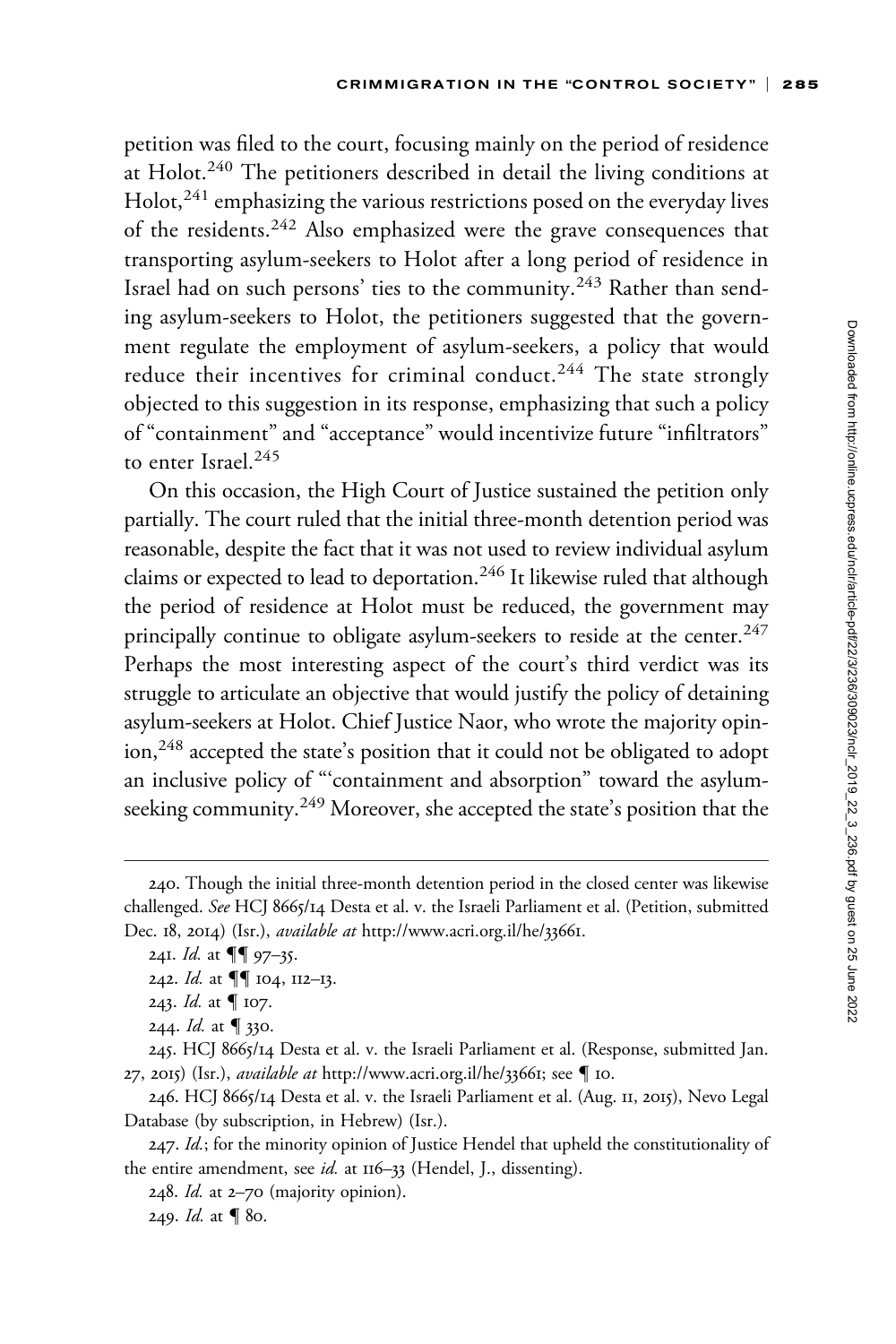main purpose of Holot was legitimately to prevent asylum-seekers from settling in Israeli cities. The problem with this justification, however, was clear. Holot could house only a small percentage of the asylum-seeking population, and the state was prohibited from indefinitely detaining asylum-seekers there until their deportation became possible. Then, in what way exactly would Holot prevent asylum-seekers from settling in Israel?

The answer, according to the court, was that Holot was not intended precisely to prevent any given individual from developing ties to Israel. It was rather designed to reduce the general burden on Israeli cities by dispersing the population of "infiltrators" that resides in these cities. This goal, Chief Justice Naor explained,

does not focus on the individual infiltrator or the risk posed by him to society ... I believe that in order to fulfill this goal there is no need to hold any particular infiltrator at the residence center. It is enough to hold any group of infiltrators at the center. Indeed, we may assume that with the release of one infiltrator from the center another will take his place. This change-over achieves the purpose of the law. It is enough that at every given moment a part of the population of infiltrators ... will be removed from the city centers. Such a "revolving door" policy causes a lesser infringement upon the constitutional rights of the infiltrators called to the residence center, and it achieves the purpose of the law. It is therefore possible to make do with a significantly shorter period of residence at the center, for the purpose of complying with the objectives of the law.<sup>250</sup>

If Justice Fogelman formerly insisted on "individualizing" the asylumseeking population, Chief Justice Naor seems to do the opposite. By Chief Justice Naor's logic, individual asylum-seekers are meaningless, not in the sense that they have no personal rights (on the contrary, the constitutional rights of asylum-seekers are part of the rationale of the decision), but in the sense that they are simply not the entity with which the Israeli detention policy is concerned. This policy is about aggregates, about reducing the population as a whole, in order to diminish the general undesirable consequences that its presence has on Israeli society. It is quite simply a numbers game. Following this logic, Chief Justice Naor ruled that the maximum period of residence at Holot should be decreased, as shorter

<sup>250.</sup> Id. at  $\P$  100. The use of the singular "him" is in the original text.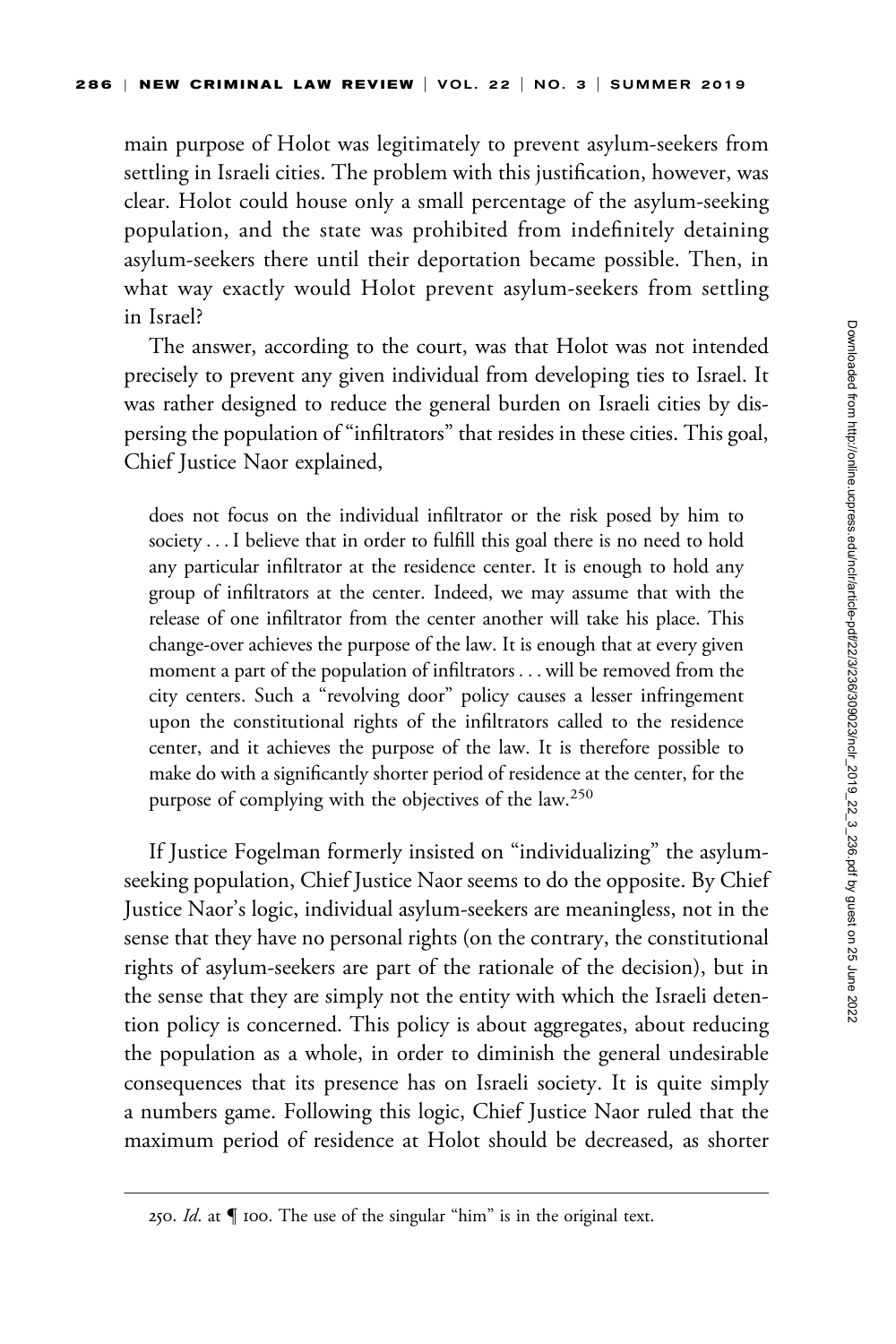periods would sufficiently attain this objective. In response, Parliament amended the Anti-Infiltration Law to entail a twelve-month residence period.<sup>251</sup>

The 2012 Amendment and, to lesser extent, the 2013 Amendment focused on incarcerating the asylum-seeking population in concentrated sites of enclosure. The 2014 and 2016 Amendments, conversely, intended to exclude asylum-seekers from Israeli society by more flexible measures, considered sufficient to reduce the undesirable effects of undocumented immigration as a whole. Although from the perspective of the asylumseeking population, the 2014 and 2016 Amendments undoubtedly still constitute a grave infringement upon the right to liberty, they are yet more open by nature than their predecessors. This development will be discussed in Part IV.

## B. Particular Mechanisms for Controlling Asylum-Seekers Involved in Criminal Activity

The new mechanisms for detaining and controlling asylum-seekers, established by the amendments to the Anti-Infiltration Law, are complemented by two further arrangements, designed specifically for controlling crime within the asylum-seeking community. The first is an executive directive allowing the use of immigration detention to confine and sanction "infiltrators" who have demonstrated unlawful behavior during their release into the community.<sup>252</sup> The Attorney General Directive allows the head of the Border Authority to revoke the conditional release visa and detain an asylum-seeker convicted or merely suspected of any offense that the head of the authority considers might jeopardize national security or public safety.<sup>253</sup> Convicted asylum-seekers are detained in accordance with the Directive upon completion of their sentence, which results in a de facto double punishment. As for asylum-seekers who have yet to be convicted, the Attorney General Directive permits the incarceration without trial of those suspected of a crime or misdemeanor and whose case was closed due to insufficient evidence, provided that the evidence of guilt is similar to the level of proof sufficient for a criminal conviction. In these cases, the

<sup>251.</sup> The 2016 Amendment, supra note 40.

<sup>252.</sup> ATTORNEY GENERAL DIRECTIVE, supra note 49.

<sup>253.</sup> In accordance with  $\S$  13F of the Entry Law; see supra note 51.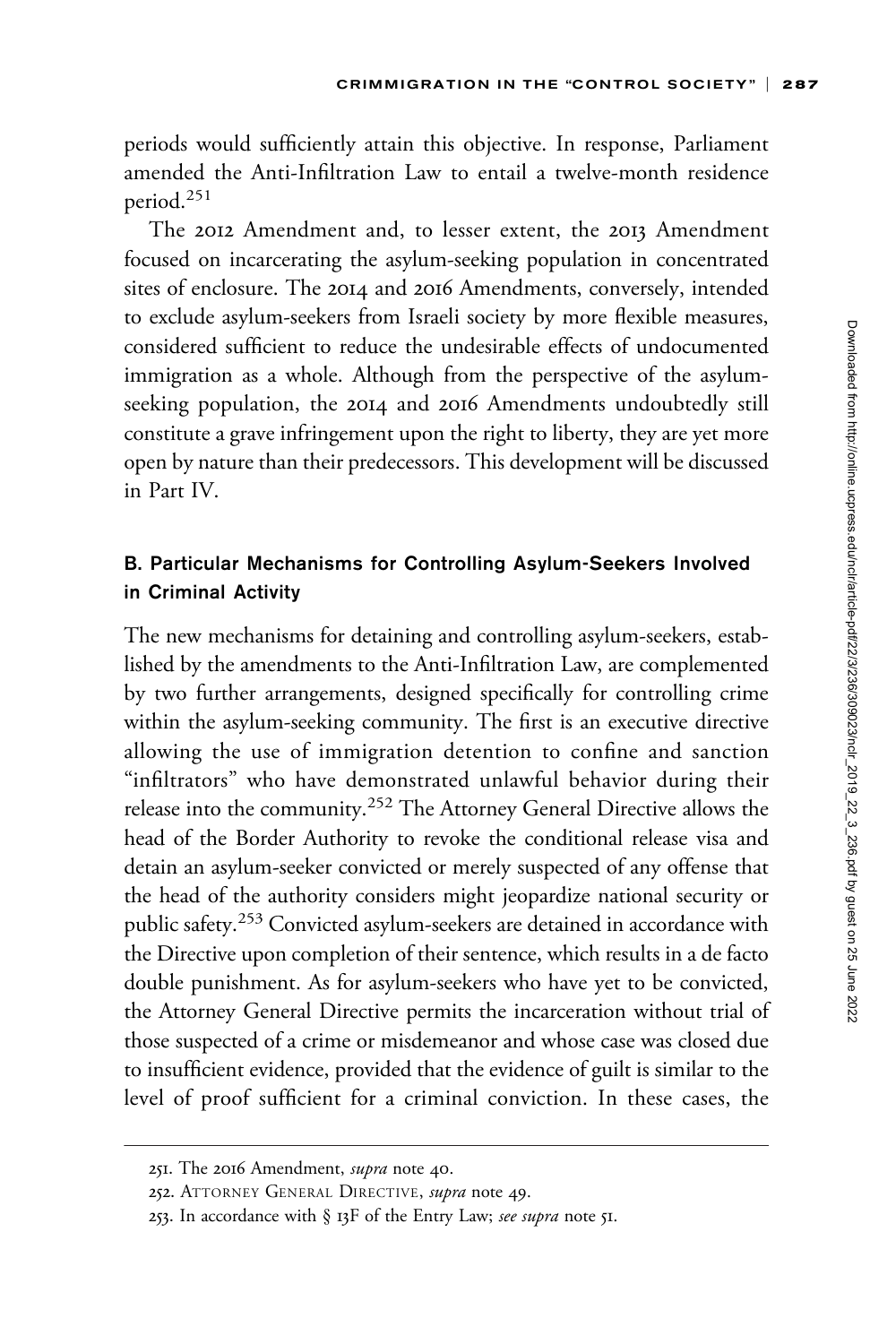Directive hence serves as a type of alternative criminal procedure for asylum-seekers, one consisting of relaxed evidentiary standards and far fewer procedural safeguards. The offenses allowing the enforcement of the Attorney General Directive include severe crimes, such as security-related offenses, sexual offenses, drug distribution, and aggravated assault, as well as some relatively minor crimes and misdemeanors.<sup>254</sup>

The second mechanism is a disciplinary hearing, instigated by the 2013 Amendment to the Anti-Infiltration Law and designed to sanction asylumseekers who have demonstrated unlawful behavior during their residence at Holot. The hearing may result in various sanctions—including a reprimand, a fine, and prohibition of the asylum-seeker from leaving Holot the most severe of which is a four-month period at a closed detention center.<sup>255</sup> Some of the offenses that invoke these sanctions are breaches of the specific rules of conduct of Holot (for instance, failing to report back to the center on time), whereas others, such as acts of violence, are offenses that come under the Israeli Penal Law.<sup>256</sup>

These special mechanisms are particularly telling examples of crimmigration. The amendments to the Anti-Infiltration Law entail a one-way relationship between criminal law and immigration, namely, a utilization of the former (in the form of detention and detention alternatives) to govern the latter. Conversely, the disciplinary hearing, and even more so the Attorney General Directive, are each a two-way street, in which tools of immigration management (powers granted to the Border Authority) are additionally used to control conventional crime.

Much like the final amendment to the Anti-Infiltration Law, these mechanisms were also preceded by more extreme versions and negotiated through Supreme Court litigation. The Attorney General Directive initially<sup>257</sup> permitted the detention of asylum-seekers suspected of a wider range of offenses,<sup>258</sup> demanded a lower burden of proof,<sup>259</sup> and was not

<sup>254.</sup> ATTORNEY GENERAL DIRECTIVE, supra note 49.

<sup>255.</sup> The 2014 Amendment, *supra* note 45, at § 32T(b).

<sup>256.</sup> See supra note 52.

<sup>257.</sup> The Attorney General Directive was originally termed the PROCEDURE OF TREAT-MENT OF INFILTRATORS INVOLVED IN CRIMINAL PROCEEDINGS, Regulation No. 10.1.0010 (2013) (Isr.), available at [http://www.justice.gov.il/Pubilcations/News/Documents/](http://www.justice.gov.il/Pubilcations/News/Documents/NohalMistanenim.pdf) [NohalMistanenim.pdf](http://www.justice.gov.il/Pubilcations/News/Documents/NohalMistanenim.pdf) [hereinafter the Procedure].

<sup>258.</sup> Id. The Procedure applied to any offense potentially compromising public order. 259. Id. The Procedure required "clear and convincing evidence."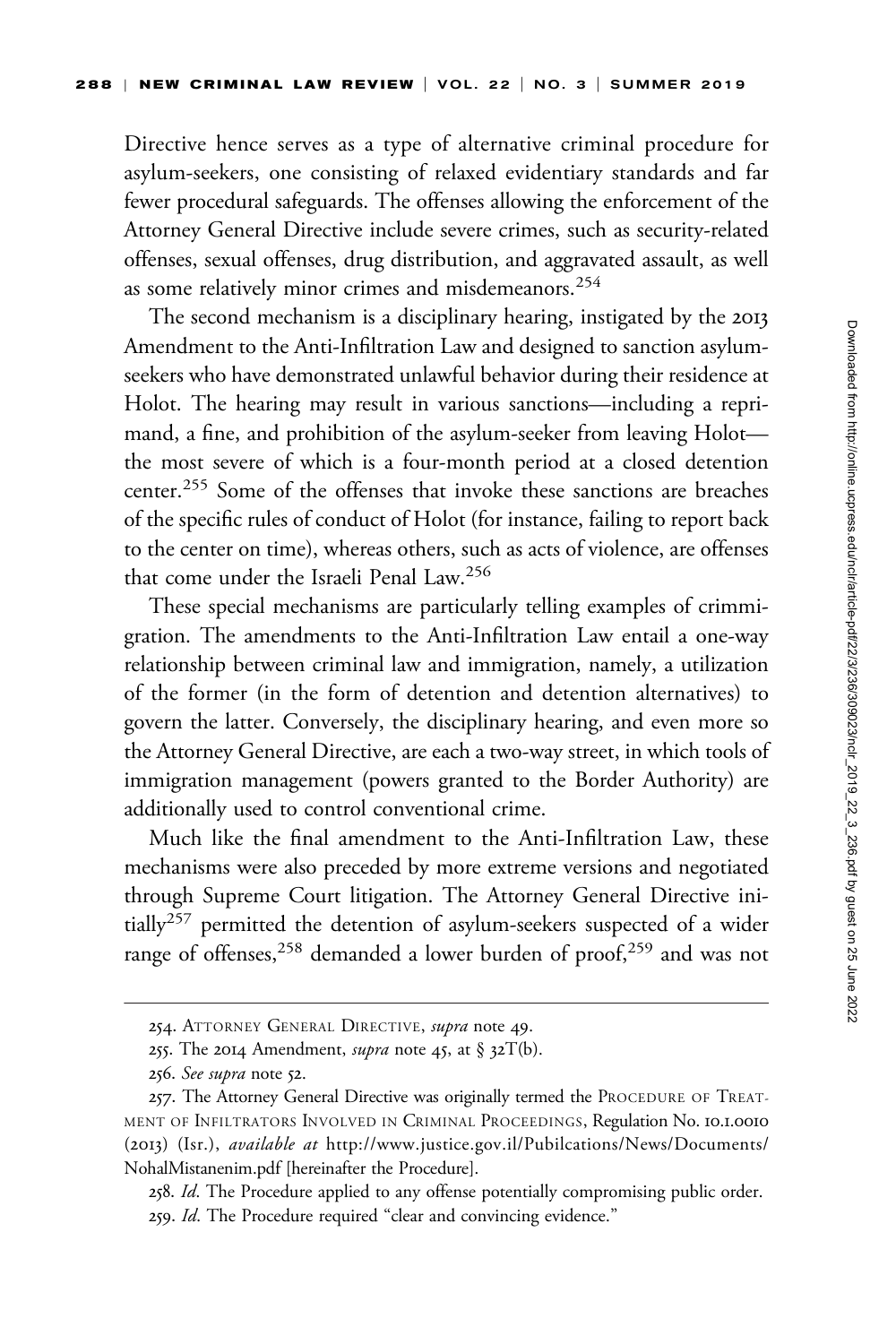limited to cases closed due to insufficient evidence.<sup>260</sup> These conditions were revised following several petitions to the Supreme Court, challenging the Directive's legality. The court's verdicts expressed some uneasiness about the Directive and stated that principally speaking, the criminal process was the appropriate way of coping with suspected criminals.<sup>261</sup> The court likewise ruled that decisions to detain asylum-seekers in accordance with the Attorney General Directive were subject to judicial review and should conform to the principle of proportionality.<sup>262</sup>

However, unlike its reaction to the amendments to the Anti-Infiltration Law, with respect to the long-term detention of asylum-seekers accused of breaking the law, the court refused to make a general ruling that such a policy was unconstitutional. The court was unwilling to rule that the criminal process was the only acceptable way of determining guilt or innocence,<sup>263</sup> or that immigration detention was permitted only to enable deportation and not to control crime,<sup>264</sup> claiming that such general rulings might prevent the state from attaining security for its citizens.

Such rulings were issued by the court not only before, but also after its decision to annul the 2012 Amendment to the Anti-Infiltration Law. For example, in the case of *Habtum*, Justice Rubinstein rejected the petitioners' claim that immigration detention could only be exercised when it was expected to lead to deportation, stating that:

Such a binary result is unfitting ... for, it would possibly mean that in the absence of the immediate option of deportation, the authorities and the courts would not be able to perform their duty to protect public safety. This result is unreasonable... It is difficult to accept the argument that the state and the courts must ignore the public interest and allow those illegal residents who jeopardize public safety—and of course, not all of them do—and who cannot at this time be deported, to freely roam the streets.<sup>265</sup>

<sup>260.</sup> Id. The Procedure applied also to cases closed due to insufficient public interest. 261. See, e.g., AdminA 4326/13 Halhalu v. The Ministry of Interior (Nov. 3, 2013), Nevo Legal Database (by subscription, in Hebrew) (Isr.); AdminA 298/14 the State of Israel v. Ismail (Mar. 17, 2014), Nevo Legal Database (by subscription, in Hebrew) (Isr.); AdminA 4496/13 Habtum v. The Ministry of Interior (Nov. 12, 2013), Nevo Legal Database (by subscription, in Hebrew) (Isr.), at  $\P$  16.

<sup>262.</sup> Habtum, id.

<sup>263.</sup> See, e.g., AdminA 8642/12 Taspahuna v. The Ministry of Interior (Feb. 4, 2013), Nevo Legal Database (by subscription, in Hebrew) (Isr.); Ismail, supra note 261.

<sup>264.</sup> See, e.g., Habtum, supra note 261; and Ismail, id. 265. Habtum, id. at  $\P$  16.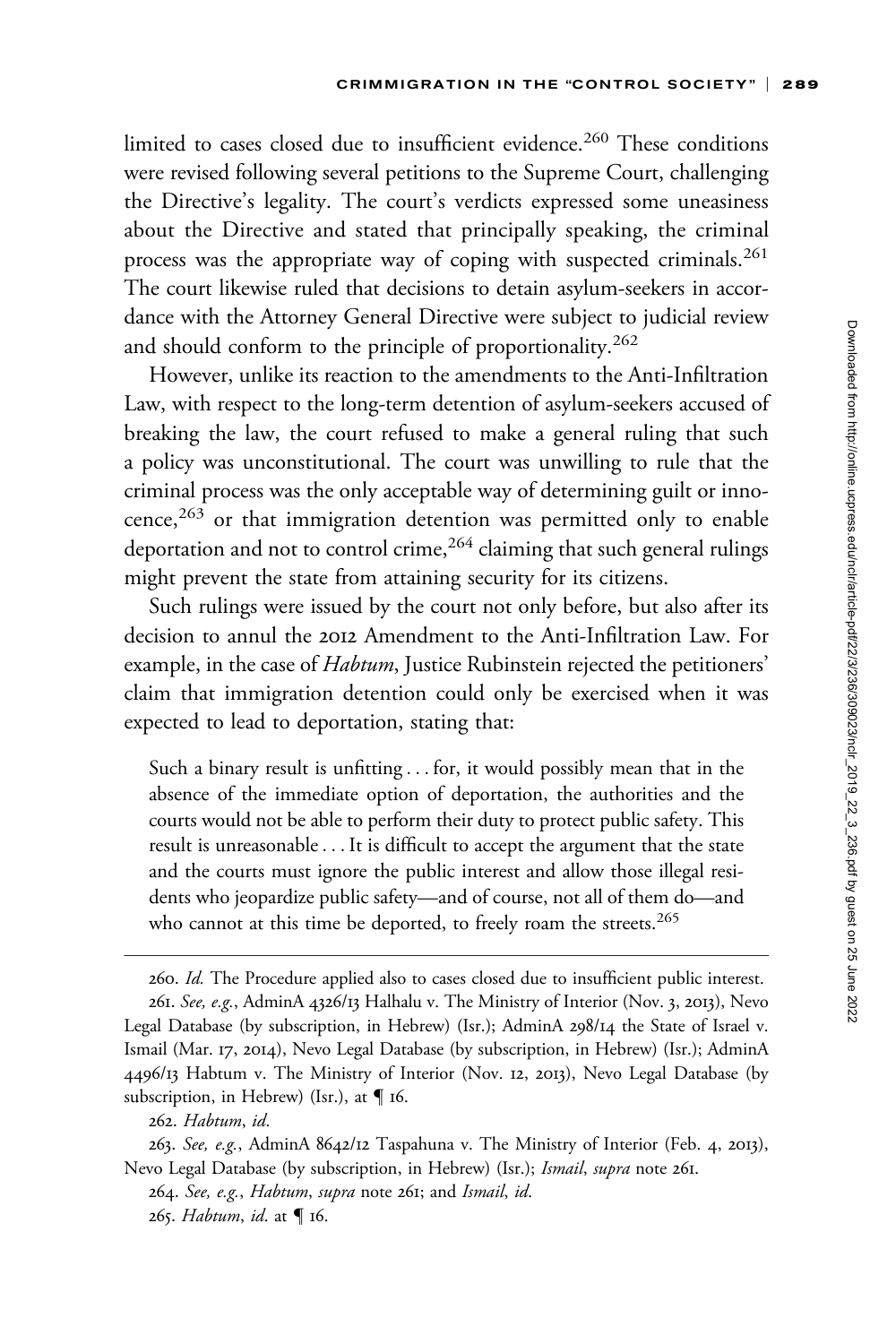The court thus accepted that asylum-seekers were illegal residents whose noncompliance with the law of the community could lead to the revocation of their immigration status.<sup>266</sup> It rejected the position that asylum-seekers and citizens who commit crimes should be treated equally, under the same evidentiary rules and procedural safeguards, or be considered to pose a similar threat to public security. This is evident in the court's insistence that forbidding the use of immigration detention for controlling crime would unreasonably jeopardize the safety of the Israeli public. Such a claim ignores the numerous tools that conventional criminal law and procedure offer to the state in its efforts to suppress criminal activity, such as precharge and pre-trial detention, detention alternatives, and imprisonment. It likewise ignores the fact that where citizens are concerned, administrative evidence is generally considered unsatisfactory grounds for depriving liberty. Furthermore, when deciding to close criminal cases due to insufficient evidence, the state declares its willingness to allow an individual who may potentially compromise public safety to "freely roam the streets." The court thus partakes in the classification of asylum-seekers as a dangerous class that poses a particular danger to Israeli society.

As for the disciplinary hearing, when it was first instigated as part of the 2013 Amendment to the Anti-Infiltration Law, it entailed a maximum sanction of a one-year period at a closed detention center.<sup>267</sup> However, the High Court of Justice nullified this in its verdict granting the petition against the 2013 Amendment. The court ruled that although the hearing was formally defined as disciplinary rather than criminal, this did not obscure the fact that it entailed the criminal sanction of imprisonment. Such a sanction could only be imposed by a member of the judiciary and upon applying the procedural safeguards typical of the criminal process.<sup>268</sup> Following this ruling, the disciplinary hearing was revised, and its current version, enacted by the 2014 Amendment, introduced the more lenient sanction of a four-month detention period.

The revised disciplinary hearing was challenged in the petition against the 2014 Amendment to the Anti-Infiltration Law, and was upheld by the court. Nonetheless, an interesting dispute arose between Justice Joubran,

<sup>266.</sup> For similar rhetoric, see, e.g., AMN (Be'er Sheva) 4254-12-13 the State of Israel v. Gbharna (Dec. 25, 2013), Nevo Legal Database (by subscription, in Hebrew) (Isr.).

<sup>267.</sup> The 2013 Amendment, *supra* note 218, at § 32T.

<sup>268.</sup> *Eitan et al., supra* note 47, at  $\P\P$  177–84 (majority opinion).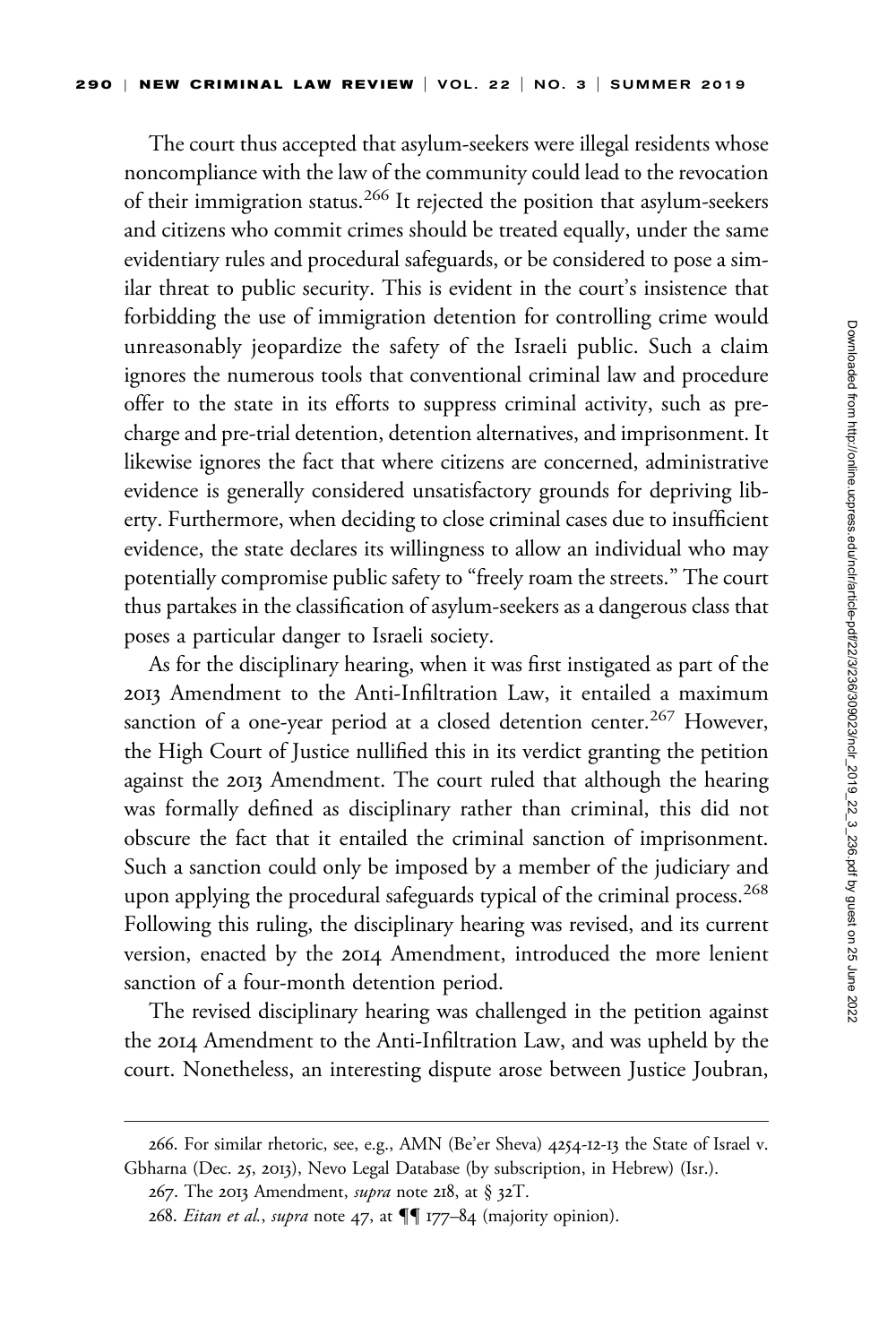who joined the majority opinion, and Justice Fogelman. Justice Fogelman's minority opinion<sup>269</sup> was that the revision made in the hearing was insufficient, as it did not change the fact that the sanctions it entailed were criminal sanctions by nature. In order for or the hearing to comply with constitutional requirements, the legislature must further reduce the maximum penalties it entails, so that they become compatible with those prevalent in other disciplinary procedures. Justice Fogelman pointed out three such procedures that exist under Israeli law: disciplinary hearings held in the military, disciplinary hearings held for employees of the State Correctional Authority, and disciplinary hearings held for police officers, all of which entail substantially shorter incarceration periods.

Justice Joubran, conversely, rejected this comparison:

The infiltrators are a group of people who have violated the law to begin with—due to illegal entry and/or residence. The group of soldiers, jailers, and police officers, by contrast, are professionals who serve the country. When an infiltrator commits a disciplinary offence, this offence is added to the one he has already committed (I am not addressing the question of the reason for his illegal entry)... It seems to me that we must distinguish between the powers of an executive figure to discipline a group of people who are under his care due to breaking the law, and his power to discipline a group of people who reside under his authority in a professional capacity.270

Interestingly, when discussing the justifications for imposing severe sanctions on asylum-seekers via a disciplinary hearing, Justice Joubran seemingly abandons the notion that Holot is not a prison but a housing center justified by concerns of population management, underlying the court's ruling on its constitutionality. Justice Joubran's statement that asylum-seekers reside at Holot "due to breaking the law"' is obviously inconsistent with this notion. The "unlawfulness" of the asylum-seeking population was not a major factor in the court's rulings concerning all other aspects of the amendments to the Anti-Infiltration Law.<sup>271</sup> However, when concerned with asylum-seekers accused of breaching the law upon entering

<sup>269.</sup> Desta et al., supra note 246, at  $\P\P$  38-51 (Fogelman, J., dissenting). Justice Amit joined the minority opinion on this matter; see id. at  $\P$  6 (Amit, J., dissenting).

<sup>270.</sup> Id. at  $\P$  7 (Joubran, J., concurring). The use of the singular "he" is in the original text.

<sup>271.</sup> See, e.g., Eitan et al., supra note 47, at  $\P$  30 (Grunis, C.J, dissenting); and at  $\P$  98 (majority opinion); though for an opposite view, see  $\P$  7 (Hendel, J., dissenting).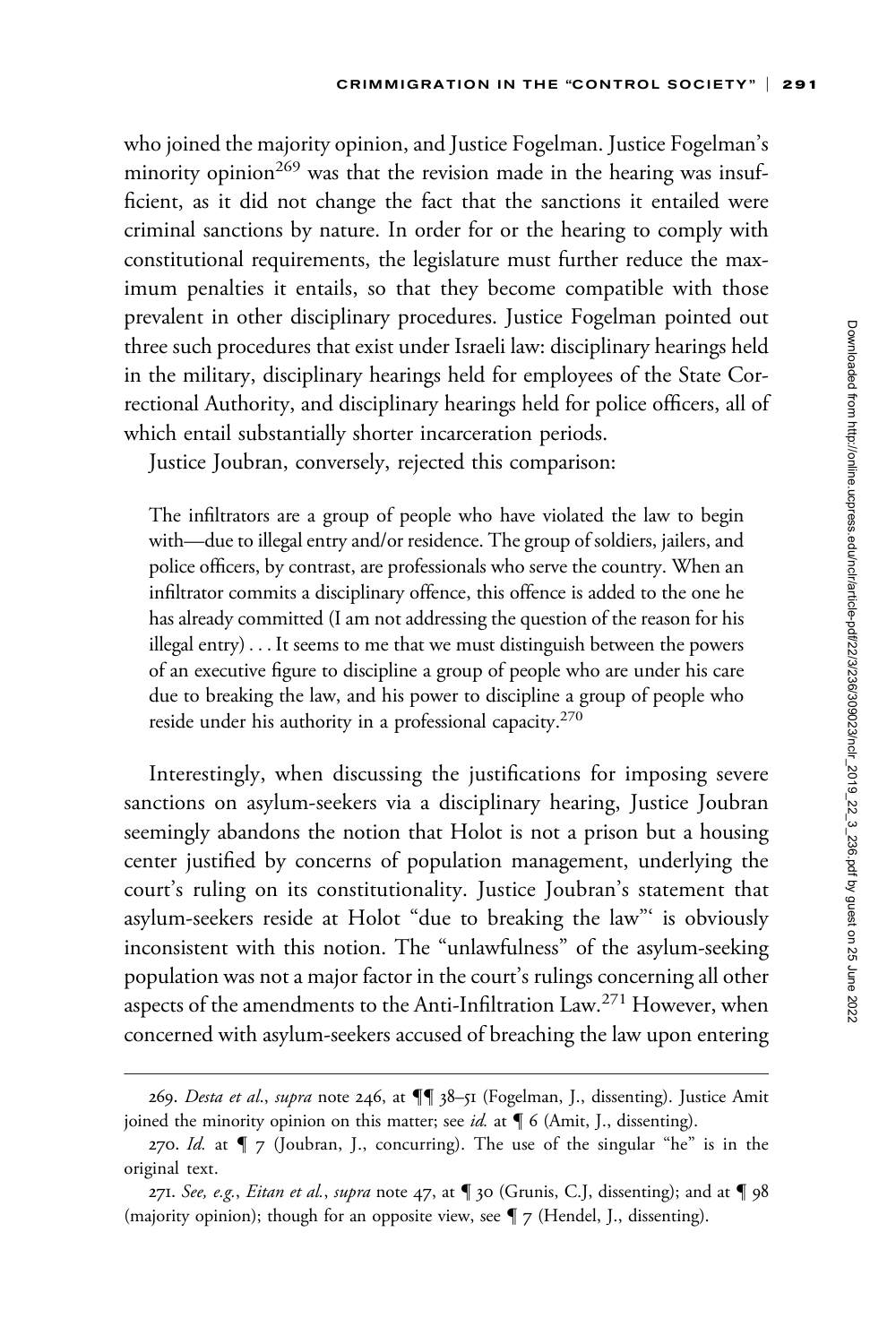the country, the fact of their unauthorized entry became an issue in the eyes of the court.

The court has, at least partially, rejected the notion that asylum-seekers accused of no crime (apart from the arguably illegal infiltration of Israel) may be subjected to criminal measures. However, it has accepted the premise that those who have demonstrated unlawful behavior may be treated differently than citizens who have done so. In other words, it seems that asylum-seekers involved in criminal activity evoke a type of "double illegality" in the eyes of the court—an added unlawfulness that is piled upon their already unlawful existence in the state. This first "tier" of illegality justifies their unequal treatment in cases when they have additionally breached (or have been accused of breaching) the law of the community and have thus validated their image as a dangerous class.

### IV. DISCUSSION

The current Israeli detention policy toward asylum-seekers serves as a fascinating example of how natural the intersection between criminal and immigration law has become for the modern nation-state. In a remarkably short period, Israel created an extensive immigration detention system that regularly utilizes powers and norms embodied in criminal law and may, in certain instances, go so far as to serve as an alternative criminal procedure for asylum-seekers. This policy surely does not derive solely from the characteristics of the control society. The initial attempts to confine asylum-seekers for extremely long periods (three years at the closed centers, indefinite residence at Holot, which was originally a nearly closed center) may point to contradictory and older forms of domination.<sup>272</sup> So may the decision to complement this extensive crimmigration policy with the construction of the Egypt-Eilat border fence. During the years of the Supreme Court litigation described above, the government completed the construction of this fence, leading to the rapid decrease in the number of asylumseekers who managed to cross the border each month.<sup>273</sup> This insistence on reinforcing state borders in their traditional sense demonstrates that

<sup>272.</sup> And, accordingly, to alternative "diagrams" for mapping the present; see Walters, supra note 20.

<sup>273.</sup> See DATA REGARDING FOREIGNERS IN ISRAEL, *supra* note I.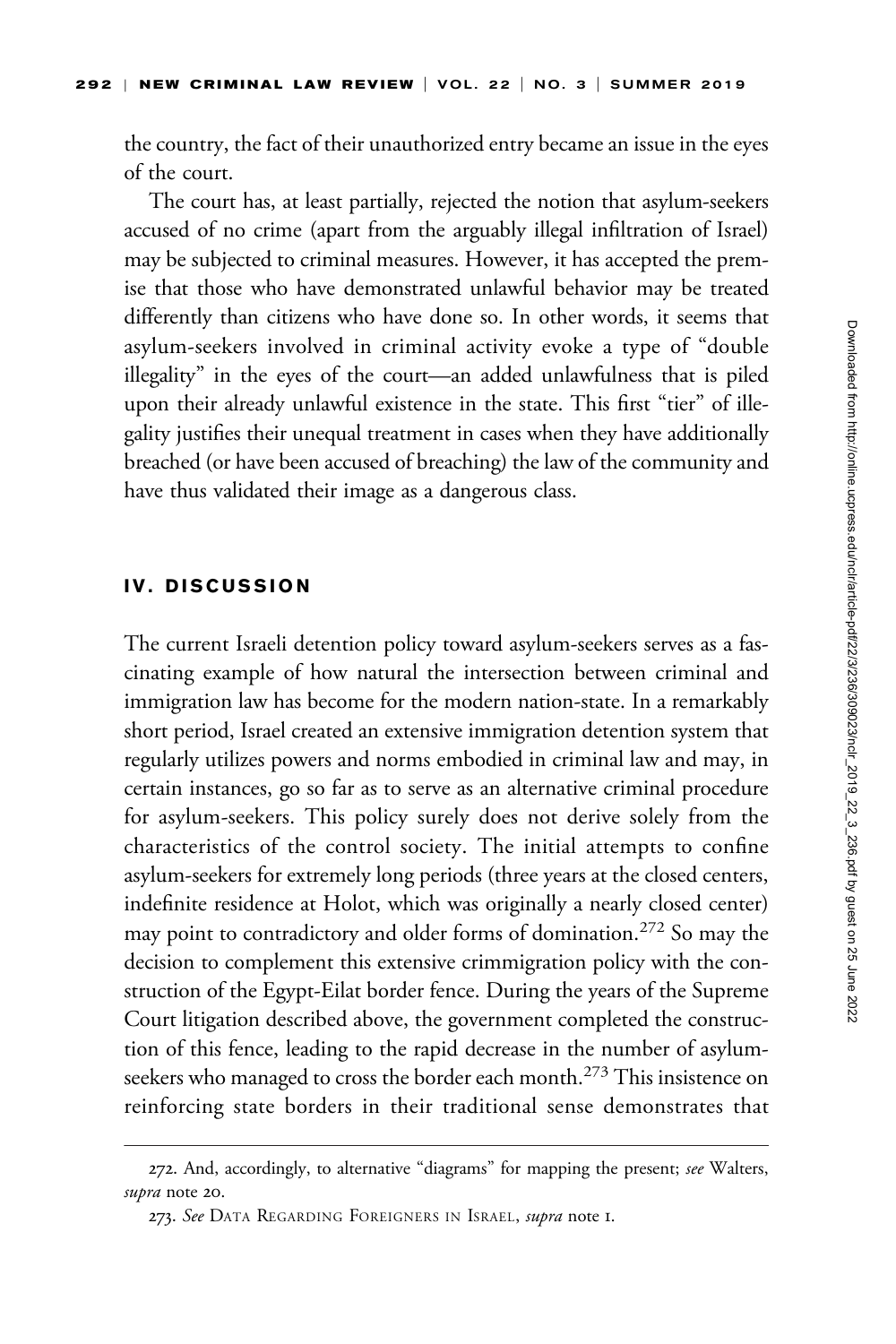mechanisms of control have yet to entirely replace formal border checkposts in the efforts of the nation-state to control immigration.

Additionally, the Israeli crimmigration policy is certainly affected by forces such as nativism and ad hoc instrumentalism, which are complementary to control. The control of conventional crime via immigration detention rather than by the regular criminal process, for example, probably would not have existed in a system that places special emphasis on formal legal categories. Nor would a near-sweeping refusal to grant asylum and a near-automatic classification of non-Jewish migrants as a dangerous class exist in a legal system untouched by nativism.

However, nativism and ad hoc instrumentalism cannot fully account for the changing logic of both criminal law and immigration law in a way that truly clarifies the willingness of the two fields to collaborate. The shift to the control society, conversely, entails a new and mutual understanding of both fields of law, making them particularly adequate for governing both immigration and crime. The objectives of classifying populations into groups of risk and managing those groups perceived as dangerous in order to minimize unwanted behavior as a whole and bring it to an acceptable level, are central to the two fields. Crimmigration is a method of achieving these objectives on both fronts—crime and undesirable migration—combined. Apart from explaining the objectives of crimmigration, control likewise sheds light on the techniques of power that are suitable for accomplishing these objectives, leading to the formation of crimmigration policies.

The Israeli crimmigration policy is particularly influenced by the objectives and techniques of power typical of the control society. This policy is focused on the task of population management, as it explicitly deploys detention powers for relocating parts of the asylum-seeking population and thus "reducing the burden" from certain populations of Israelis. It is likewise governed by the principle of cost-effective risk management, as it allocates resources (the exercise of detention powers) primarily via the categorization of asylum-seekers according to the perceived risk that they pose to Israeli society. The power to indefinitely detain all asylum-seekers convicted or merely suspected of criminal activity, except in cases of minor offenses, and the power to refrain from releasing detained asylum-seekers for security considerations based on their country of origin, are particularly telling examples of the logic governing the control society. This logic is manifest in the Supreme Court's willingness to uphold the Attorney General Directive based on the premise of "double illegality," which views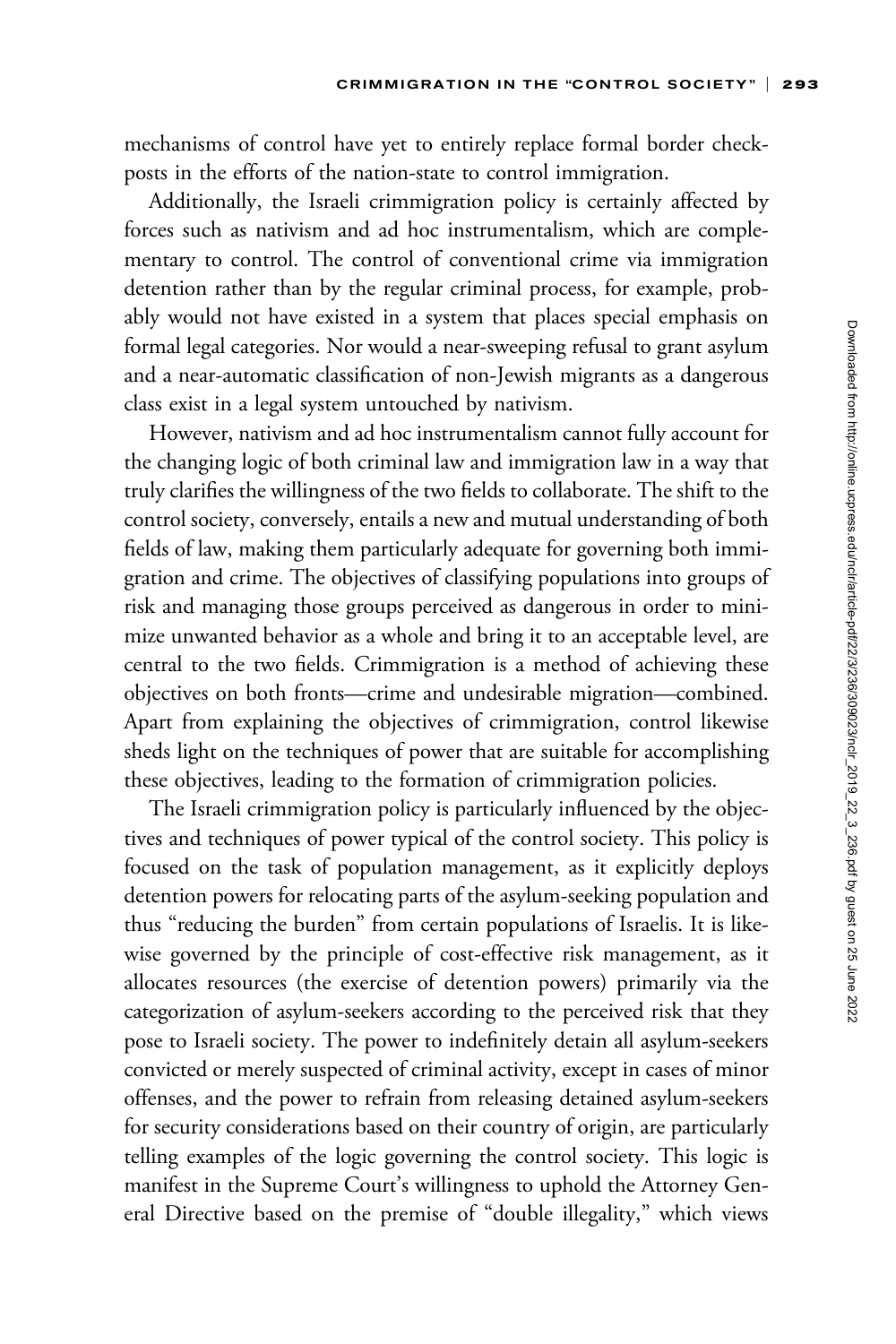undocumented asylum-seekers as a dangerous class and justifies their unequal treatment in cases that validate this view. The criteria for exercising the detention alternative of residence at Holot are likewise an example of the classification typical of the control society. By exempting women, children, the sick, and the elderly, these criteria seem to prioritize the incapacitation of groups statistically more prone to dangerous behavior. Holot has thus become a mechanism for incapacitation of high-risk groups and population distribution.

Notwithstanding its insistence that certain aspects of the detention policy toward asylum-seekers take into consideration individual characteristics, the Supreme Court has generally settled for this strategy of targeting aggregates of presumably dangerous groups. This is attested by the court's willingness to uphold the Attorney General Directive. Although the Directive targets those who have personally broken the law, it is far more concerned with prevention of future crimes based on a perceived deviance than with retribution of past conduct. It allows the incarceration of asylumseekers whose guilt has not been proven beyond a reasonable doubt, as well as multiple periods of incarceration for the same offense in cases of convicted asylum-seekers. Such disproportional confinement periods exceed the severity of punishment needed to amend the wrong that has already been committed, thereby aiming to prevent future risk, based on a presumption of dangerousness. The Attorney General Directive is therefore less about punishing those proven personally guilty of committing crimes and more about prioritizing the incapacitation of those who, due to being accused of criminality, have risen "above the radar."

Despite the undeniably harsh treatment enabled by the Israeli detention policy, it is noteworthy that this policy was never designed to eliminate the perceived threats posed by the dangerous class of asylum-seekers, but rather, to manage and reduce these threats. The special detention powers have never been used to incarcerate the majority of the asylum-seeking population, even when the first and most severe amendment to the law was valid. In 2013, shortly before the High Court of Justice struck down the 2012 Amendment, only approximately 2,000 of the 54,000 asylum-seekers residing in Israel at the time were confined at the closed detention centers.<sup>274</sup> In 2017, Holot operated at full capacity but could accommodate only 3,360

<sup>274</sup> HCJ 7146/12 Adam et al. v. the Knesset et al. (Sept. 16, 2013), Nevo Legal Database (by subscription, in Hebrew) (Isr.), at  $\P$  35 (Arbel, J., majority opinion).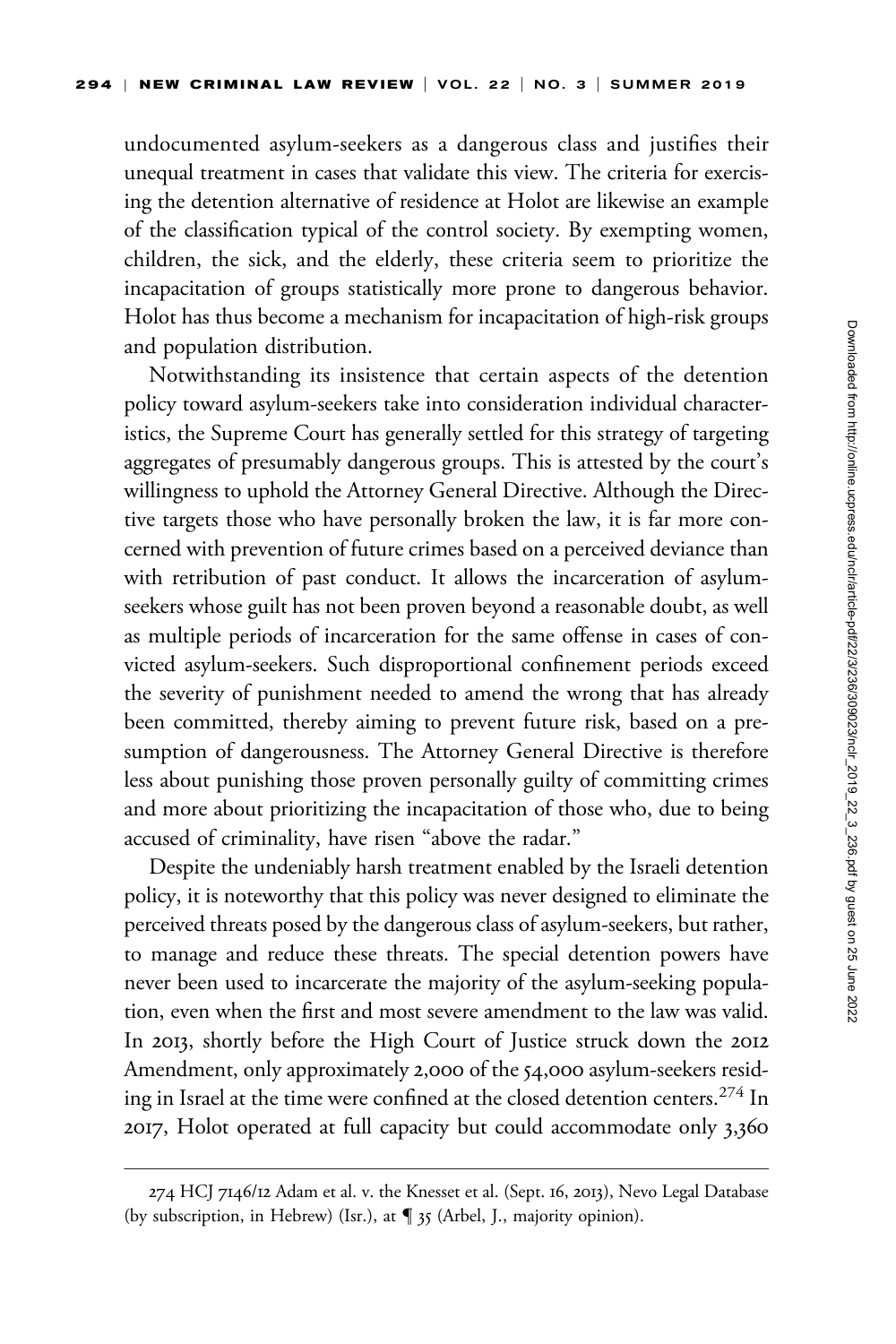residents, and in late 2016, the Immigration Authority began informally exempting all asylum-seekers originally from the region of Darfur from residence at the center.<sup>275</sup> Thus, the Israeli detention policy is about creating options for acting, not necessarily exercising them. It operates through a constant threat of incarceration and revocation of status, aimed at a population of territorially present, yet not formally legal, residents. As such, it allows the state much flexibility in its treatment of asylum-seekers, designed to ensure that only the resources necessary for remaining within the bandwidth of acceptability are exhausted at any given time.

This flexibility is manifest in the techniques of power through which the Israeli crimmigration regime operates. The large population of released asylum-seekers supervised via periodical reporting requirements, the flexible standards for re-detaining released asylum-seekers who have surfaced "above the radar," and the Border Authority's wide discretion to decide who to send to Holot, all represent the type of decentralized power exercised by control societies. An even more telling example is the gradual "openness" of Holot, a center that started out very similarly to a prison or closed detention facility, and has come to resemble somewhat the characteristics of an open residence center. This development derived directly from the court's perception of Holot as a device of population management. Settling for this narrative meant that there was simply no justification for harsher restrictions on freedom of movement or longer residence periods than those needed to ensure the minimal dispersal of the asylumseeking population.

What lessons does the Israeli case teach us about crimmigration? Perhaps the most important lesson is that while the crimmigration regimes in many countries focus on the task of deporting undesirable migrants, this task is in fact not a necessary component of crimmigration. The Israeli crimmigration system entails mechanisms very similar to those in other countries. It may even be considered more extreme in the sense that it utilizes immigration detention in cases of mere suspicion of criminal activity. Yet, it was initiated precisely due to the state's inability to deport the asylum-seeking population. It was enacted despite the fact that the

<sup>275.</sup> This new policy derives from the fact that most asylum-seekers from Darfur have officially filed for asylum, and the review of their claims has been prolonged. See Ilan Lior, The State Will cease to Summon Asylum-Seekers from Darfur to Holot, HAARETZ (27 Oct. 2016), available at [https://www.haaretz.co.il/news/education/.premium-](https://www.haaretz.co.il/news/education/.premium-1.3104408)1.3104408 (Isr.).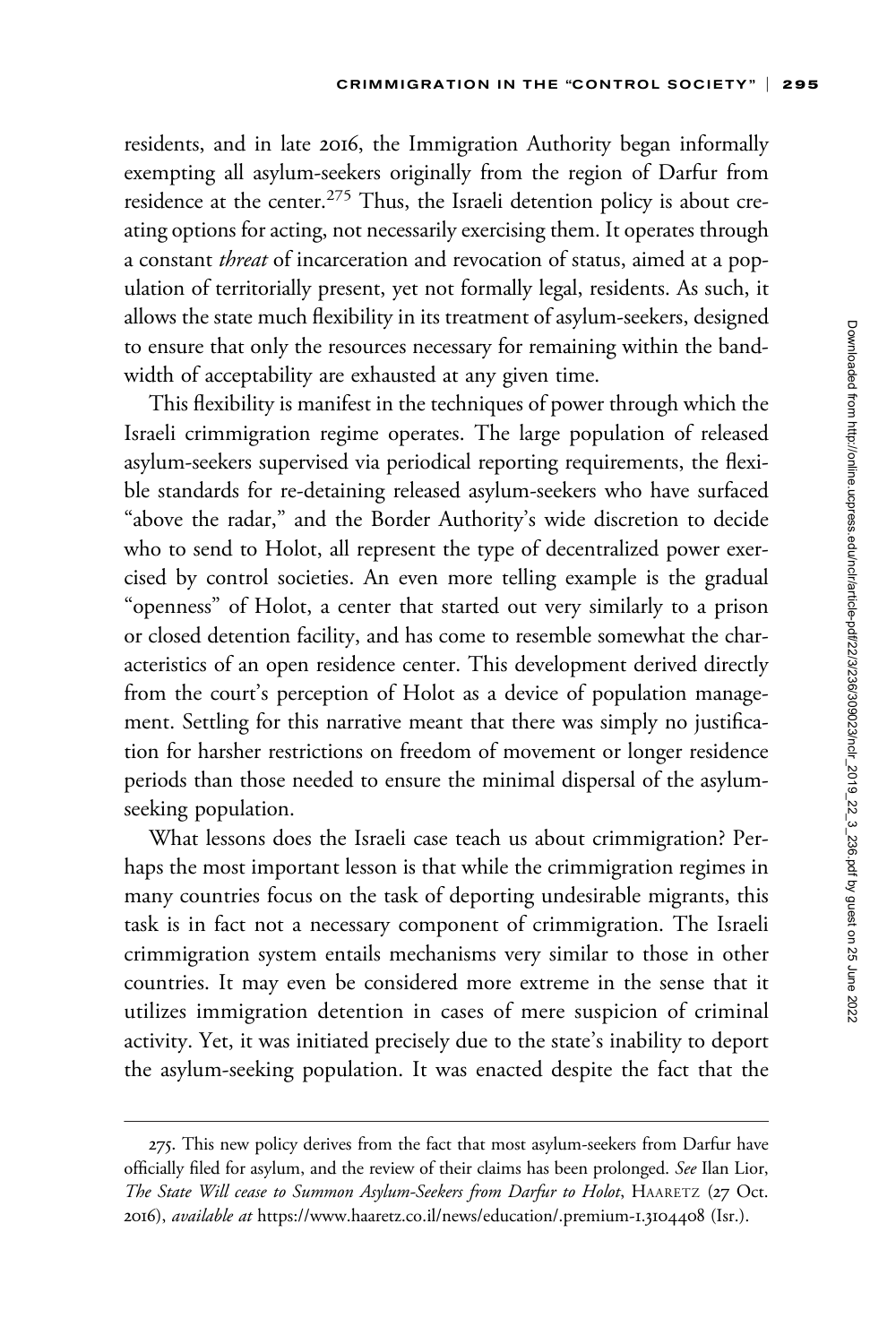government had agreed to a policy of temporary protection and had formally acknowledged that it did not intend to use the detention periods to explore the possibility of deportation in individual cases. Both Holot and the closed detention facilities were never intended as a short-term measure to assist the state in examining individual asylum claims or in carrying out the deportation of rejected asylum-seekers, but as a long-term measure of incapacitation and population distribution. Likewise, the powers granted to the Border Authority to detain asylum-seekers engaged in criminal activity were certainly never about deportation, but about policing a territorially present population and controlling crime that is unrelated to immigration laws.

This policy—namely, utilizing immigration detention and detention alternatives for purposes that are unrelated to border control—has essentially been approved by the Supreme Court. Although the court has rejected deterrence of future asylum-seekers from entering the country as a legitimate objective of the amendments to the Anti-Infiltration Law, it was willing to accept the objective of dispersing the territorially present asylum-seeking population. It was likewise willing to accept immigration detention as a tool for controlling conventional crime via the Attorney General Directive and disciplinary procedure. It thus participated in designing the crimmigration regime as a mechanism of social control.

The true role that the crimmigration regime plays in Israel is therefore one of domestic policing. Asylum-seekers are dispersed, supervised, penalized, and kept in a state of constant uncertainty concerning their status through the mechanism of immigration detention. This mechanism is concerned with governing a population of migrants expected to remain in the country in the foreseeable future, not with regulating their right to reside in the country. The conclusion is reinforced by the fact that the Israeli crimmigration regime remains in effect although the construction of the fence on the state's southern border has significantly decreased the number of asylum-seekers who manage to enter the country each year.

Although most crimmigration regimes worldwide do not focus primarily on asylum-seekers and may be more concerned with expelling undesirable migrants or discouraging their entry, Part II of this article demonstrates that they yet reflect a tendency to replace border control with strategies of governing territorially present populations. It is therefore important to acknowledge the role that criminal law plays in the domestication of immigration policy through its participation in crimmigration systems. Criminal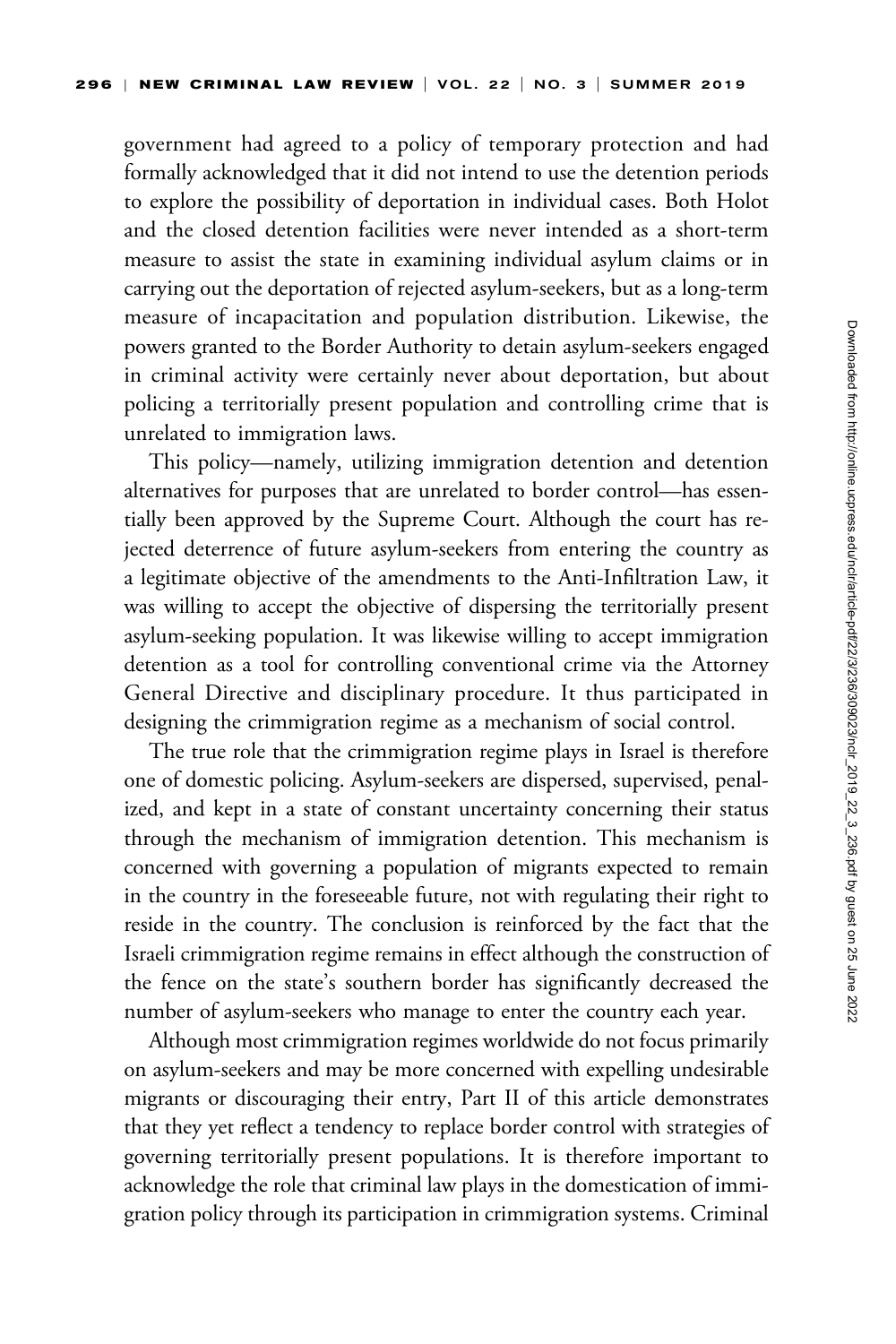law, traditionally a matter of domestic jurisdiction, $276$  enables, and perhaps encourages, the transformation of immigration policy from an outwardlooking power into an inward-looking power. Any attempt to understand crimmigration, let alone resist it, must take this into consideration. It must focus not only on the effects crimmigration has at the margins of the state (i.e., the ways in which it leads to deportation or criminalization of illegal entry), but also on the ways in which it affects the day-to-day lives of migrants residing in the state indefinitely.<sup>277</sup>

Finally, we should consider some of the potential implications that crimmigration, as a product of the control society, has on the concept of citizenship. If crimmigration should truly be understood as a system of domestic social control, perhaps then it should likewise be understood to contribute to the blurring of the boundary between "outsider" and "insider" to the political community, which is inherent to the process of globalization.<sup>278</sup> The reality whereby the territorial border is delocalized and no longer possesses the sole power to determine who remains "outside" the community and who is allowed "inside," contributes to the construction of citizenship as a non-binary concept. Status in the national community is gradually envisioned as structured by a series of concentric circles of belonging, with those individuals in the innermost circle enjoying the full benefits and burdens of membership, and those farther from the center possessing increasingly fewer claims vis-à-vis the community.<sup>279</sup> Crimmigration's central role in delocalizing the border by enabling the nation-state to cope with undesirable migrants through means other than full physical exclusion, may thus contribute to the formation of migrants as an intermediate category between citizen and noncitizen.<sup>280</sup> This is especially true given the logic of risk management underlying the control society, which

<sup>276.</sup> Zedner, *supra* note 165.

<sup>277.</sup> Compare Koulish's warning that "the risk society is likely to increase control over the population of immigrants who reside inside the territorial boundaries of the United States"; Koulish, *Entering the risk society*, *supra* note 13, at 66.

<sup>278.</sup> For the manners in which the concept of citizenship has evolved in the era of globalization, see generally BOSNIAK, supra note 144.

<sup>279.</sup> Id. at 74–76.

<sup>280.</sup> Compare Bosniak's argument, that alienage is an intrinsically hybrid legal category, governed both by governments' immigration power and by the rights of persons already residing within the national society—a domain in which government power to impose disabilities on people is considered far more limited; id. at 13-14.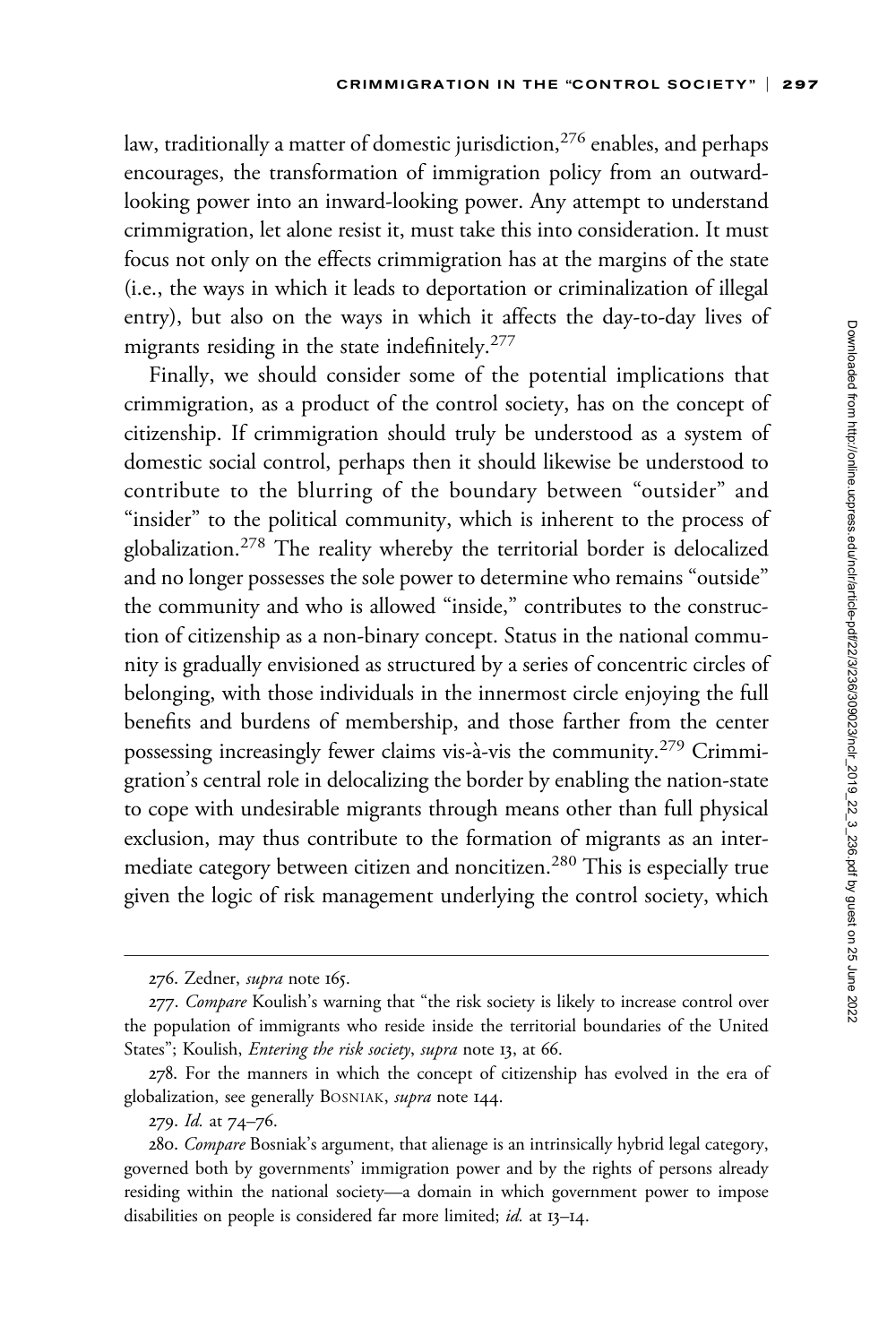prevents the exclusionary mechanisms of crimmigration from operating at full capacity, leaving those populations categorized as low-risk relatively free to pursue their integration into society.<sup>281</sup>

### V. CONCLUSION

This article offered a close analysis of the evolution of the Israeli detention policy, attempting to observe crimmigration in the making and, in so doing, to better understand the forces contributing to the contemporary integration of criminal and immigration law. Israeli crimmigration, I argued, is highly affected by the principles underlying the control society. It works through the construction of dangerous classes and the categorization of populations according to the perceived threat they pose to the nation-state. It is highly focused on population and risk management, and strives to keep the perceived threat of the "criminal alien" within the bandwidth of acceptability. The type of power exercised for this purpose—although resulting in a harsh and unjust treatment in many cases—is yet fluid and flexible. It utilizes immigration detention (in closed facilities strongly resembling conventional prisons) as a means of incapacitation, but it also operates in open sites and is decentralized by nature.

Although the scope and degree of such features certainly vary in crimmigration regimes worldwide, Part II of this article suggested that they are quite characteristic of crimmigration in general, and stem from transitions that have taken place in both the criminal justice and immigration systems of control societies. The article contended that these mutual transitions not only explain what has encouraged the current cooperation of the two

<sup>281.</sup> In the Israeli case, for example, the categorization of the asylum-seeking population into groups of dangerousness has caused most of this population to be released, resulting in a large group of migrants who are not only territorially present, but a visible part of the community as well. Part of this population has been integrated into the Israeli labor market, as the state generally refrains from prosecuting those who illegally employ asylum-seekers. Likewise, children of asylum-seekers, some of whom have been born in Israel, attend the public education system. Just recently, the government announced its decision to grant temporary residency to 200 Sudanese asylum-seekers who filed for asylum several years ago. See Ilan Lior, The State Will Grant temporary residency to 200 Former Residents of the Darfur Region, HAARETZ (July 8, 2017), available at [http://www.haaretz.co.il/news/education/](http://www.haaretz.co.il/news/education/1.4158293)1. [4158293](http://www.haaretz.co.il/news/education/1.4158293) (Isr.).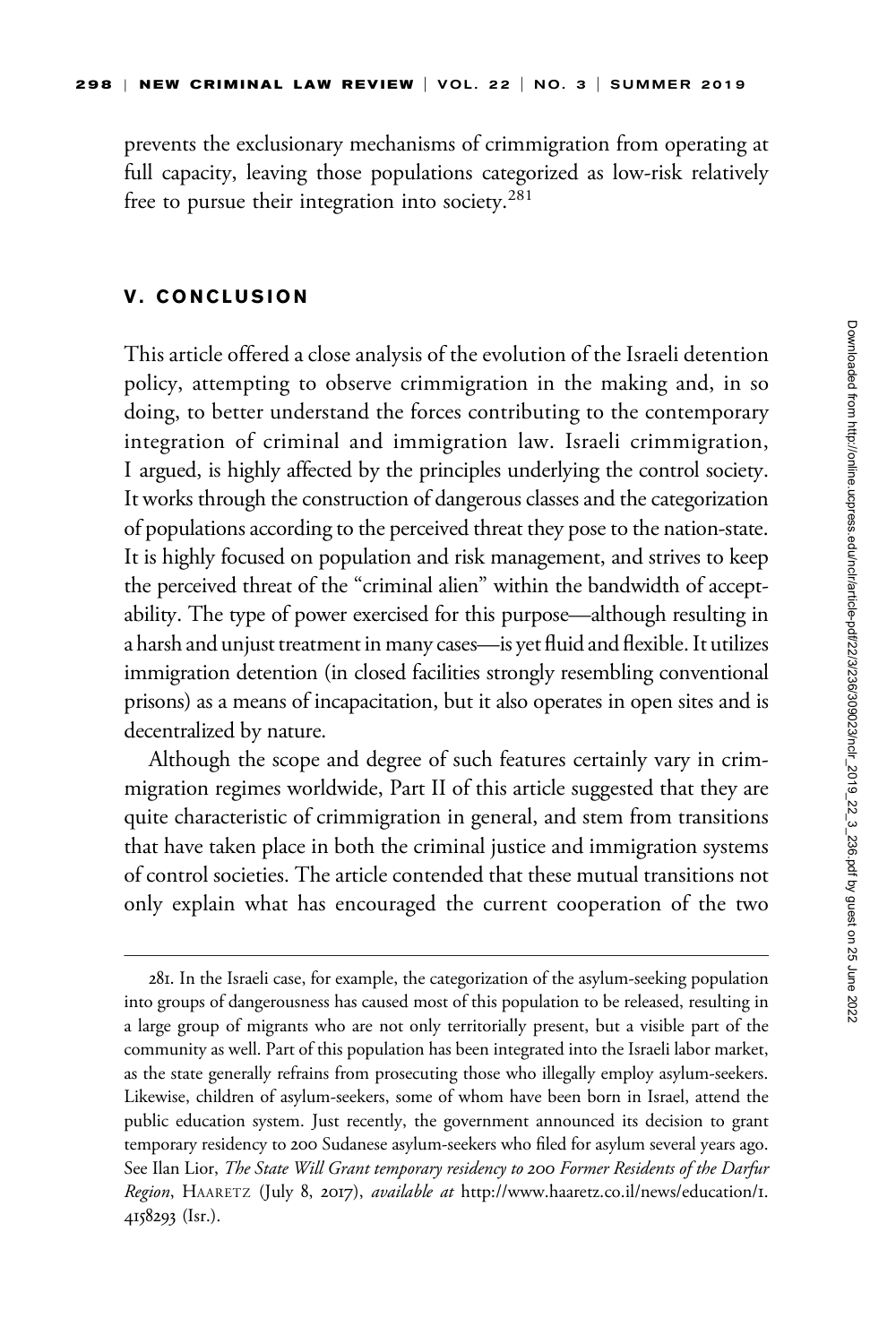systems, but also clarify the particular manners in which crimmigration targets "criminal aliens."

Perhaps the most important lesson to be learned from the Israeli case, is that the current emphasis put by some countries on deporting undesirable migrants is not necessarily a defining feature of crimmigration. This article has attempted to demonstrate that crimmigration is likewise a regime of domestic policing, social control, and population management. Such roles derive from the transitions that have occurred in the fields of criminal and immigration law. These transitions have caused crime control apparatuses to become concerned with managing aggregates rather than with reforming individuals, and immigration apparatuses to focus less on border control and more on the management of territorially present migrants. It is thus clear why crimmigration, as a product of the control society, does not avoid targeting migrants who are mostly undeportable, such as asylum-seekers. If, like in the Israeli case, crimmigration systems can be built on the premise of an inability to deport their target populations, then it seems that they will remain in existence so long as migrants continue to be unjustly perceived as a dangerous class in need of control.

## VI. EPILOGUE

On August 28, 2017, the Israeli Supreme Court ruled against the state on a petition filed by two asylum-seekers, who were detained indefinitely due to their refusal to leave Israel for Rwanda.<sup>282</sup> The petition was filed following the government's decision to form deportation agreements with two safe "third countries" (Rwanda and Uganda) that could seemingly guarantee the security of Sudanese and Eritrean asylum-seekers. The agreement with Rwanda stated that asylum-seekers who *agreed* to leave Israel would be deported to Rwanda and receive a residence permit. To encourage asylumseekers to agree to leave for Rwanda, Israel invoked a clause in the Entry Law, which states that an illegal resident who refuses to cooperate with

<sup>282.</sup> AdminA 8101/15 A.G.Z et al. v. the State of Israel—Ministry of Interior (Aug. 28, 2017), Nevo Legal Database (by subscription, in Hebrew) (Isr.). During the proceedings, the two petitioners were released from detention at the order of the court. See Decision, AdminA 8101/15 A.G.Z et al. v. the State of Israel—Ministry of Interior (Dec. 30, 2015), Nevo Legal Database (by subscription, in Hebrew) (Isr.).